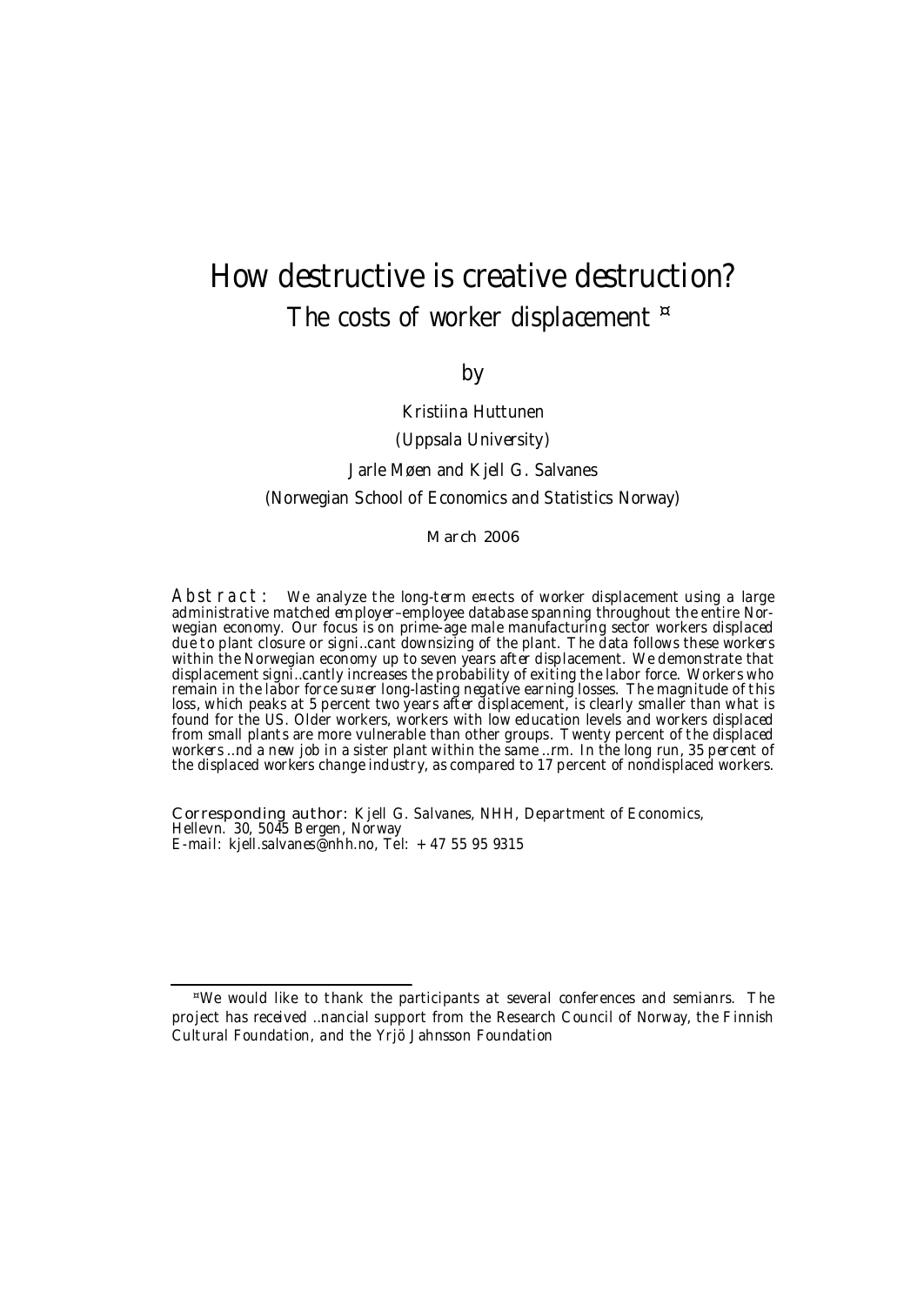## 1 Introduction

In competitive markets there is continuous entry and exit of …rms. Productive and innovative …rms expand and less productive …rms downsize. This is the process of creative destruction, widely thought to be the most important source of long-term economic growth.<sup>1</sup> However, such reallocation is not frictionless, and the burden of restructuring is not equally distributed across workers.

Research suggests that the e¤ects of being displaced are quite detrimental. The majority of US studies analyzing the costs of involuntary job loss indicate that earnings and employment losses of displaced workers are large and persistent.<sup>2</sup> For high-tenured workers, earnings losses are estimated to be up to 25 percent, four years after losing the job. Studies of displaced workers in European countries are fewer and the results less clear. The general picture for Europe is that while earnings losses are smaller, time out from employment is longer than in the USA. $^3$  The results depend to a great extent on the groups of workers who are included in the data, how displaced workers are de…ned and what type workers are used as a comparison group. One particular shortcoming of the previous studies is that the studies use a sample of workers within the labor force to measure earnings loss and employment.<sup>4</sup> Obviously this may underestimate the true costs of displacement, as displacement might in‡uence the probability of leaving the labor force permanently.

An important contribution of this paper is to analyze the probability that workers leave the labor force permanently after being displaced. In addition, we analyze the e¤ect of displacement on earnings and employment of workers staying in the labor force. This makes it possible to compare our results with studies from other countries. We use matched employer–employee data

<sup>&</sup>lt;sup>1</sup>See e.g., Haltiwanger et al.  $(2000)$ .

<sup>&</sup>lt;sup>2</sup>See surveys by Hamermesh (1987), Fallick (1996) and Kletzer (1998).

 $3$  See the studies in Kuhn (2002).

<sup>&</sup>lt;sup>4</sup> There are exceptions. One is Chan and Stevens (2001), who analyze a sample of older workers in the USA. Another is Eliason and Storrie (2004) using data from Sweden.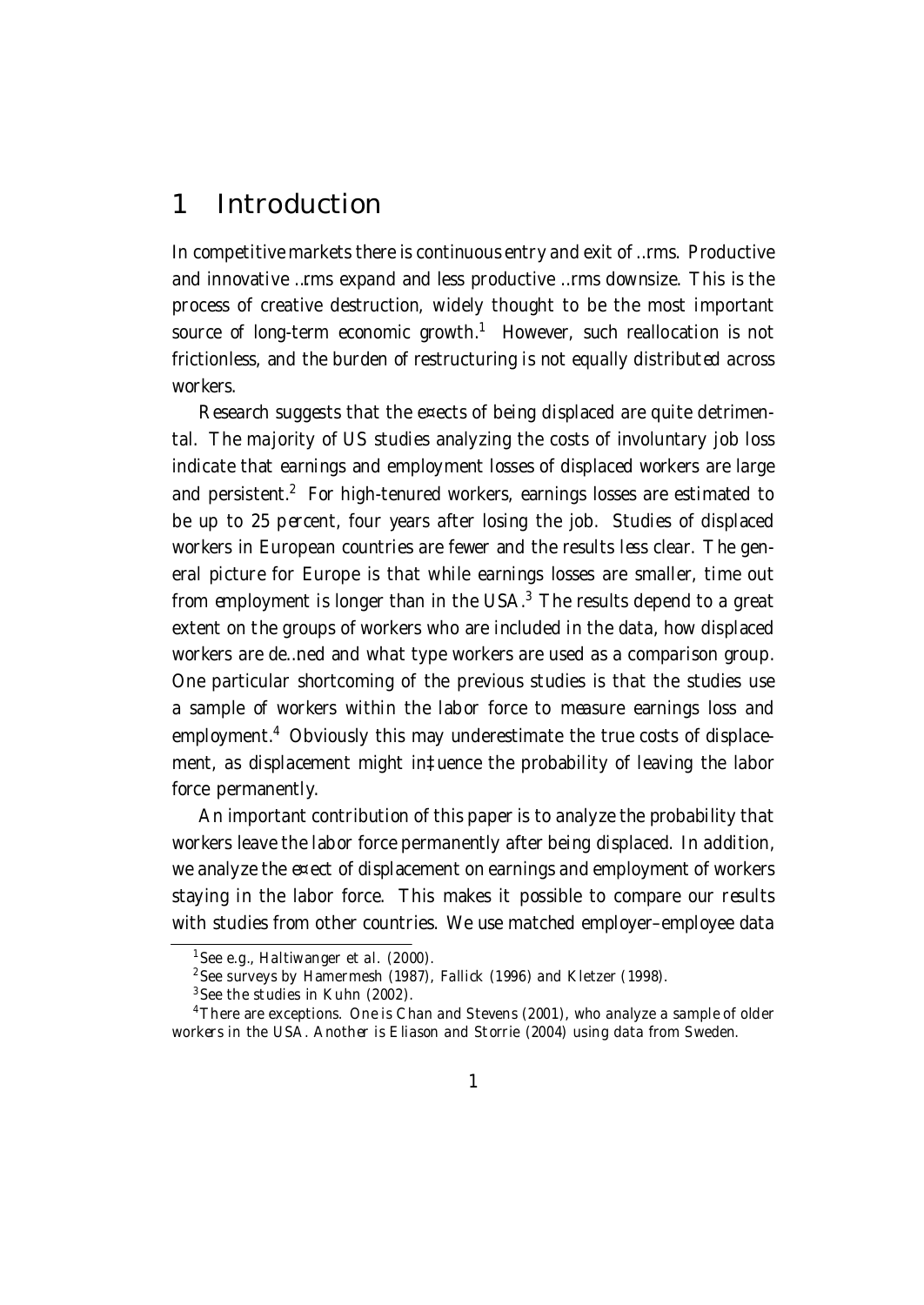from the census of the Norwegian population of workers and plants for the years 1988–1998. Census data has an advantage over more commonly used individual or household level survey data by making it possible to identify workers outside of the labor force. Having employer–employee data with a full set of labor market states also provides rich opportunities to partition the data in di¤erent ways to assess di¤erent outcomes and to de…ne di¤erent treatment and control groups. For instance, we can analyze the …rms and thus the sectors in which workers relocate after being displaced. This is informative about the speed with which industry restructuring occurs and the role of displacement in this process. We also pay particular attention to who bears the burden of restructuring by characterizing the workers most severely a¤ected by job displacement.

Several important methodological issues remain unsolved in the literature, and the data of this study o¤ers several opportunities for the provision of some answers. In order to measure the causal e¤ect of displacement, we would ideally compare the displaced workers' earnings and employment histories with what would have happened without displacement. Obviously, there is no such information available about workers both as displaced and in employment at the same time. The general solution to this problem is to use comparison groups to construct the counterfactual situation, i.e., use information about the nondisplaced workers to approximate the outcome for displaced workers in the nondisplacement situation. We follow this standard approach in the literature utilizing administrative data sets and use plant closure and signi…cant downsizing to identify exogenous separations. However, such troubled plants are not a random sample. We exploit the richness of the data to construct what can be thought of as "twin …rms" contrasting within a regression framework the labor market experience of workers from plants that are similar along many observable dimensions, such as plant size, industry and regional labor market conditions. The di¤erence in outcomes for similar workers in the treatment and control group identimes the exect of displacement.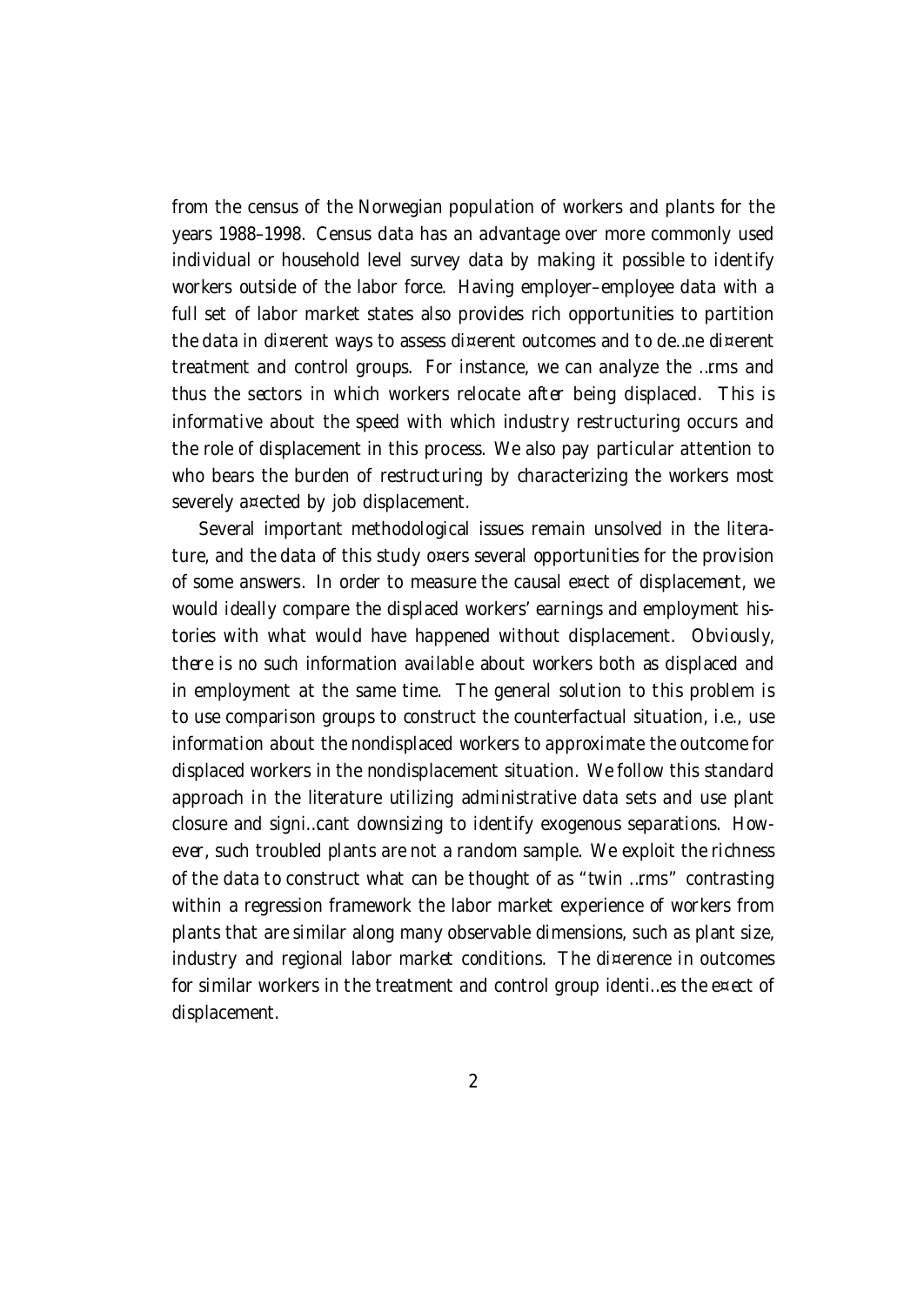Several alternative de…nitions of treatment and control groups have been used in the literature, and every identi…cation strategy results in a potential selection problem. We de…ne three alternative treatment groups, distinguishing between workers who lost their jobs when their plant closed (exit-layo¤s), those who left the plant in the period before it closed (early-leavers), and workers leaving plants that downsize signi…cantly from one year to the next without exiting (downsizing-plant-separators). We pool these three groups in our main analysis. Our control group is workers representing the "ongoing economy", i.e., all other workers – not only nondisplaced workers staying in the labor force. A signi…cant number of workers leave a plant for reasons other than having been displaced, and these workers must be included in the control group to avoid overstating the e¤ect of displacement.

We ...nd that displacement increases the probability of leaving the labor force, especially in the long run (after seven years in our case). About 13 percent of the displaced workers leave the labor force within seven years, while 8 percent of the nondisplaced workers leave the labor force within the same time span, a di¤erence of about ... ve percentage points.

Displaced workers remaining in the labor force work on average 2.4 months less in the following year compared to similar workers who were not displaced. Seven years after displacement, the average employment reduction is only a few days per year. Earnings are on average reduced by 4 percent in the …rst year after displacement. The earnings loss increases to 5 percent two to four years after displacement and then decreases to zero seven years after displacement. The increased earnings loss from year one to year two after displacement is most likely due to the fact that some workers receive compensation from their previous employer for some time after being displaced. We demonstrate statistically signi…cant but modest predisplacement e¤ects on employment and earnings. Controlling for individual …xed e¤ects generally reduces the estimated earnings loss, but not much.

In the short run, workers displaced by plant closure are less likely to be unemployed than workers displaced from troubled plants that do not close.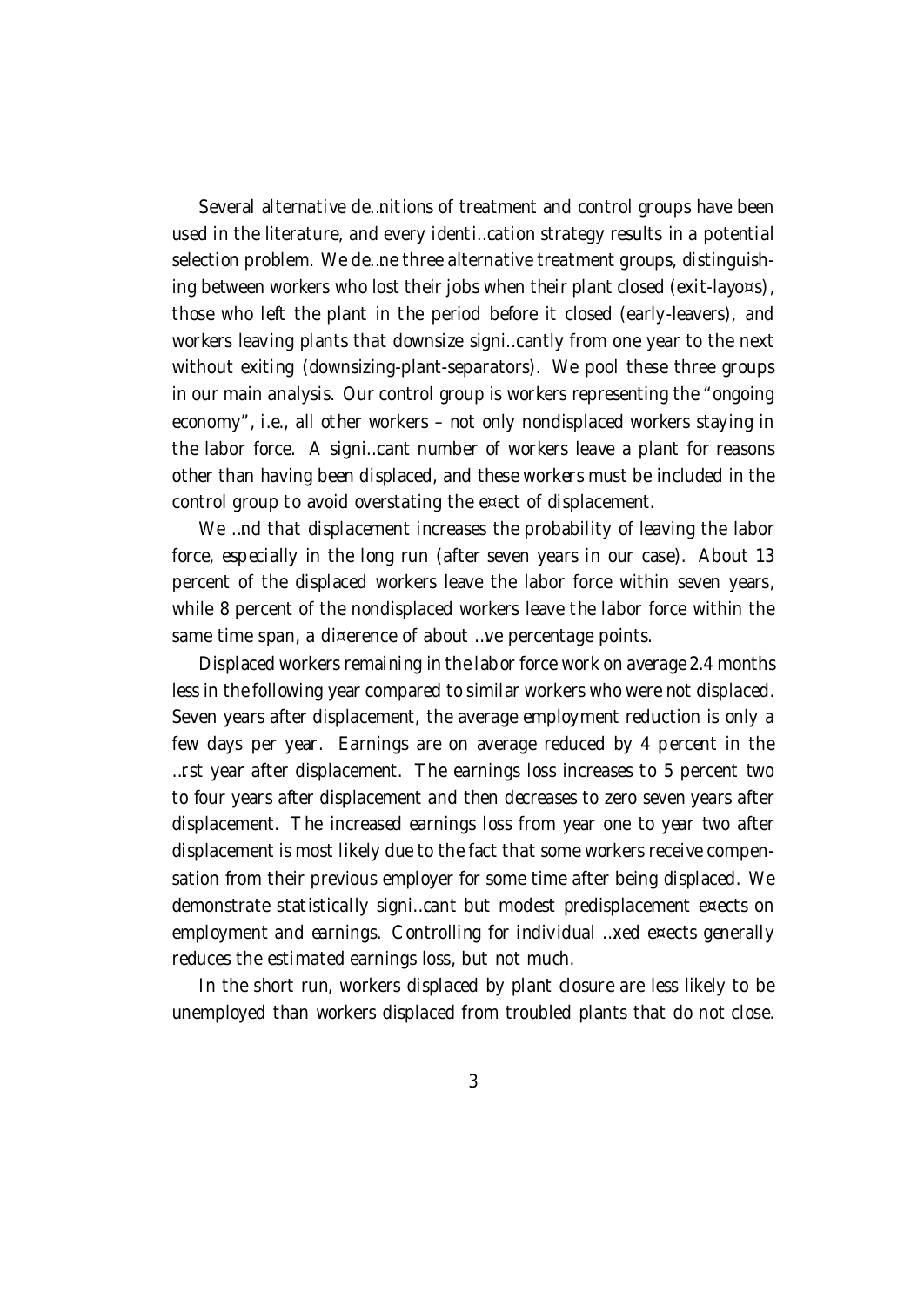This could be due to selection and the "lemons argument" of Gibbons and Katz (1991), or because workers whose plants do not close hope that they will be recalled. The long-term e¤ects suggest that the latter e¤ect dominates, as workers displaced from downsizing plants do better than those displaced from plant exits after seven years.

Low-education workers and workers displaced from small plants are more vulnerable than other groups. The …rst …nding is consistent with educated workers having more general human capital and therefore being more ‡exible in the labor market. The second …nding suggests that large plants are in a better position to assist their workforce to transfer into new jobs. Large plants are likely to be under more pressure from special-interest groups. In general, already displaced workers have a higher probability of being displaced again than other workers do.

Transfers to other plants within multiplant …rms upon displacement is quite common. In the short run, 20 percent of the displaced workers …nd a new job within the …rm. Recall to downsizing plants is not unusual either. Three percent of the displaced workers were temporarily laid o¤ with a formal recall possibility, but after seven years, as much as 9 percent of workers displaced from downsizing plants returned to the plant from which they were displaced. Examining where displaced workers reallocate in terms of industries, we …nd that 48 percent are still working in the same two-digit industry in the short run. Four percent move to a di¤erent two-digit manufacturing industry. As much as 20 percent reallocate to the private service sector, while 2 percent move to the public sector. The relative share of employed workers changing industry is far higher among displaced workers than among the nondisplaced workers. This suggests that displacement is a powerful vehicle for industry restructuring.

The rest of this paper is organized as follows: Section 2 discusses the previous literature. Section 3 describes the data, gives details on the sample construction and explains the de…nition of key variables. Section 4 describes relevant labor market institutions in Norway. Section 5 discusses the econo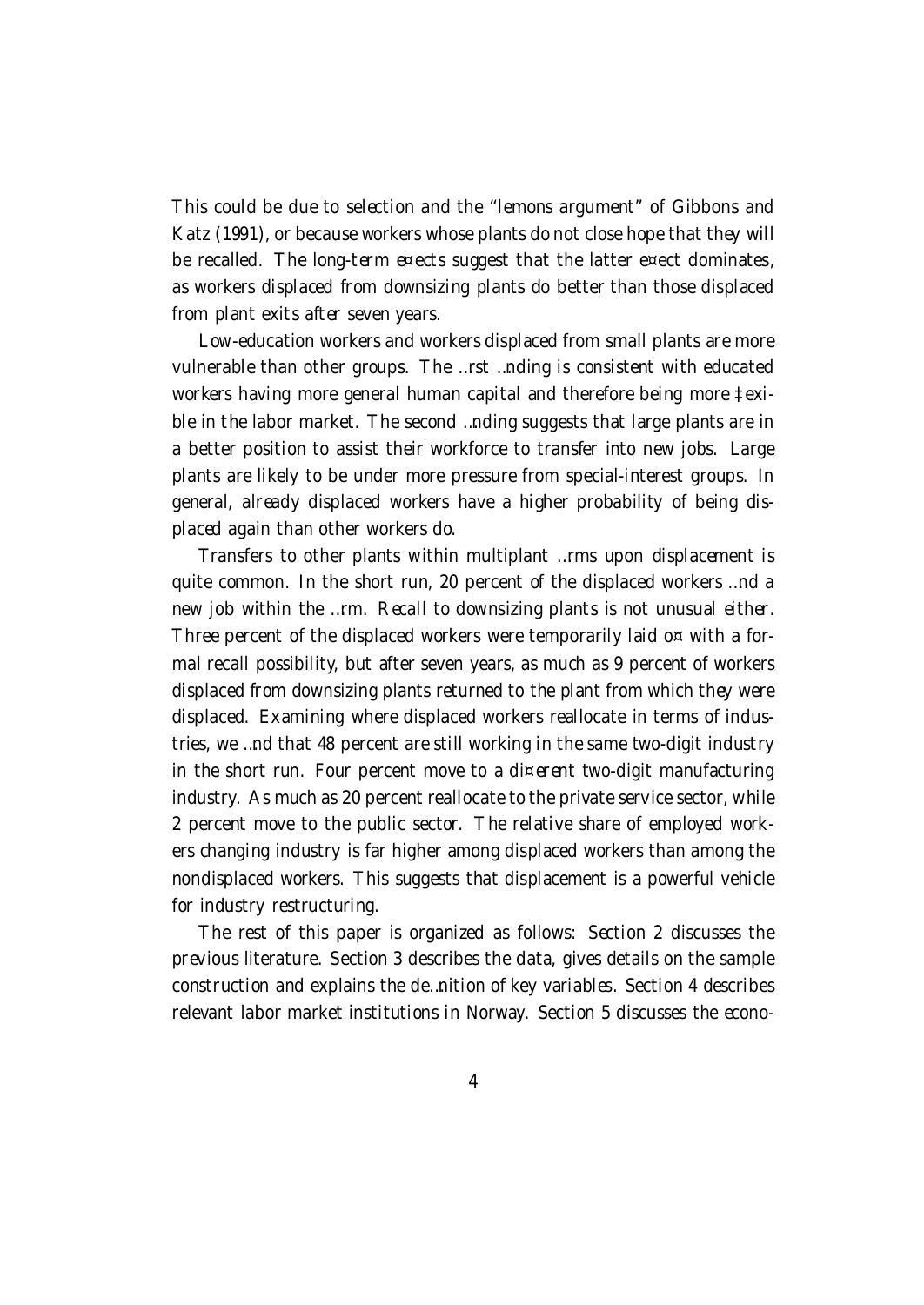metric speci…cations. Section 6 presents descriptive evidence. Section 7 provides the results from the regression analysis, and Section 8 concludes the paper.

## 2 Previous Literature

The costs of displacement have been studied intensively for the last 25 years. Until recently, most of these studies analyzed displacement only in the US labor market. The results indicate substantial negative earnings e¤ects both in the short and in the long run. The earnings loss starts at least three years before displacement and persists for many years. Four to …ve years after displacement the loss is still 10–25 percent. The early literature compared earnings for the same workers before and after being displaced. The approach of using comparison groups for measuring the e¤ect of displacement, i.e. measuring the earnings change for displaced workers relative to a control group that was not displaced, was initiated in the early 1990s with papers by Ruhm (1991a and b) and Jacobson et al. (1993). Ruhm (1991b) uses a nationally based sample of displaced workers from the Panel Study of Income Dynamics (PSID) to examine the e¤ect of job displacement on unemployment. The treatment group consists of the workers who were displaced during a "base year". The comparison group consists of workers loosing their jobs at a later date. This allows Ruhm (1991b) to control for unobservable heterogeneity between displaced and nondisplaced workers, to the extent that persons displaced in di¤erent periods are similar. The results indicate that displaced workers su¤er signi…cant reduction in employment opportunities after displacement, but this e¤ect is not permanent; it appears to fade away within four years.

In their seminal work, Jacobson et al. (1993) de…ne workers as displaced if they leave a …rm that experienced signi…cant downsizing. They use as a comparison group the workers who do not leave their …rms. They …nd that displaced workers su¤er large and long-lasting earnings reductions after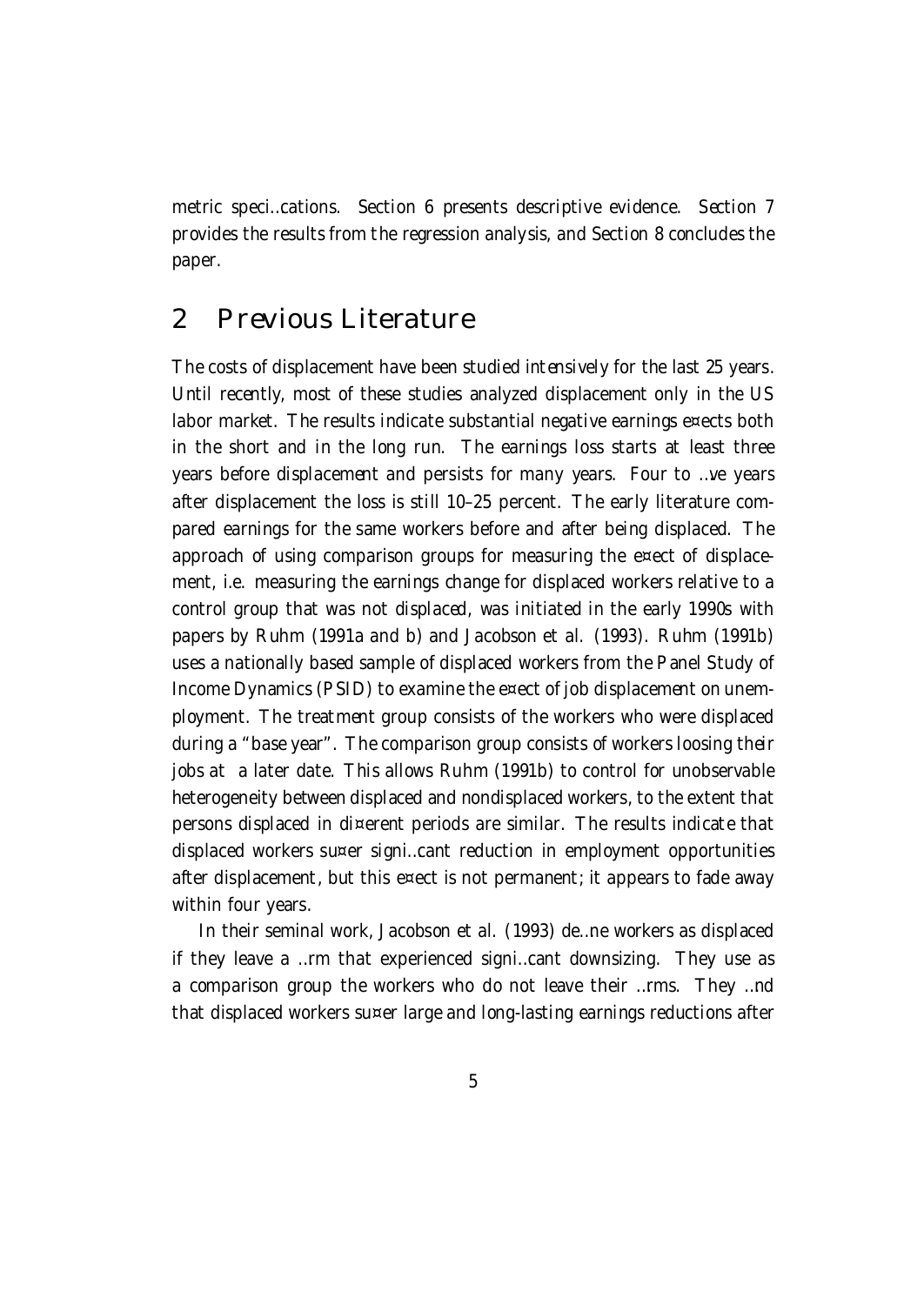displacement. Five years after displacement, average quarterly earning losses were 25 percent. There are, however, several reasons why their results cannot be generalized. They only examine high-tenured workers and they use data from only one state, Pennsylvania. Displacement in a state dominated by traditional manufacturing industries may not be representative of the whole nation. Furthermore, they focus only on workers who remain in Pennsylvania after displacement, have earnings and stay in the labor force.

Stevens (1997) examines long-term e¤ects of job displacement on earnings. A worker is labeled displaced if he or she leaves the previous job due to plant or business closure, or to being laid o¤ or …red. The comparison group consists of the never-displaced workers. She …nds that the e¤ects of displacement are quite persistent, with earnings and wages remaining approximately 9 percent below their expected levels six years or more after displacement. She also demonstrates that much of this persistence can be explained by additional job losses in the years following displacement. Workers who avoid additional displacements have earnings and wage losses around 1–2 percent six or more years after the initial displacement.

Kletzer at al. (2003) use data from the National Longitudinal Survey of Youth (NSLY) to study long-term e¤ects of job displacement on young workers. They de…ne a worker as displaced if the worker was no longer working at a reported job and the reason for the job ending was either "layo¤" or "plant closure". They include only the …rst observed job displacement for each individual during the survey period. Thus, potential future displacements are viewed as a cost of the initial displacement. They …nd that the earnings and wage losses associated with job displacement for young workers are somewhat smaller and less persistent than the losses reported in other studies for older workers.

In contrast to the large supply of US studies, studies using European data on the costs of job displacement have been scarce. As in the US studies, the main focus has been on earnings losses following displacement. The results of these studies are di¢cult to summarize, as they appear to provide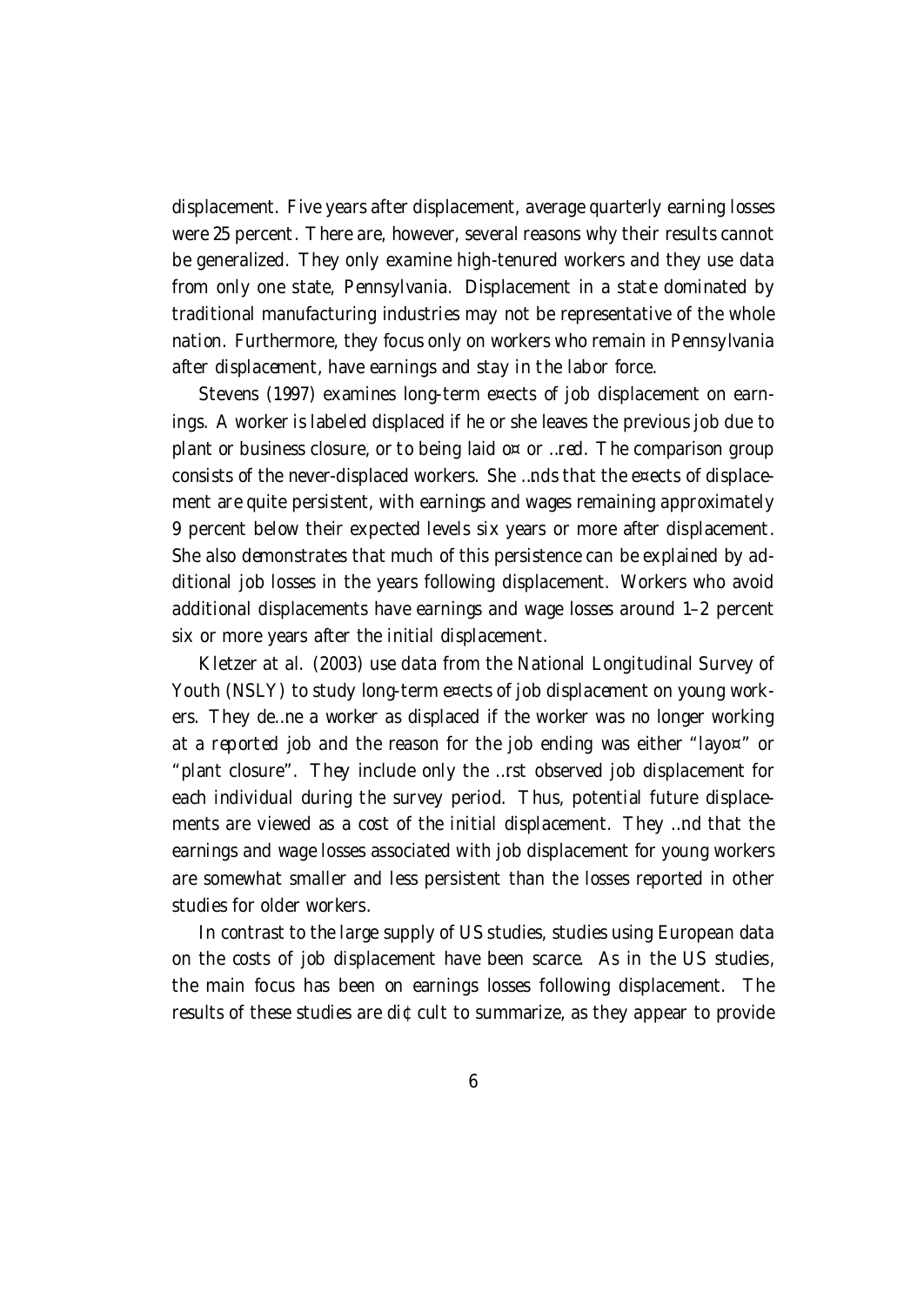rather mixed results. On average smaller short-term and long-term earnings losses have been reported in Europe than in the USA. The European studies support the observation that those who experience further job losses following displacement experience larger earnings losses.

Borland et al. (2002) examine the consequences of job loss for displaced workers in Britain, using the British Household Panel Survey. Workers are de…ned as displaced if they leave their previous job due to redundancy or dismissal. They …nd that weekly wage of the average displaced worker is around 10 percent lower in the new job than in the job lost. Part of the loss is due to the fact that displaced workers are more likely to end up in part-time jobs. If the displaced worker …nds a new full-time job, the wage loss is 4 percent. Those who move directly into a new job have a wage loss of only 2 percent.

Bender et al. (2002) examine the e¤ects of worker displacement in France and Germany using matched employer–employee administrative data sets. They focus on prime-age males with more than four years of seniority. Displacement is de…ned as a separation that results from the closure or signi…cant downsizing of the employing …rm. Using the French data they found no negative postdisplacement earnings e¤ects, while in Germany the displacement appears to lead to a 1–2 percent wage decrease. In Germany, Burda and Mertens (1998) also report on average small wage e¤ects following displacement, although highly paid workers experience an earnings reduction prior to displacement that is more similar to the US results. In a recent study von Wachter and Bender (2006) examine the wage loss for young workers in Germany up to …ve years after displacement. They …nd that the wage loss is about 15 percent initially but that it vanishes after …ve years.

Albæk et al. (2002) examine the e¤ects of job displacement in Denmark and Belgium. The …rst-year estimated earnings loss in Denmark is 2.9 percent compared to nondisplaced workers in downsizing …rms and 4.7 percent compared to other workers. The estimated earnings loss after three years is 2.1 percent compared to nondisplaced workers in downsizing …rms and 6.8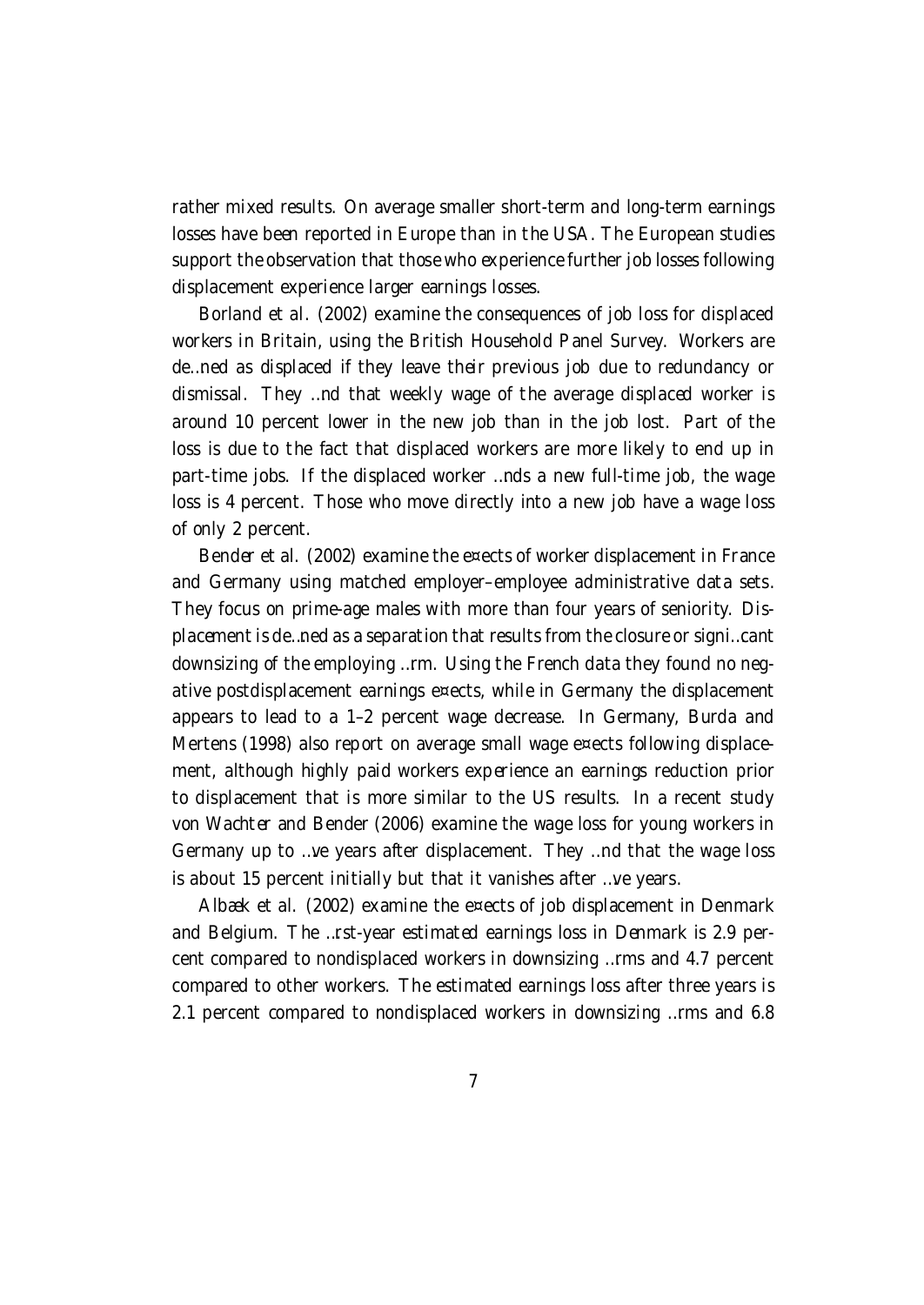percent compared to other workers. The corresponding Belgian numbers are rather unstable, varying from a 35 percent wage loss to a 6.5 percent wage gain, depending on the chosen control group and the time span.

In a recent paper, Carneiro and Portugal (2004) use administrative matched employer–employee data to analyze earnings losses of displaced workers in Portugal. In contrast to most European studies they …nd substantial earnings losses following displacement. The earnings loss is 8–11 percent after four years. This is within the lower bound of the US results. They also …nd that the losses depend on spells of unemployment as well as on worker and …rm characteristics.

As mentioned in the introduction, most data sets used in displacement studies cover only workers who remain in the labor force<sup>5</sup>. This will tend to underestimate the displacement costs, since an obvious consequence of job displacement is that workers might permanently withdraw from the labor force. Chan and Stevens (2001) focus on this question. They examine the employment patterns of older workers (50+) after job loss, using US data from the Health and Retirement Study. They focus on workers who have lost their jobs due to plant closure or other types of layo¤, and …nd that a job loss results in large and lasting e¤ects on future employment probabilities. Four years after a job loss, at age 55+, the employment rate of displaced workers remains 20 percentage points below the employment rate of similar nondisplaced workers.

Studies examining employment consequences of job displacement in Europe are very scarce. Most of these studies provide only descriptive information on the duration of nonemployment, or study the determinants which a¤ect the duration of nonemployment. Abbring et al. (2002) report that most of the displaced workers in the sample of workers in Netherlands move directly to new jobs, and very few su¤er a period of joblessness that lasts for more than one year. Abbring et al. (2002) also have a subsample in which

<sup>5</sup>One of the commonly used data sets in the USA, for example, the PSID, has only information on household heads (thus mostly men) with positive earnings in every year.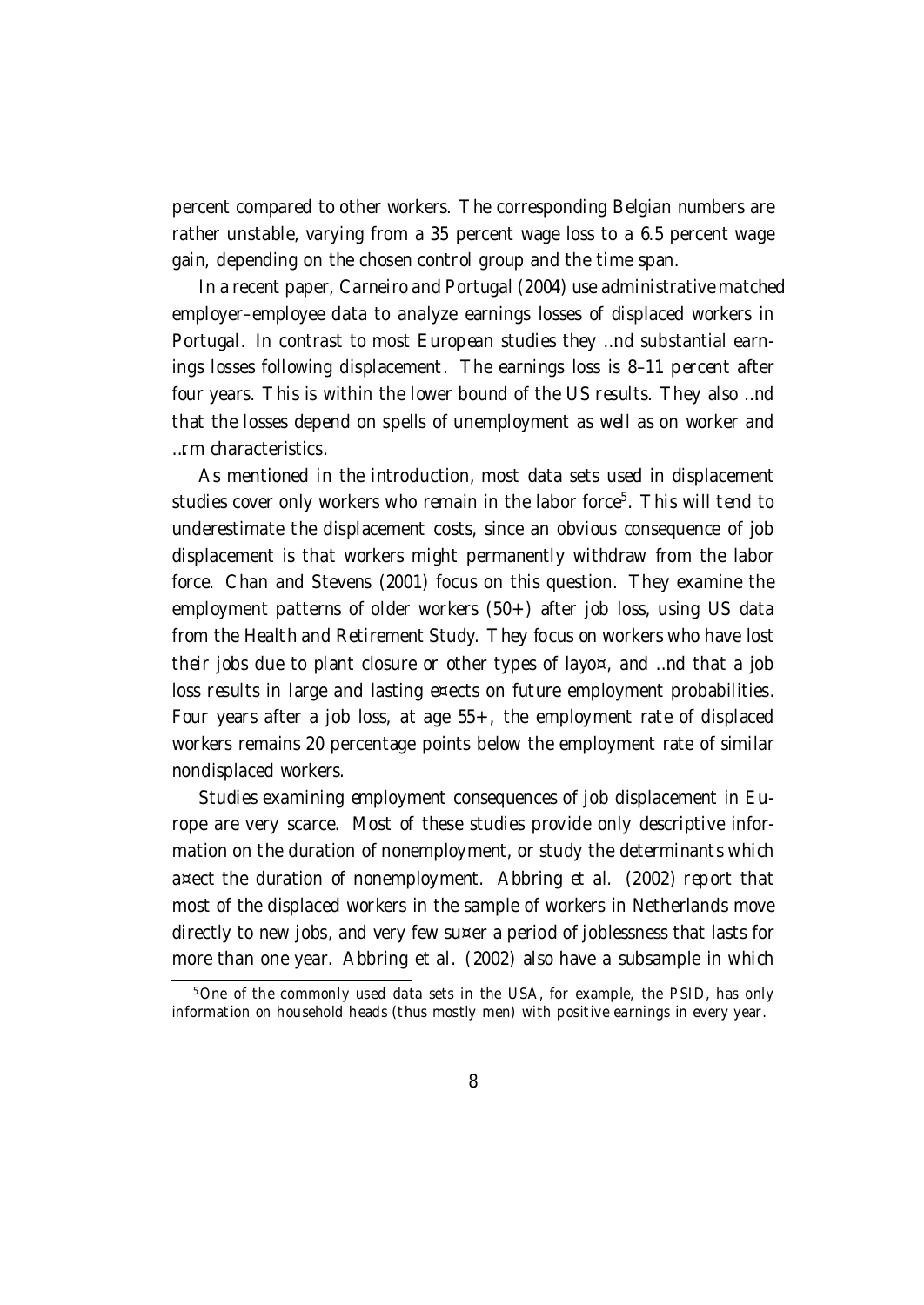they observe workers if they leave the labor force, but there are too few observations to make any inference. Bender et al. (2002) found that in France and Germany displaced workers are less likely to have nonemployment spells after separation than other separators. They also abandon nonemployment faster. Albæk et al. (2002) …nd that in Belgium, reemployment is signi… cantly more likely for high-wage workers, young workers and for high tenure workers. This positive e¤ect of tenure may re‡ect greater advance notice and other reemployment assistance provided to senior workers.

Eliason and Storrie (2004) examine the employment consequences of job displacement using data for the entire private sector in Sweden. They …nd that displaced workers are more likely to be unemployed and have higher probability of leaving the labor force than other workers. Rege et al. (2005) investigate the impact of plant downsizing on disability pension utilization in Norway. They …nd that workers a¤ected by plant downsizing are more likely than comparable workers in nondownsizing plants to use disability pensions in the following years. 6

## 3 Data, Variable De…nitions and Sample Construction

The data on workers used in our study is derived from administrative registers and prepared for research by Statistics Norway. It covers all Norwegian residents 16–74 years old in the years 1988–1998.<sup>7</sup> There is information about employment relationships, labor income, educational attainment, labor market status, and a set of demographic variables such as gender, age, experience and marital status. A unique person identi…cation code allows following workers over time. Likewise, unique …rm and plant codes allow identifying

<sup>6</sup>There are also a few case studies from the Scandinavian countries that analyze in detail the outcomes over time for workers displaced from one particular plant after bankruptcy. See Westin (1990) and Edin (1988).

 $^7$ Data for the years 1986, 1987, 1999 and 2000 is available, but not used in this study as information about months of unemployment is unavailable.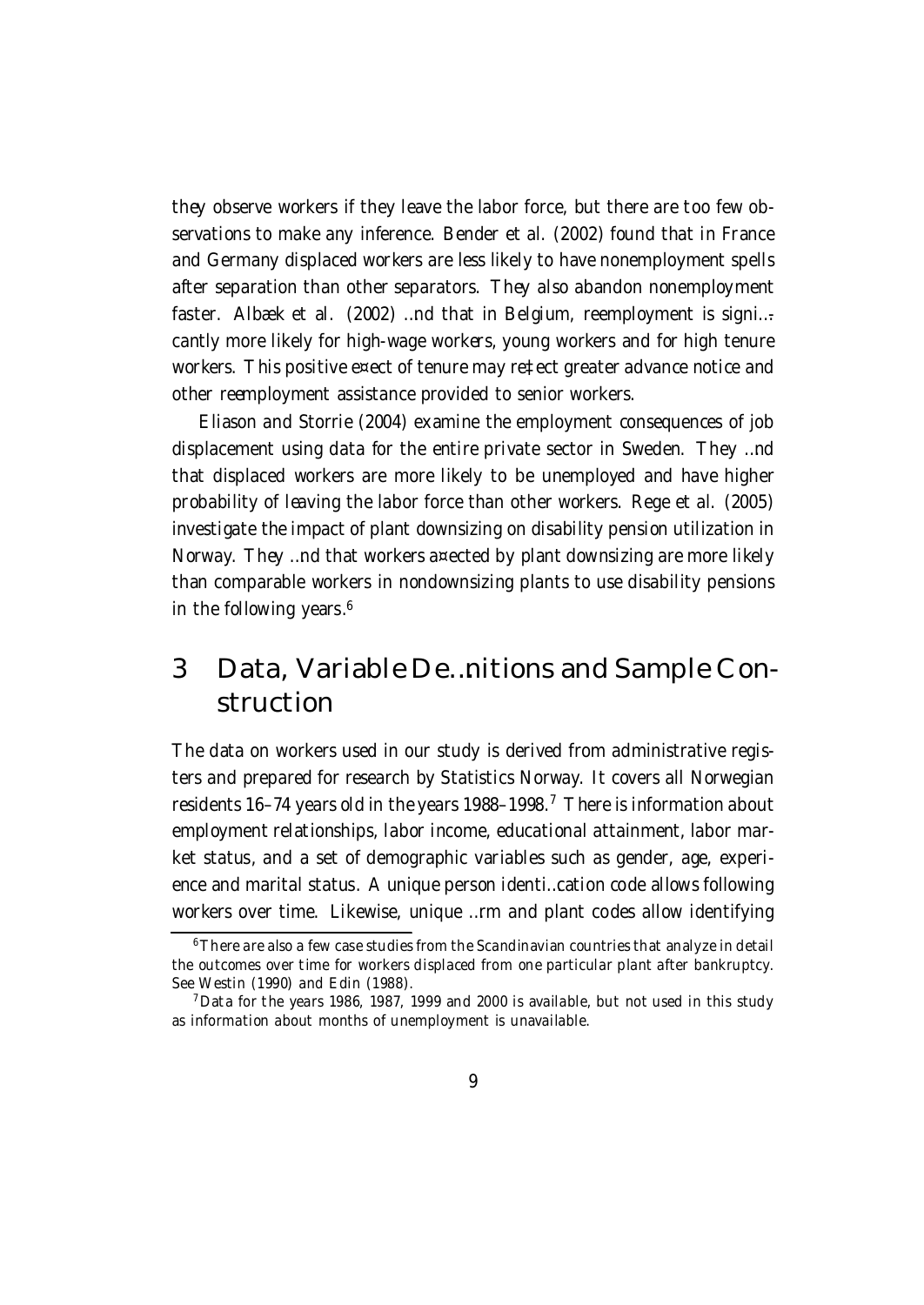each worker's employer and examining whether the plant in which the worker is employed is downsizing or closing down. Plant and regional labor market characteristics such as industry, size and the rate of unemployment are also available. The match between workers and plants is in May until 1995 and in November from 1996.

The sample used in our main analysis is constructed by …rst identifying all male workers between age 25 and 55 who were full-time employed in manufacturing plants with at least …ve workers in 1991, our "base year". The year 1991 is chosen because we want to study the e¤ect of displacement for a number of years after displacement and also to assess the employment history of workers some years before displacement. In this way a window of analysis is provided both before and after displacement. As a robustness exercise we attempt di¤erent base years, and the pre- and postdisplacement patterns in employment and earnings were quite stable; see Figures A1 and A2 in the appendix. $8$  The age of 55 is chosen as a cut-o¤ age primarily because the workers are still not old enough to have bene…ted from ordinary early pension schemes seven years on, when we assess the long-term consequences of displacement.We restrict our analysis to workers that were in the labor force and did not experience a displacement incident between 1988 and 1991. The sample obtained in this way consists of 114 740 workers. We trace these workers' employment history three years before and seven years after 1991. This provides an 11-year-long panel.

Based on what happened between May 1991 and May 1992, workers are divided into …ve categories: exit-layo¤s, early-leavers, downsizing-plantseparators, other separators and nonseparators (stayers). The …rst three categories de…ne our treatment group. These are workers who were full-time employed in manufacturing in May of 1991 and became displaced from their jobs between May 1991 and May 1992. These workers will be referred to as displaced in 1991. The comparison groups are those working full-time in manufacturing in May 1991 who were not displaced from their jobs between

 $8$ These ... gures are directly comparable with Figures 2 and 3.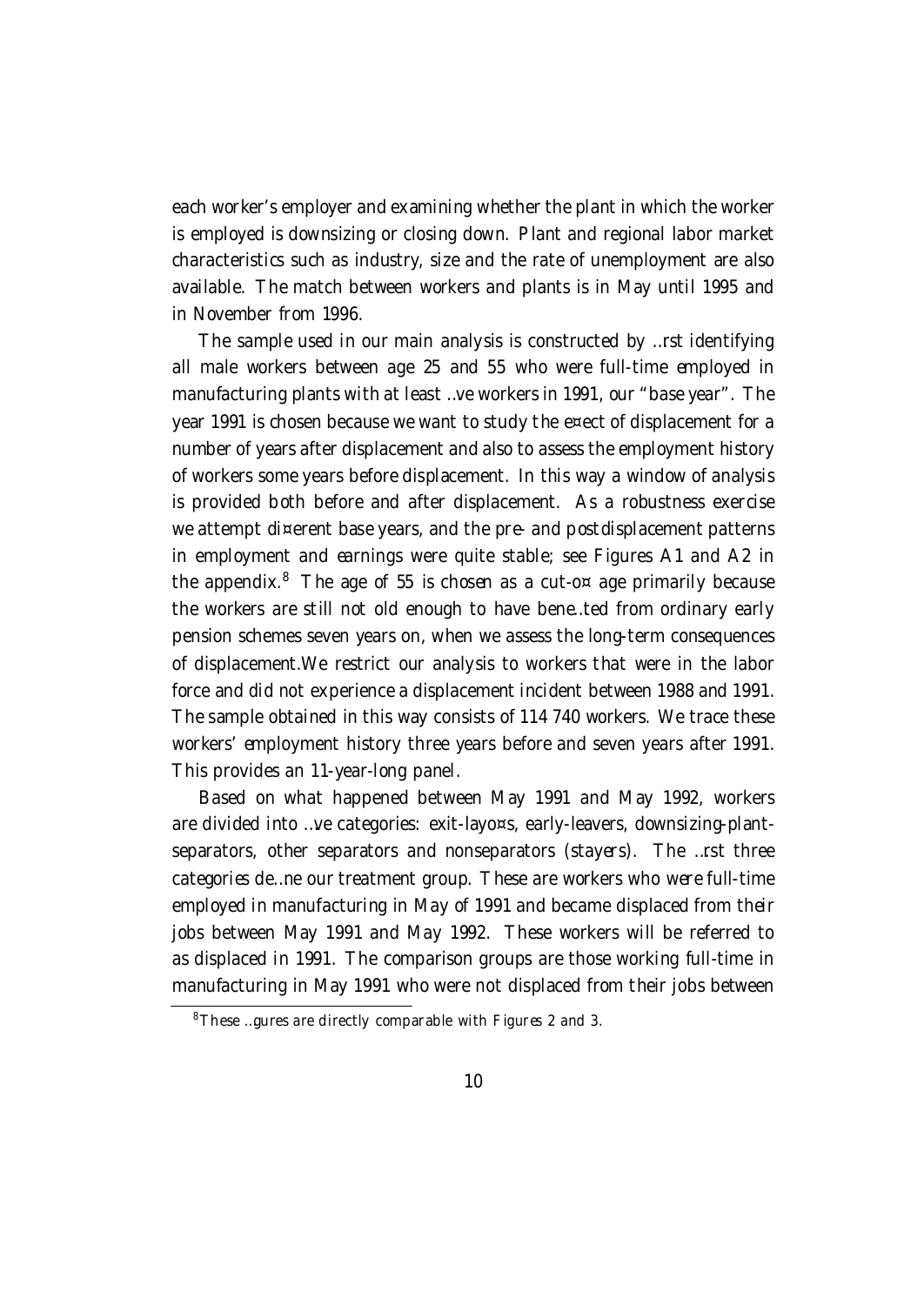May 1991 and May 1992.

Following the previous literature, displaced workers are understood to be individuals, who involuntary separate from their jobs by exogenous shocks. Hence, voluntary job-movers and workers …red for cause should not be included, see for instance Fallick (1996). We conceptualize this by de…ning displaced workers as workers separating from plants that close down or reduced employment by 30 percent or more in the year when the separation occurrs. Displaced workers are classi…ed as exit-layo¤s if they worked in an exiting plant at the time the plant is last observed.<sup>9</sup> Workers are classi…ed as early-leavers if they leave a plant that exits within the next two years. They are classi…ed as downsizing-plant-separators if they separate from a plant that reduces employment by 30 percent or more in that year.<sup>10</sup> Note that temporary layo¤ with recall is a possibility in Norway and displacement includes these workers. The data allows us to identify this group and in Table 3 we present the proportion of laid-o¤ workers with recall. The comparison or control group consists of all nondisplaced workers, i.e. both stayers in downsizing plants and workers in all other continuing plants in the manufacturing sector.

We identify being out of the labor force as not having a plant identimer. Those outside of the labor force include all workers on disability pension,

 $10A$  similar downsizing plant de... nition has been used in many previous studies, e.g., Albæk et al. (2002). The downsizing category does not include early-leavers who leave downsizing plants that are exiting in the future. Note also that for small plants, a 30 percent reduction is not a "mass layo¤". Our assessment is, however, that an approach without a special size cut for de…ning downsizing plants is better than having an arbitrary size cut and including all workers leaving smaller plants in the nondisplaced comparison group. We are using a …ve-employee size cut for all plants in the base year sample.

 $9A$  plant is de... ned as an exiting plant in year t if it is present in year t but absent in  $t + 1$  and in  $t + 2$ . If possible, we also check that the plants do not reappear after  $t + 2$ . We remove from the sample all workers in plants that reappear. Furthermore, we check whether the workers whose plant exited between t and  $t + 1$ , work in a new plant at time  $t + 1$  with a new identi...cation code, but with mostly the same workers as in the exiting plant. Such "false" plant exits may happen when more than one of the following events occur: The plant moves to a di¤erent municipality, changes industry and/or changes owner.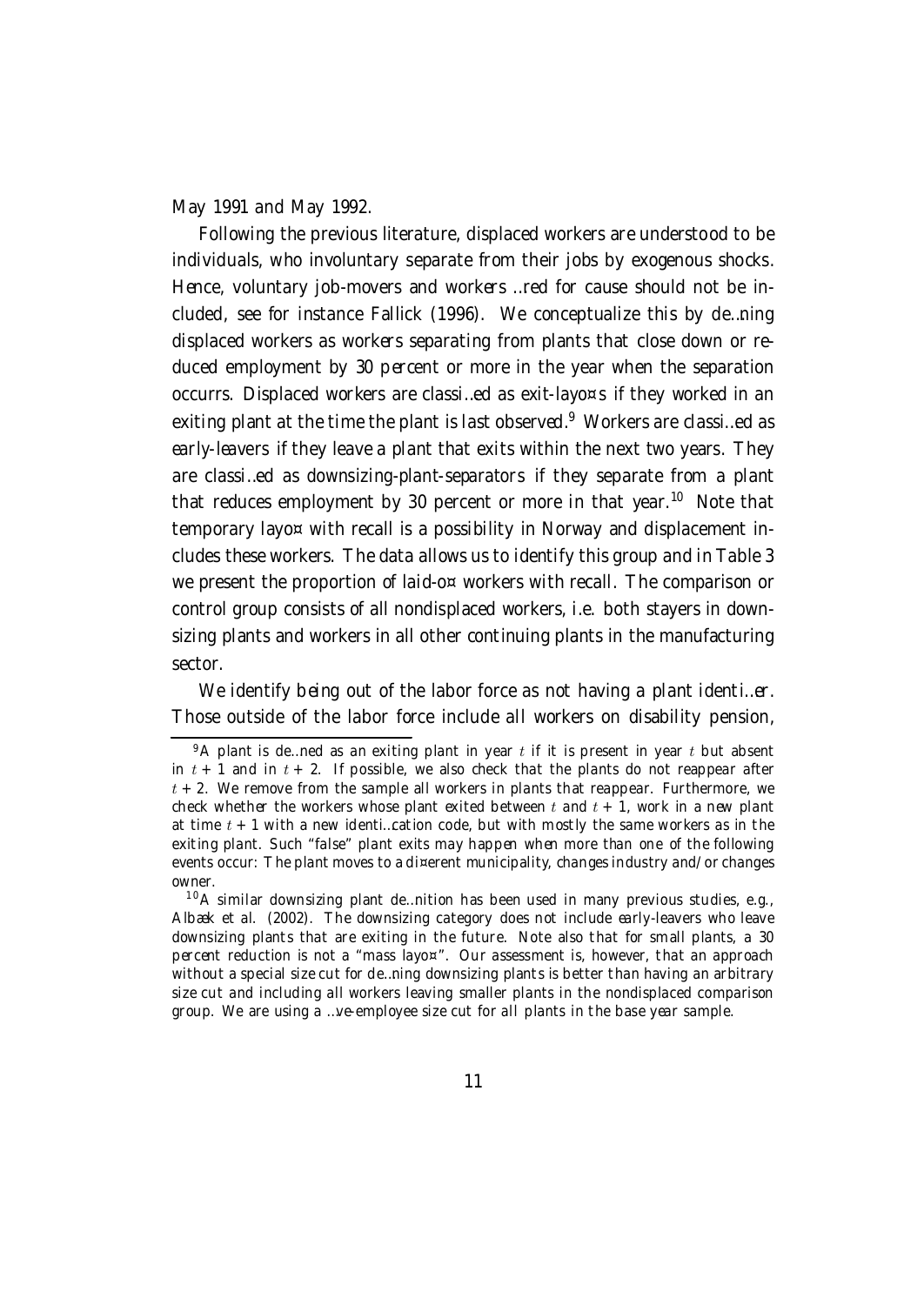and on di¤erent types of work rehabilitation programs. Since the upper age in our sample is 55 in 1991 and we measure the outcome up to seven years later, those on standard early retirement schemes from the age of 63 or standard retirement schemes from the age of 67 are not included in our analysis. Hence, workers who leave the labor force one to seven years after displacement do so for health-related reasons.

Employment is measured as months of full-time equivalent employment over the year.<sup>11</sup> This allows us to account for unemployment spells and parttime jobs as an outcome variable. Earnings are measured as annual income that provides pension points in the national security system. The included components are regular labor income, income as self-employed, and bene…ts received while on sick leave, being unemployed and on parental leave. The age of the worker is given in the data set. Tenure is measured in years, using the start date of the employment relationship in a given plant. Education is measured as the normalized length of the highest attained education.

Table 1 reports the mean values of the main predisplacement variables for di¤erent worker categories. Overall, the observable di¤erences between the various groups are small which supports our sample selection criteria. Displaced workers are slightly younger, more educated and have shorter tenure than nondisplaced workers. Furthermore, displaced workers earn slightly more than nondisplaced workers both one and three years prior to displacement. Exit-layo¤s seem slightly older than downsizing separators and earlyleavers. Among the nondisplaced workers, stayers are older and have more tenure than other separators.

At the plant level we calculate the female work force, the average education level, average tenure, average worker age, plant size and plant age. Regional labor markets are de…ned by Statistics Norway and follow the EU standard NUTS 4, see Statistics Norway (2000). The size of the regional

 $11$ We have three categories of working hours and control for part-time employment as follows:  $Y_{it}$  = months of employment if a worker is working more than 30 hours a week,  $Y_{it}$  = (months of employment)¤0,5 if a worker is working 20-29 hours a week and  $Y_{it}$  = (months of employment)¤0, 1 if a worker is working less than 20 hours a week.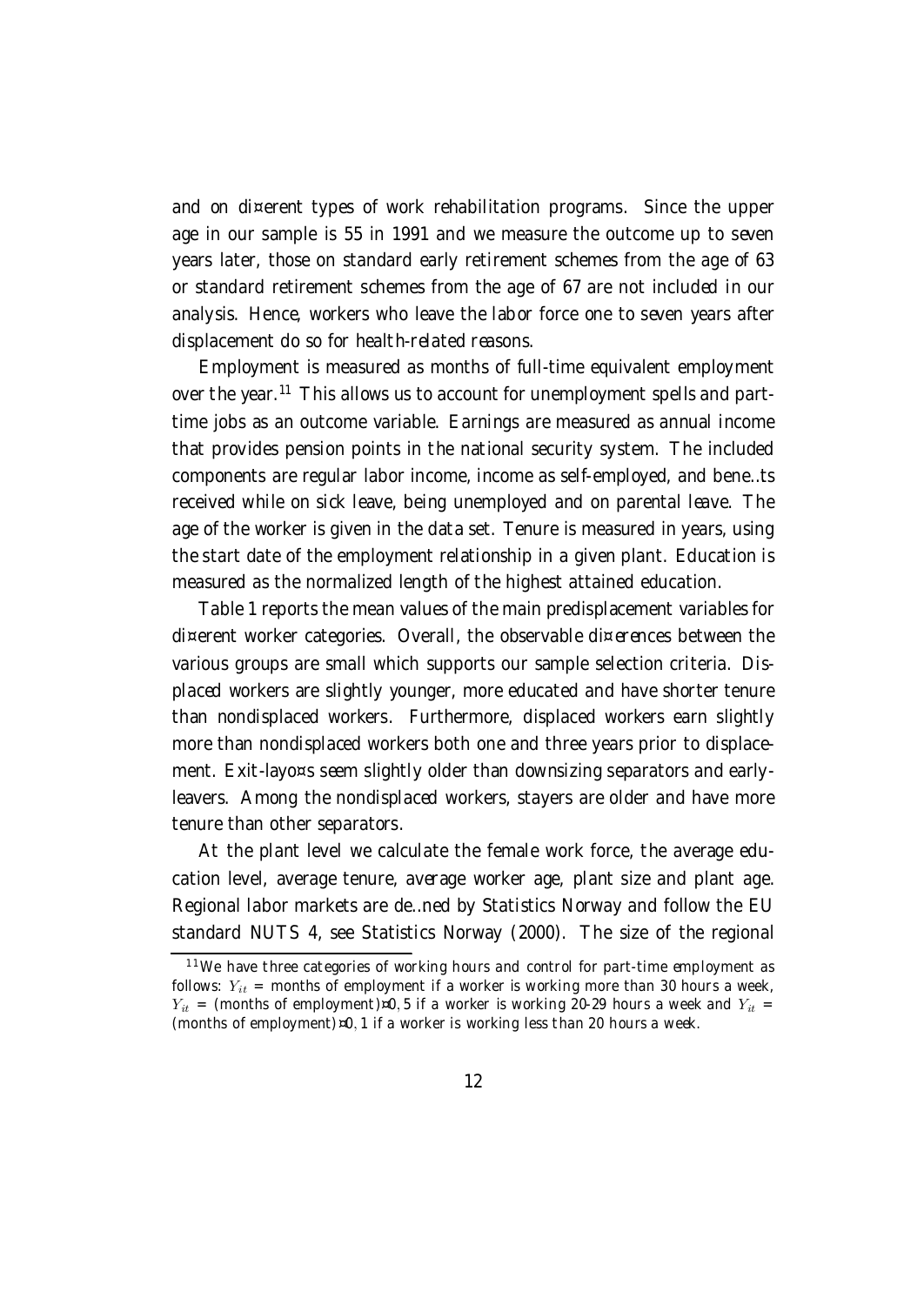labor market is measured as the working age population, i.e., the population between 16 and 74. The regional unemploymentrate is calculated as the ratio of unemployed man-years to the working-age population. Table 2 provides plant- level descriptive statistics. It is revealed that the average plant size in the sample, 41 workers, is small. This re‡ects the general industry structure in Norway, which consists mostly of small and medium-sized …rms. Exiting and downsizing plants are somewhat smaller than other plants, having on average 23 and 30 workers respectively. Average tenure is 1.3 years shorter in exiting plants and 0.8 years shorter in downsizing plants compared to the overall average. Both of these patterns are consistent with many of the exiting plants being young. On average, exiting plants are two years younger than the remaining plants.

## 4 Institutional Details

Countries di¤er in terms of institutional settings in the labor market and in labor relations. These di¤erences may impact both on the incidence of displacement and on the size and type of associated costs. In this section we provide information on wage setting institutions, layo¤ protection regulation and unemployment insurance in Norway, as compared to other countries. We also provide a brief account of possible exit routes from the Norwegian labor market.

### 4.1 Wage setting

According to Stokke et al. (2003), about half of the Norwegian labor force in the private sector is covered by collective agreements. Union density, i.e., the share of employees who are members of a union, is somewhat lower in the private sector, 43 percent. Wallerstein et al. (1997) demonstrate that these …gures were stable throughout in the period we analyze. Bargaining coverage is higher than union density because …rms covered by a collective agreement apply the agreement to all employees. However, in contrast to many other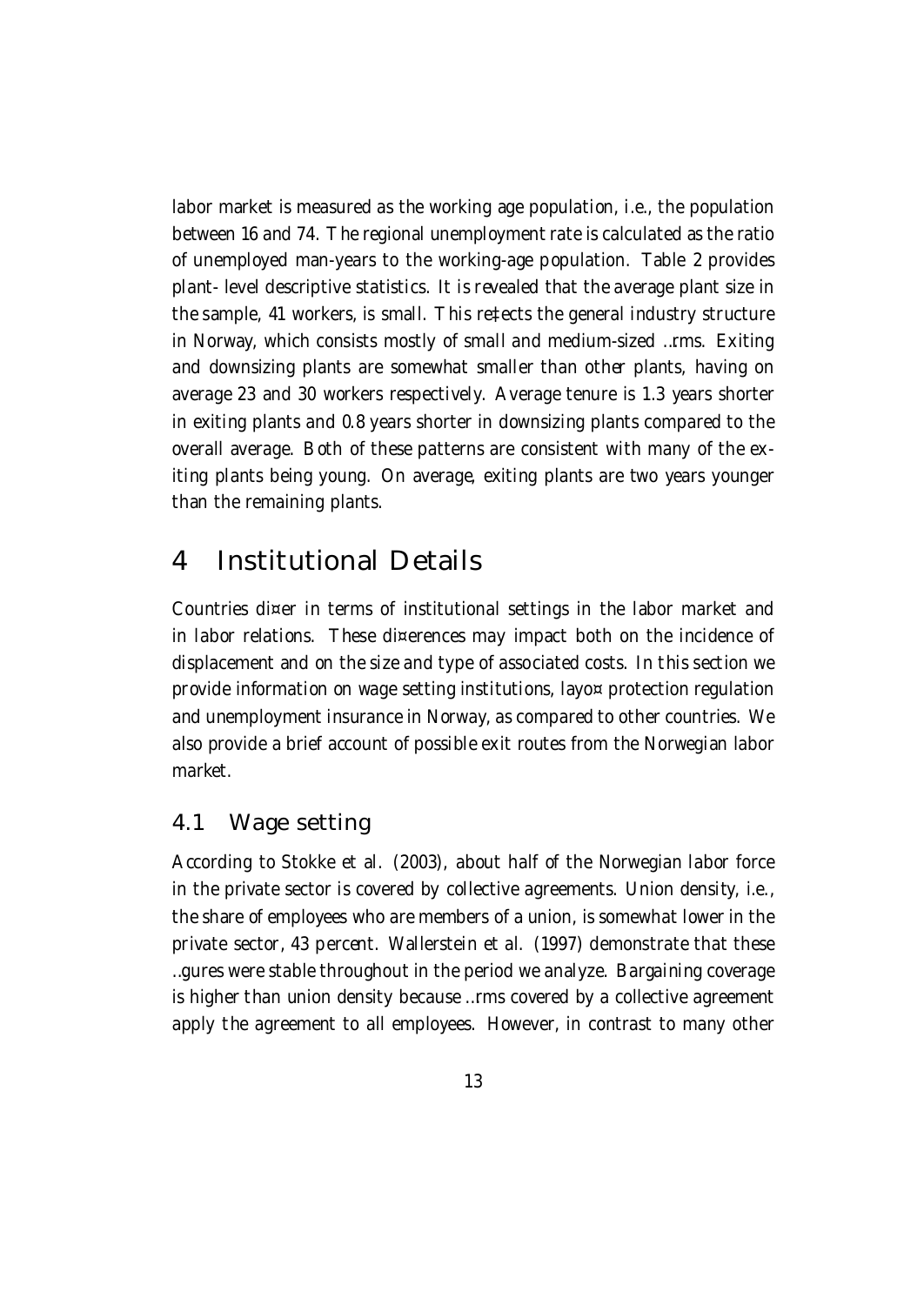European countries, there are no extension mechanisms imposing regulations from collective agreements onto the nonunionized sectors.

For employees covered by collective agreements, wage setting takes place at two levels, national (or industry) and at the …rm level (called wage drift). Central negotiations concern collective agreements, wage regulations, working hours, working conditions, pensions, medical bene…ts, etc. Firm-level negotiations determine possible local adjustments and additions to the collective agreements. Holden (1998) explains that these negotiations are generally conducted under a peace clause in order to prevent strikes and lockouts within the contract period of the collective, *i.e.*, central, agreements.

#### 4.2 Employment protection

The two main laws governing the labor relations in Norway are the law on employment ("Sysselsettingsloven") and the law on labor relations ("Arbeidsmiljøloven"). The former mainly regulates changes in labor use during a period of restructuring and mass layo¤s by a …rm. The latter includes standards for general working conditions, overtime regulations and legal regulation for employment protection. According to the law on labor relations, dismissals for individual reasons are limited to cases of disloyalty, persistent absenteeism, etc. In general, it is possible, but very di¢cult, to replace an individual worker in a given job with another worker. The law on employment states that the general rule for laying  $o<sup>\alpha</sup>$  a worker for economic reasons is that it can occur when the job is "redundant" and the worker cannot be retained in another capacity. This regulation covers all workers regardless of how long they have been employed. Requirements for collective dismissals in Norway basically follow the common minimum standards for EU countries. It is important to note that a …rm can dismiss workers not only when it is making a loss but also when it is performing poorly. There is no legal rule on the selection of workers to be dismissed, although seniority is a strong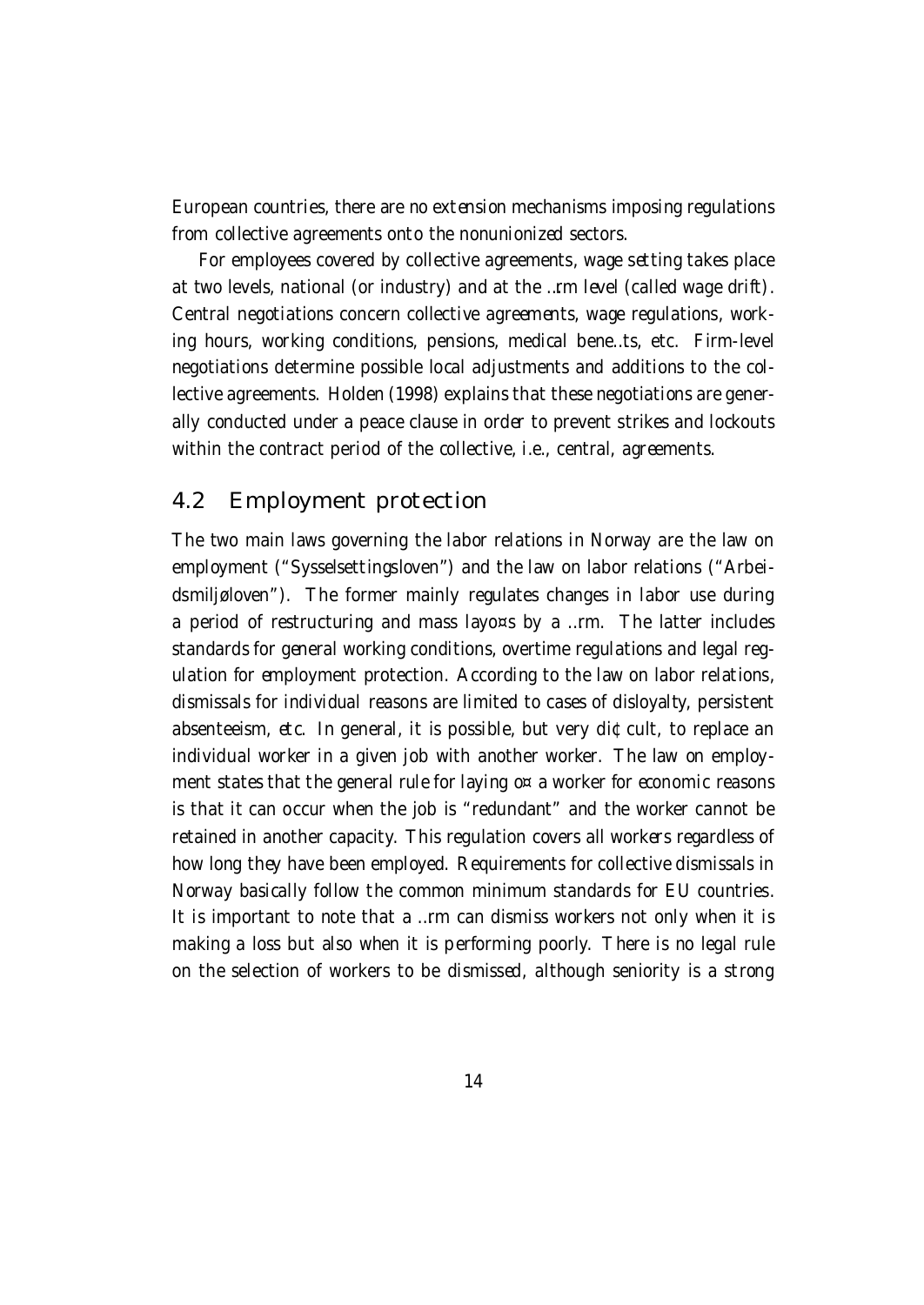norm<sup>12</sup>.

The employment law states that employment is terminable with one month's notice for workers with tenure of less than or equal to …ve years. In international comparisons, this one-month notice period is at the lower end of the spectrum. However, most workers have a three-month notice requirement for both parties to the contract. Although there is no generalized legal requirement for severance pay in Norway, agreements in the private sector requires lump-sum payments to workers aged between 50 and 55. When …rms downsize, workers may also be o¤ered pay after termination of employment, if they resign voluntarily. The period with pay from the previous employer may vary from two weeks to two years. Typically, long tenure implies more generous conditions. Other components in voluntary agreements o¤ered to smooth the downsizing process may include job search assistance, social plans for retraining or transfer to another plant within the …rm.

An interesting aspect of the Norwegian labor protection rules is access to temporary layo¤s with recall possibilities. This regulation is part of the Main Agreement between the main employers' and employees' organization, and it is also observed by most …rms outside the employers' organization. This agreement states that it is possible for a ... rm to temporarily lay  $o<sup>π</sup>$  workers due to temporary changes in demand for the product etc. The …rm has to pay wages for 10 days. After that, the workers are on unemployment bene…t. Workers can be temporarily laid  $o^{\alpha}$  for up to six months within an 18-month time span.

Compared to other OECD countries, Norway is ranked slightly above average for strictness regarding the use of temporary employment (OECD, 1999). Obviously, intercountry comparisons are di¢cult, and very few comparative studies of the overall degree of employment protection exist. A much-cited study by Emerson (1987) ranks Italy as having the strongest employment protection rules, while the UK, and, on some criteria, Denmark are

<sup>&</sup>lt;sup>12</sup> Seniority is institutionalized in the main collective agreement ("Hovedavtalen"), but only in situations when "all else is equal".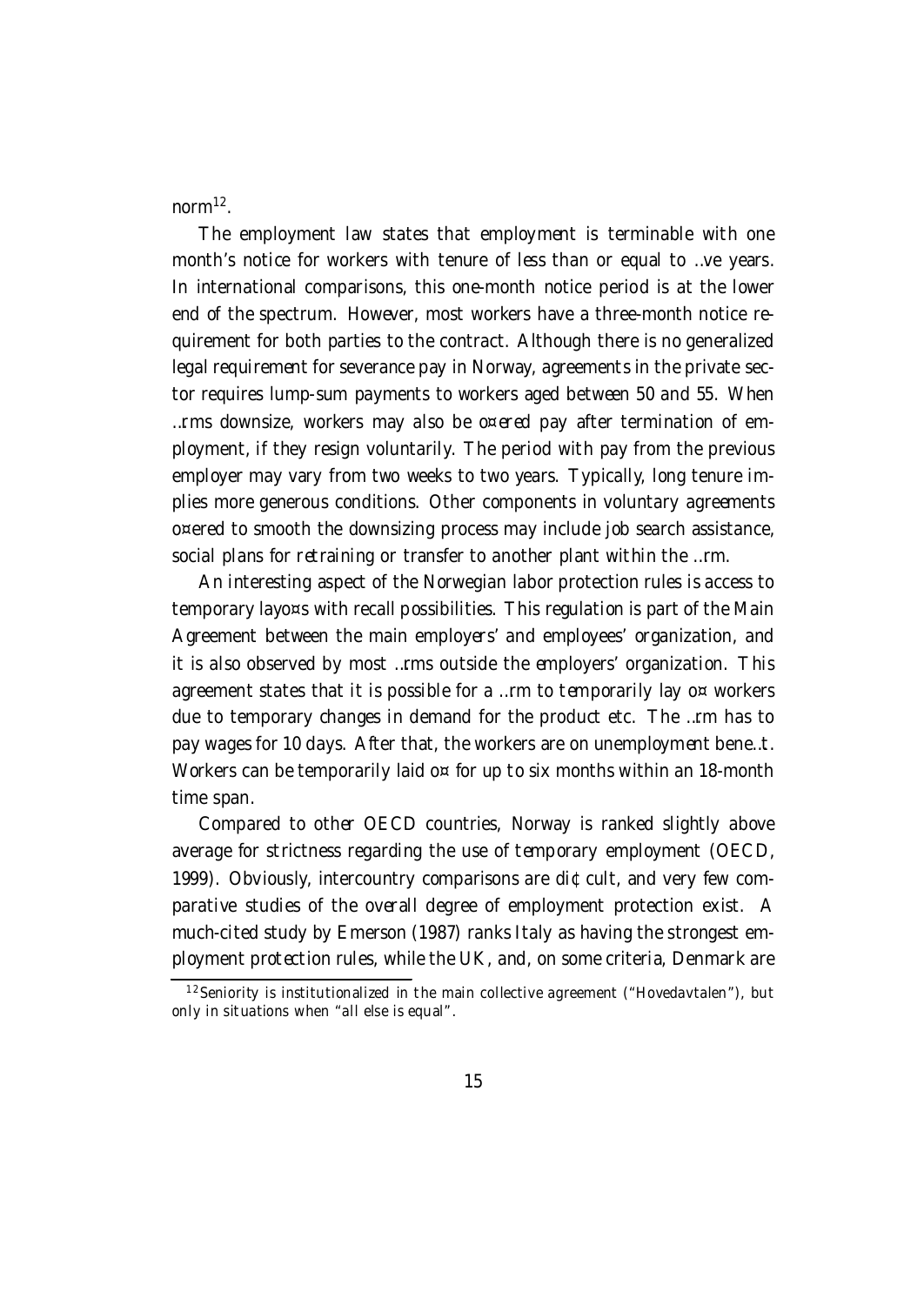at the other end of the spectrum. Norway is ranked in the intermediate range as a country with a fairly high degree of protection, together with Sweden, France and to a lesser extent Germany.

### 4.3 Unemployment insurance

The unemployment bene…t system in Norway is mandatory. Given labor earnings, a very low threshold in the previous year, a worker is entitled to a bene…t of 62.4 percent of the previous year's pay, or 62.4 percent of the average of the last three years. One may receive bene…ts for up to 156 weeks. Until 1997 there was a formal limit of 80 weeks, followed by a period of 13 weeks without bene…ts, and then 80 new weeks of bene…t. In practice there were exemptions from these rules, so e¤ectively there was no interruption to receiving bene…ts. The rules are more liberal for older workers; from the age of 60.5 years one is basically entitled to unemployment bene…t until the retirement age of 67. After the unemployment bene…t period, one is entitled to means-tested social support.

#### 4.4 Early retirement

The mandatory retirement age in Norway is 67. It is possible to work until one is 70 and still receive the pension, but it is reduced according to labor income. When retired, one receives about 62 percent of last year's labor earnings. After tax this amounts to about 83 percent of the previous earnings<sup>13</sup>.

There is no common early retirement scheme in Norway. However, from 1989 there has been an early retirement arrangement for those covered by the main employers' and employees' organization. These organizations negotiated an early retirement scheme which is quite generous in that pension income is not adjusted according to the time of retirement as long as certain

 $13$ These numbers apply for low-income workers receiving public pension only. Highincome workers will receive less relative to previous income in public pensions, but usually they have additional private pensions providing as good coverage.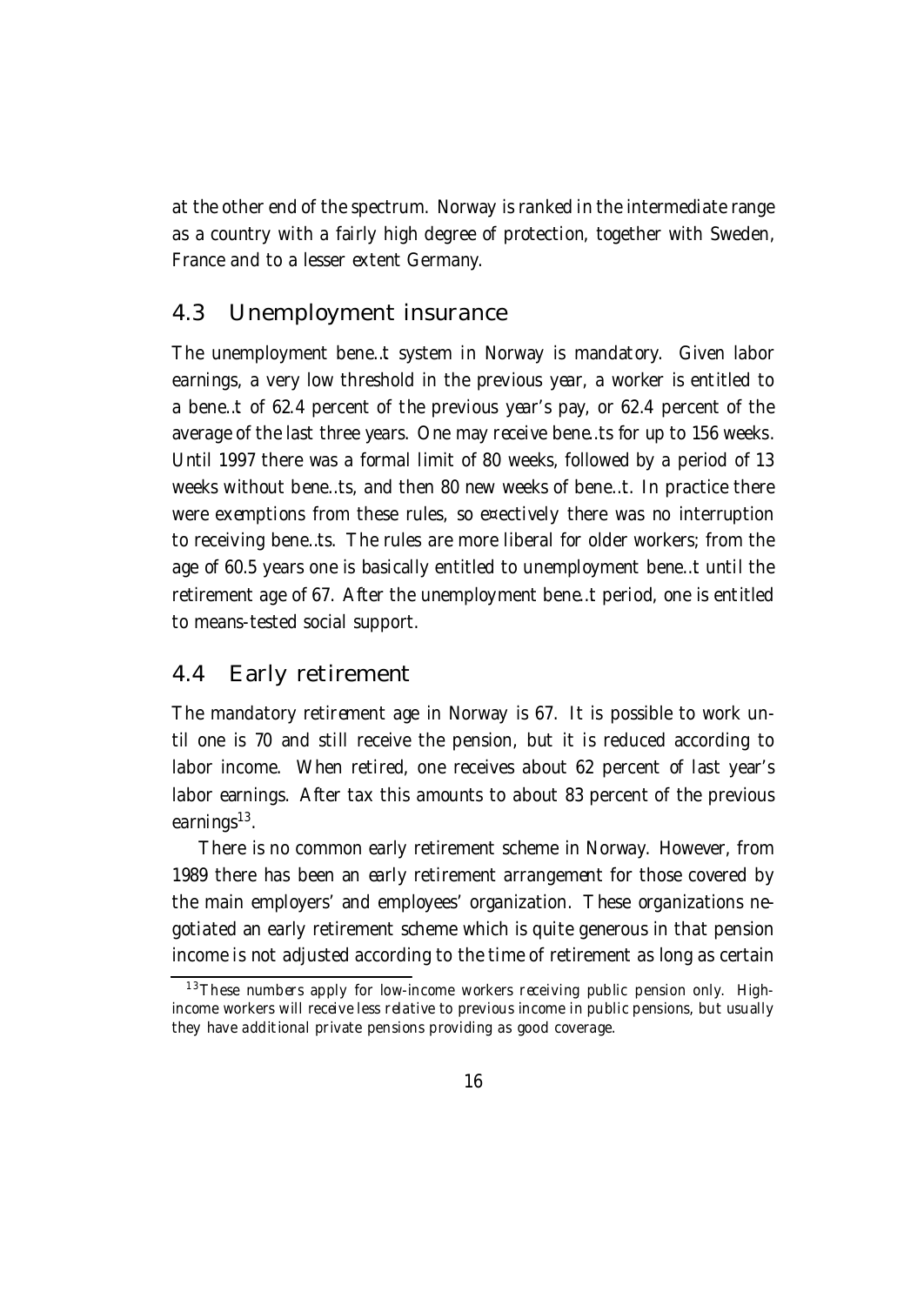criteria are ful…lled. What is most important is to have earned pension points in the National social security scheme for at least 10 years after the age of 50. The age of early retirement started at 66, but it has gradually been reduced; since 1998 it has been 62. As mentioned in section 3, we restricted our sample so that all workers are less than 62 years old seven years after displacement. In that way we avoid the e¤ects of early retirement. A very common way of exiting the labor market, however, is through disability pension. In our data period the access to disability pension was very liberal, and according to Dahl et al. (2002) it is quite clear that labor market conditions were a factor when assessing people. In order to receive disability pension, a person has to document that their ability to earn income is reduced by at least 50 percent. The usual chain of events is …rst to receive sickness pension for one year and then to register for a period in a work rehabilitation program. One receives about 62 percent of last year's labor earnings in a disability pension.<sup>14</sup> There also exist private early retirement schemes for workers in some …rms. This may increase the earnings to cover up to 90 percent of last year's pay.

### 5 Econometric Speci…cations

Our aim is to estimate the short run and long run costs of displacement. Our identi…cation strategy consists of three main elements. First, we compare postdisplacement outcomes for displaced workers from exiting and downsizing plants to workers in continuing plants. Next we include control variables and compare workers as similar as possible on observable characteristics, working in …rms that are as similar as possible in terms of …rm characteristics, local labor market characteristics and industry characteristics. Finally we account for unobservable characteristics by including worker ... xed e¤ects.

We start our analysis by investigating the e¤ect of displacement on the probability of being out of the labor force in di¤erent postdisplacement years. We use the following probit speci…cation:

 $14$  Disability pensions are supposed to give workers the same income as they would have received from the ordinary old age pension had they not become disabled.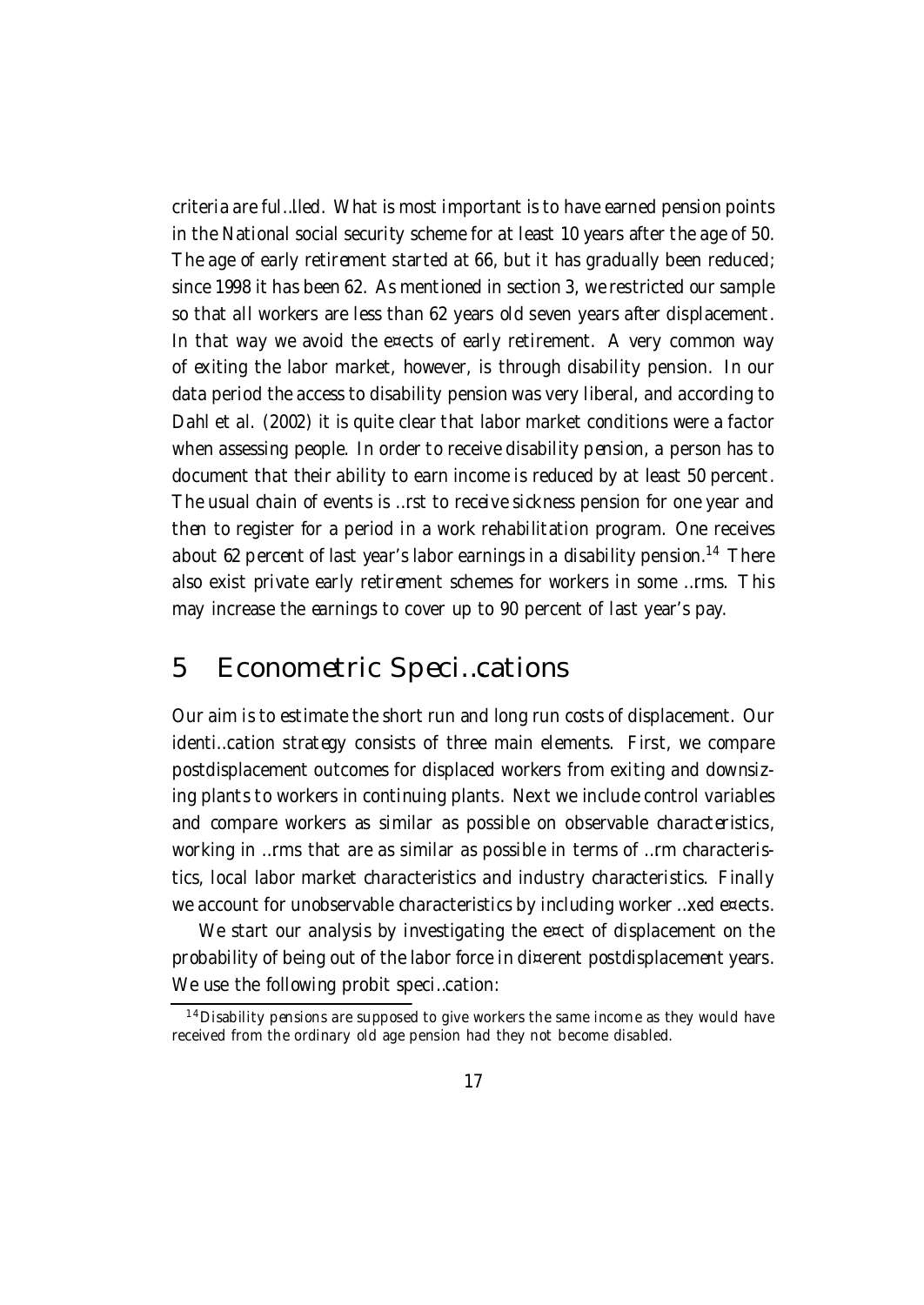$$
P(E_i) = \mathcal{O}\left(X_i\beta + Z_i\gamma + D_i\delta\right) \tag{1}
$$

 $E$  (exit) is a dummy variable for being out of the labor force,  $X$  is a vector of observable pre-and postdisplacement worker characteristics comprising years of education, age, age squared, pre displacement tenure, and pre displacement marital status. Z is a vector of plant and regional labor market characteristics including predisplacement plant size, size of the predisplacement labor market, predisplacement regional rate of unemployment.  $D$  is a dummy variable for having been displaced between May 1991 and May 1992. We estimate the model separately for each postdisplacement year, i.e., from 1991 to 1997. We also expand speci…cation (1) by distinguishing between the three subcategories of displaced workers: exit-layo¤s, early-leavers and downsizing separators. Finally, we estimate the model separately for di¤erent groups of workers in order to investigate potential heterogeneity in the e¤ect of displacement.

Having explored how displacement a¤ects labor force participation, we examine how job displacement a¤ects employment and earnings for those who remain in the labor force. When analyzing this second question, our main speci…cation is

$$
Y_{it} = \mathbf{X}_{it}\boldsymbol{\beta} + \mathbf{Z}_{it}\boldsymbol{\gamma} + \sum_{j=i}^{K} D_{itj} \boldsymbol{\delta}_{j} + \boldsymbol{\tau}_{t} + \alpha_{i} + \epsilon_{it}.
$$
 (2)

 $Y$  is labor market outcome, either months of employment or the natural log of annual taxable labor income. X and Z are, as above, vectors of observable worker and …rm characteristics. Time dummies,  $\tau$ , are included, and in some speci...cations also individual ...xed e¤ects,  $\alpha_i$ . The variables of main interest are the displacement variables,  $D_{it}$  . These are dummy variables indicating whether a displacement occurs at time  $t_{\parallel}$  j, t being the observation year. Job loss is allowed to a¤ect labor market outcomes four years before its occurrence and seven years after its occurrence, hence  $j = i, 3...$ , 0, ...7.

It is important to keep in mind that displacements may not be completely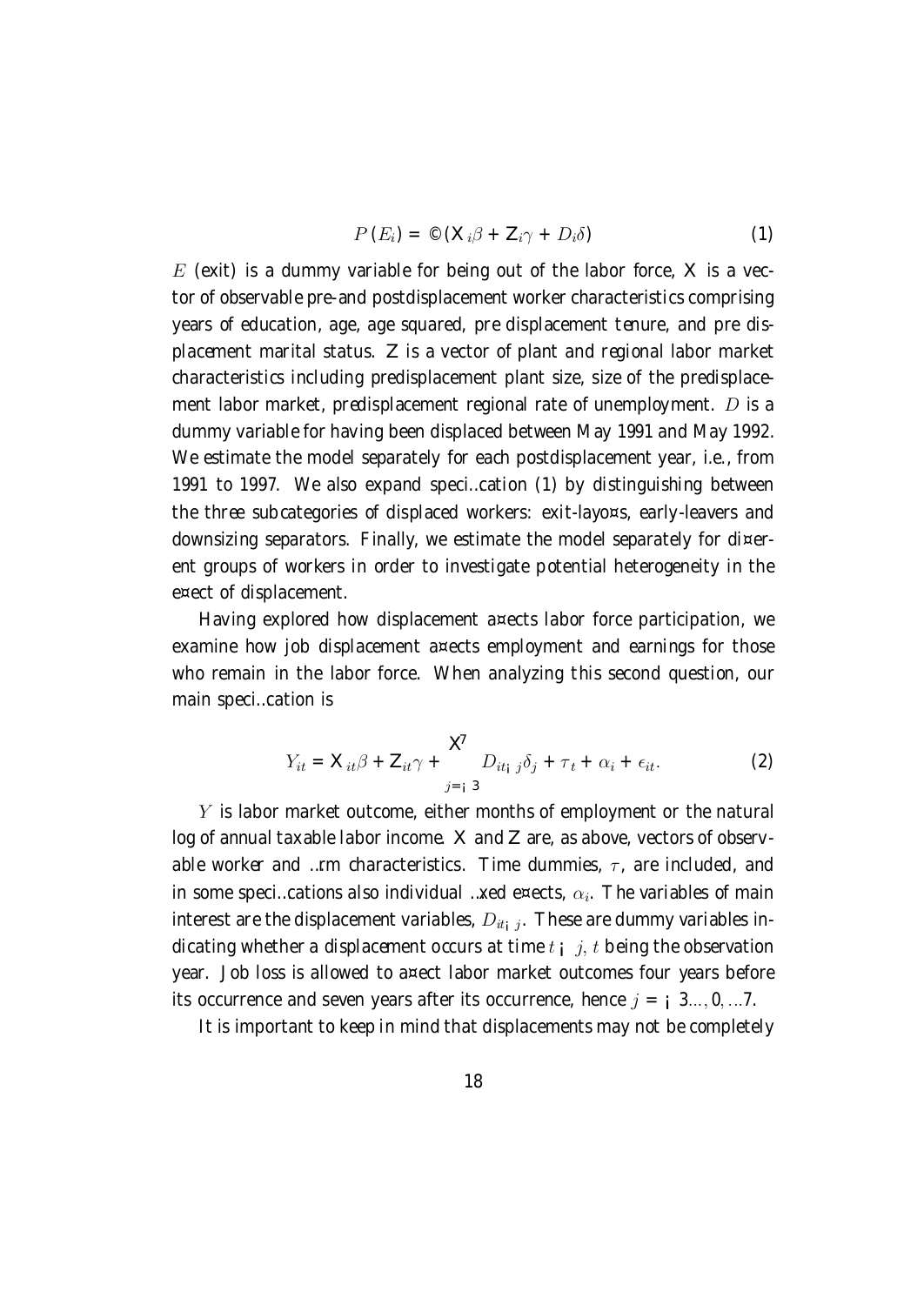exogenous to the workers. Separations from plants closing down or downsizing are likely to be close to exogenous job losses, being the result of an operational response of the employer to some exogenous shock. Individual worker characteristics are unlikely to be major determinant of plant shutdowns or large-scale employment reductions. However, we cannot test this assumption, and we acknowledge that none of our displacement categories can be thought of as generated by purely randomized experiments. There are two main reasons for this. First, there is selection of plants into exiting plants and downsizing plants. Such plants will be concentrated in industries and regional labor markets experiencing reduced labor demand. This again is likely to a¤ect the future employment conditions of the workers of these plants, since their human capital is speci…c to troubled sectors or occupations. Second, displaced workers may be a selected sample of workers even within the same industry, location or …rm, see below. In order to control for the possible endogeneity of displacements we condition on a rich set of predisplacement worker, plant and local labor market characteristics, as well as region and time e¤ects. We also estimate the regressions with individual …xed e¤ects in order to control for potential unobserved di¤erences between displaced and nondisplaced workers.

In order to explore possible selection issues, we examine whether the displacement e¤ect varies by the di¤erent displacement categories, exit-layo¤s, early-leavers and downsizing-plant-separators. The latter two groups may be a nonrandom sample of the plants' employees, as the troubled plants have an obvious incentive to lay o $\infty$  less-productive workers, or more precisely, workers with low productivity relative to their wage. Furthermore, workers with relatively better external market opportunities and lower proportion of …rm-speci…c human capital may be more likely to quit when their employment relationship becomes uncertain. Since a plant closing is often preceded by a period of signi…cant downsizing, this has rami…cations also for the exitlayo¤s. If workers who leave during a downsizing period are a selected group,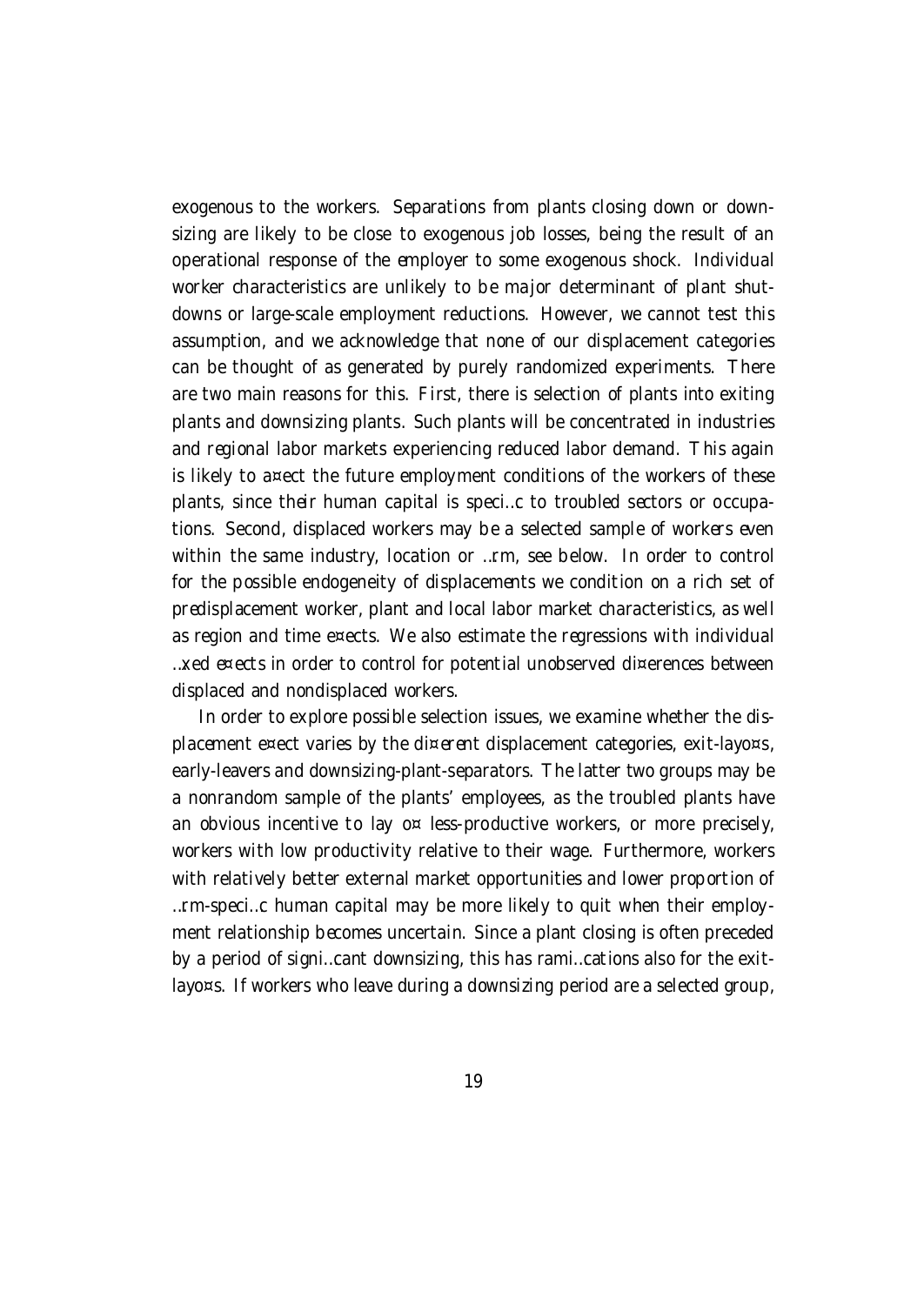workers who stay until the end will also be selected.<sup>15</sup> In order to explore possible di¤erences between the three displacement categories, we estimate a model in which the displacement e¤ect is allowed to di¤er between the groups:

$$
Y_{it} = \mathbf{X}_{it} \boldsymbol{\beta} + \mathbf{Z}_{it} \boldsymbol{\gamma} + \sum_{j=i}^{K} E X I T_{itj} \boldsymbol{\beta}_{j} + \sum_{j=i}^{K} E A R L Y_{itj} \boldsymbol{\beta}_{j} + \sum_{j=i}^{K} D O W N_{itj} \boldsymbol{\beta}_{j} + \tau_{t} + \alpha_{i} + \epsilon_{it}
$$
 (3)

The dependent variable and the covariates are identical to those in equation (2). EXIT, EARLY and DOWN are dummy variables. We estimate the equation both with and without …xed e¤ects  $(\alpha_i)$ .

It is not obvious that the e¤ect of displacement is equally distributed across workers with di¤erent characteristics. For example, if the earnings loss for displaced workers is explained by the loss in …rm-speci…c human capital, workers with long predisplacement job tenure should su¤er more severe reductions in their earnings than workers with short predisplacement job tenure. If, on the other hand, the earnings and employment reduction re‡ects that workers in exiting and downsizing …rms are situated in poorly performing labor markets, the losses should di¤er according to the characteristics of the regional labor markets. In order to explore heterogeneity in the displacement e¤ects, we include interactions between the displacement dummies and the variables in the X and Z vectors:

$$
Y_{it} = \mathbf{X}_{it} \beta + \mathbf{Z}_{it} \gamma + \sum_{j=1}^{K} \sum_{3} \mathbf{X}_{it} \mathbf{X}_{it} \mathbf{E}_{i} D_{it} \beta_{j} + \sum_{j=1}^{K} \mathbf{Z}_{it} \mathbf{E}_{i} D_{it} \beta_{j} + \tau_{t} + \alpha_{i} + \epsilon_{it}
$$
\n(4)

 $15$  Lengermann and Vilhuber (2002) study the employment ‡ows from plants prior to plant closure. They …nd important di¤erences between the quality composition of workers who leave the plant before the closure and those who stay until the closure. Cf. also Bowlus and Vilhuber (2002) and Hamermesh and Pfann (2001).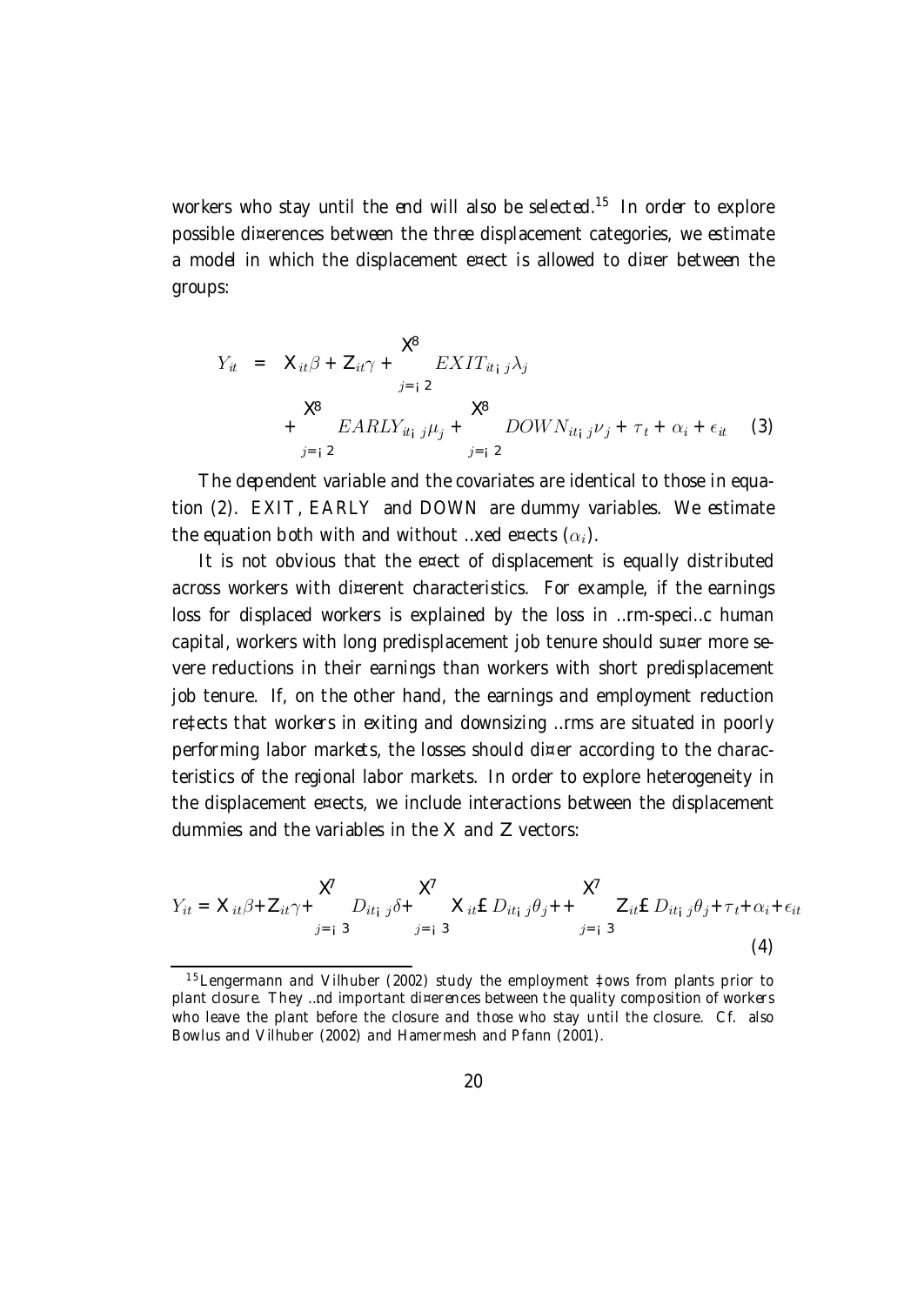### 6 Descriptive Evidence

In this section we …rst present the incidence of plant exits and worker displacement patterns over the business cycle. Next, we provide a detailed descriptive analysis of di¤erent end-states for workers in the short and long run. Finally, we provide some descriptive analysis supporting our choice of control group, i.e., using all other workers not displaced instead of only nonseparators or nondisplaced workers staying in the labor force.

Figure 1 presents the pattern over the business cycle of exiting plants and worker displacement. All three categories of displaced workers are displayed as share of total employment for the period 1986–1996. GDP growth and the unemployment rate are used as business cycle indicators. Plant exits and displacements are both negatively correlated with GDP growth and positively correlated with the change in the unemployment rate. Hence, displacements are countercyclical. The total displacement rate varies between 5 and 11 percent. In the USA the displacement rate is about 5 percent; for most European countries it is between 5 and 10 percent and thus similar to our results (Kuhn, 2002).

Table 3 provides …gures for the employment status of workers one and seven years after separation. More precisely, it demonstrates the employment status in May 1992 and November 1998 for workers separating between May 1991 and May 1992. From the upper part of the table we see that 73 percent of the displaced workers are reemployed by May 1992. If separations are equally distributed throughout the year, the average worker was displaced six months previously. Some workers, obviously, will have been displaced quite recently. For workers who are displaced from plants that will close down in the near future (early-leavers), the reemployment rate is 79 percent. Workers who stay with the dying plant until the end (exit-layo¤s) are a little less likely to be reemployed within one year after separation. Their reemployment rate is 76 percent. Downsizing-plant-separators are worst o¤; only 68 percent are reemployed within one year after displacement. This lower reemployment rate could be because they hope to be recalled and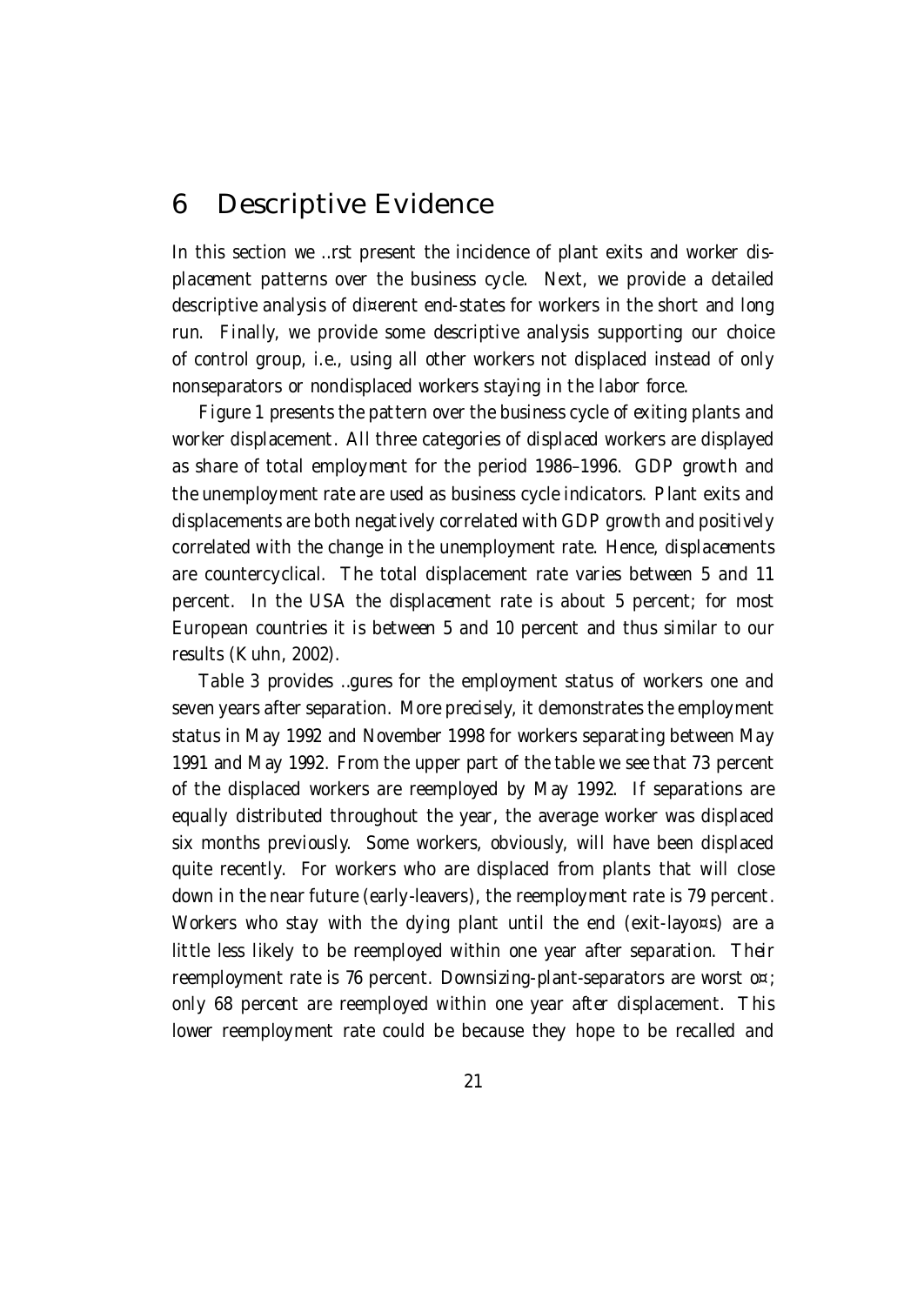therefore are more reluctant to accept new jobs. It could also be due to selection, i.e., workers with low productivity are laid o¤ …rst. For the control group the employment rate is about 96 percent, clearly indicating that the displaced workers in the short run are performing worse than the rest of the workers in the economy. However, most of the nonemployed displaced workers are registered as unemployed and only 2 percent are never again observed in the labor force.

The lower part of Table 3 focuses on long-term e¤ects. The employment rate for all displaced workers increases over time and is 82 percent seven years after displacement. The employment rate for the control group has fallen to 88 percent. There is a very small di¤erence between the employment rates of the three displacement categories seven years after displacement. The improved position of downsizing-plant-separators is consistent with their higher nonemployment rate one year after displacement, being due to a hope for recall rather than selection. We also show that laid-o¤ workers do have a realistic hope of being recalled. Nine percent of workers laid  $o<sup>\alpha</sup>$  from plants that do not exit in the meantime are back at the same plant seven years after the displacement incident.

The composition of the nonemployed workers changes dramatically from the short to the long run. About 2 percent of the displaced workers are unemployed seven years later and about 13 percent left the labor force. The numbers are 2 percent unemployed and 8 percent out of the labor force for the control group. This suggests that the long-term e¤ect of displacement is a signi…cantly higher probability of permanent job loss, about 5 percent.

Most displacement studies use …rm-level data, other use plant-level data. According to Kuhn (2002, p.18) "a common practice, especially in European plant closures, involves the reallocation of large numbers of employees to other branches of the same …rm". If Kuhn is correct, this makes the distinction between plant and …rm important when analyzing displacement. When de…ning displacement at the plant level, one should …nd more workers displaced, but on average they are likely to be less severely a¤ected, as some of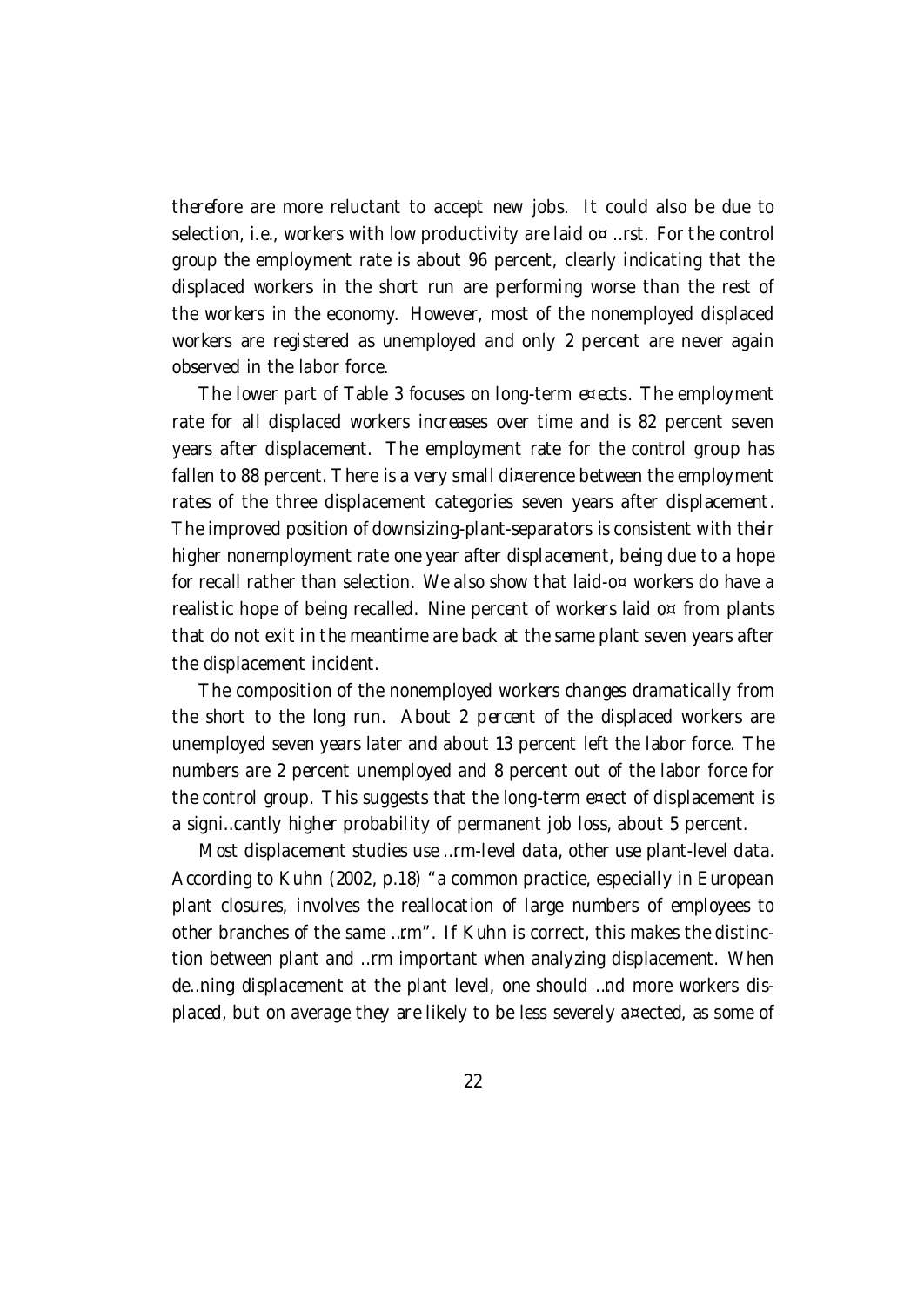the workers are not displaced from their …rms. Our data contain identi…ers for both plant and …rm, hence, we are able to analyze this question. As far as we know, this has not been attempted before. We demonstrate that transfers to other plants within multiplant …rms upon displacement are quite common. In the short run, 20 percent of the displaced workers …nd a new job within the …rm. Workers who are displaced from exiting plants are less likely to be reemployed in the same …rm than are early-leavers and downsizing-plantseparators. The …gures are 9, 28 and 19 percent respectively. If the plant does not exit, recall to the same plant is not unusual, either. Three percent of the displaced workers are temporarily laid  $o<sup>π</sup>$  with a formal recall possibility. Such layo¤s are mostly used in industries with very cyclical demand. After seven years, as many as 9 percent of workers displaced from downsizing …rms are back at the plant from which they were displaced.

Examining where displaced workers end up in terms of industries, we …nd that 48 percent are still working in the same two-digit industry in the short run.<sup>16</sup> Four percent move to a di¤erent two-digit manufacturing industry. As much as 20 percent move to the private service sector, while just 2 percent move to the public sector. The share of workers who change industry grows over time. Seven years after displacement, 26 percent are working in the service sector and 3 percent in the public sector. The relative share of employed workers changing industry is far higher among displaced workers than among other workers. This suggests that displacement is a forceful vehicle for industry restructuring. Finally, we notice that the originally displaced workers have a higher probability of being displaced yet again in the following seven years than other workers, 29 percent versus 12 percent.

In Figures 2 and 3 we depict the employment and earnings patterns for all displaced workers compared with two alternative control groups, stayers and all nondisplaced workers. Stayers are obviously a selected group of particularly stable workers. All nondisplaced workers, on the other hand, represent

 $16$ The number for workers staying in the same two-digit industry includes workers who remain with the same …rm. To the extent that these workers have been transferred to plants in other two-digit industries, this is not accounted for.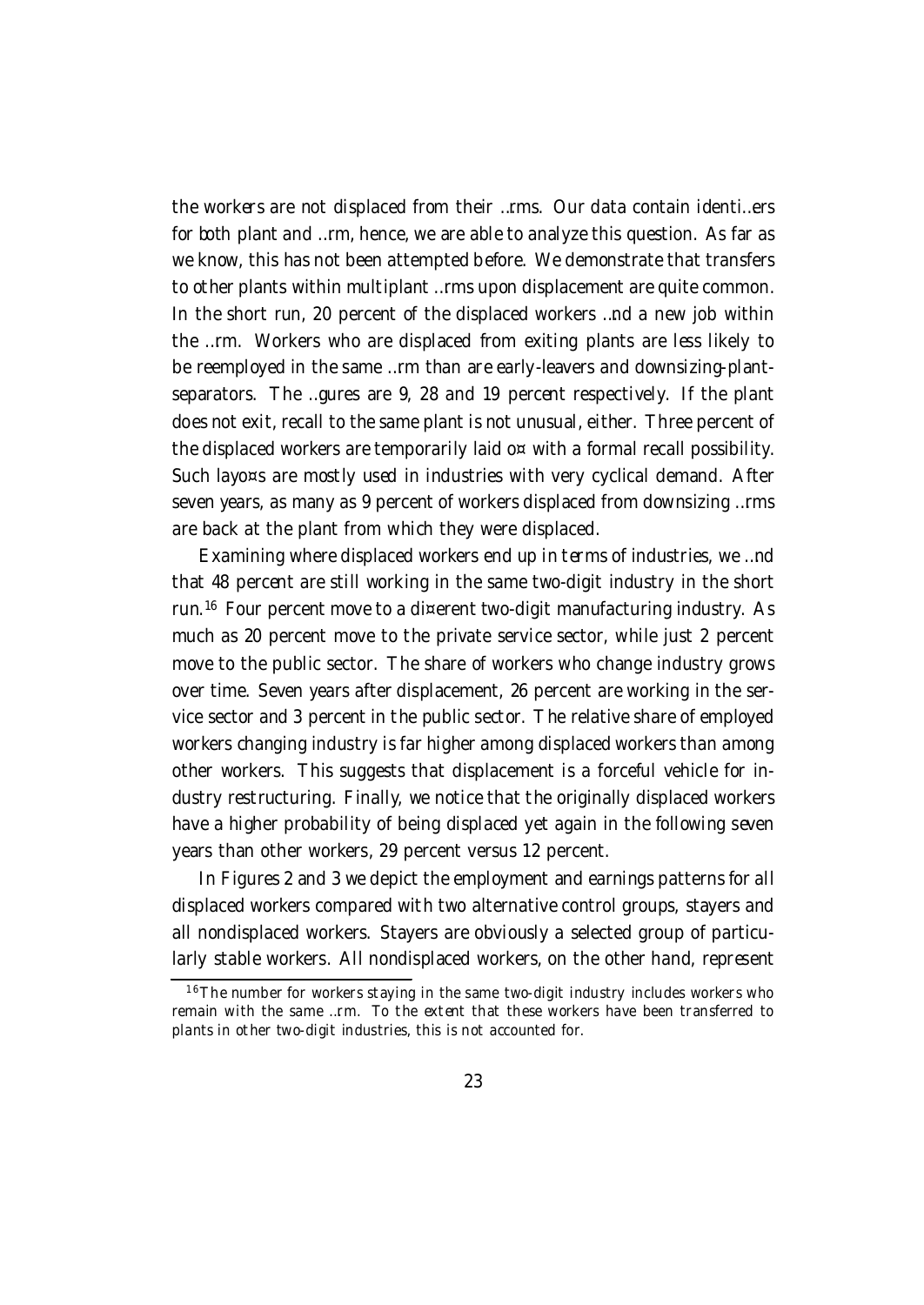the "on-going" economy where workers separate for reasons other than being displaced: they quit or become ill etc. It is quite clear from Figure 2 that such events are common, and hence using only stayers as the control group will bias the cost of displacement upwards.<sup>17</sup> Note also that nondisplaced workers, and in particular stayers, have a better employment history than displaced workers prior to displacement.

In Figure 3 the outcome variable is average annual earnings. We …nd that displaced workers have lower earnings than nondisplaced workers even before the displacement occurs. There is also evidence suggesting that the relative earnings of displaced workers start to decrease one year before the displacement. After displacement there is a clear drop in earnings, as expected. Earnings of stayers grow faster than earnings of all nondisplaced workers. This suggests that comparing the earnings of displaced workers to stayers may lead us to overestimate the e¤ect of displacement on earnings.

Figures 4 and 5 provides pre- and postdisplacement employment and earnings patterns for the three di¤erent displacement groups. We …nd that early-leavers appear to have a higher probability of being reemployed in the short run as compared with the two other displacement categories. However, this does not hold in the long run. Exit-layo¤s appear to have lower earnings than other displacement categories, as well as the largest drop in earnings after displacement.

### 7 Regression Results

The descriptive evidence discussed above does not control for observable differences between displaced and nondisplaced workers. Such covariates may be correlated with postdisplacement employment and earnings. In this section we take this into account.

 $17$ The important study of Jacobson et al. (1993) uses stayers as the comparison group.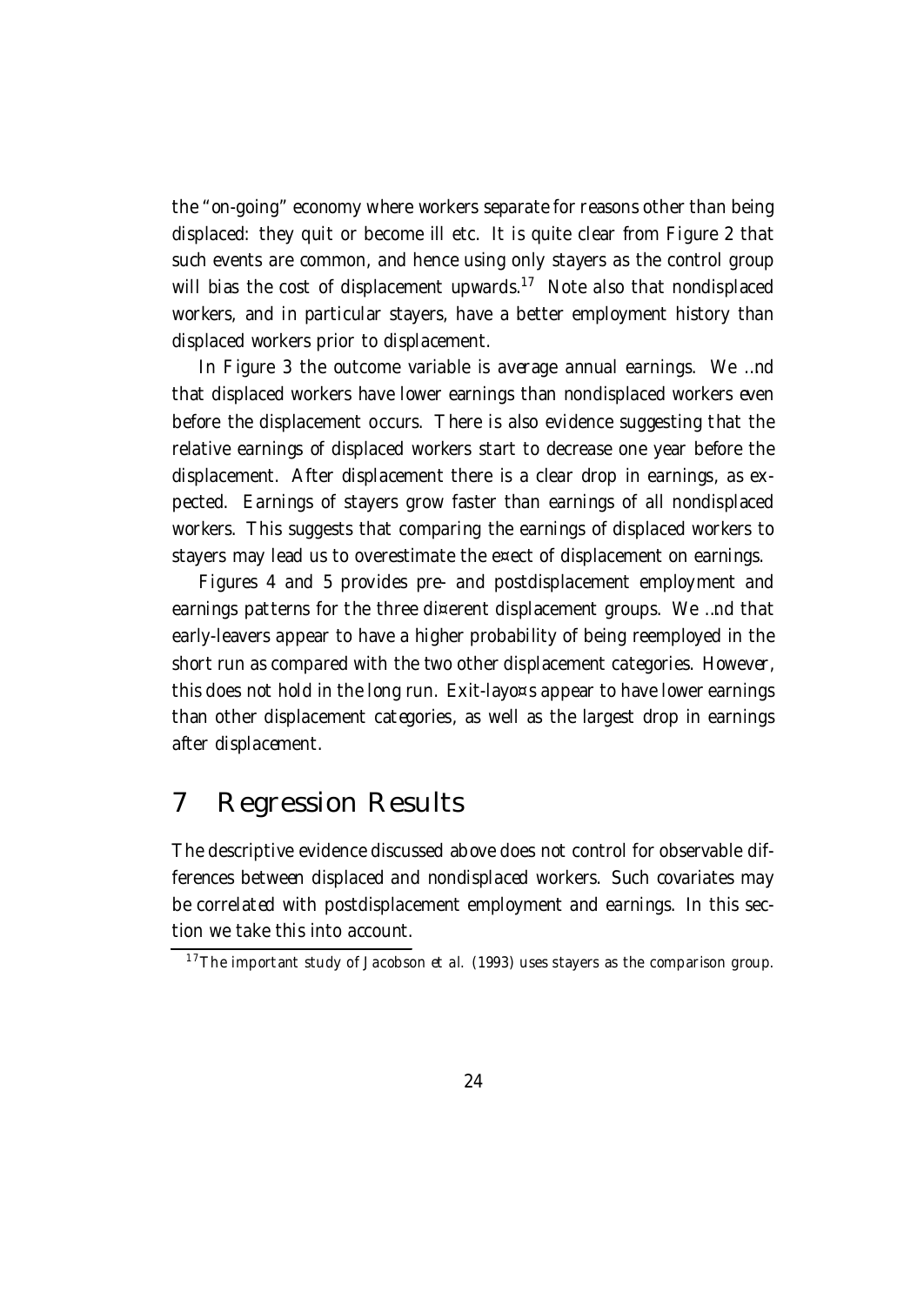### 7.1 The e¤ect of displacement on the probability of leaving the labor force

Figure 6 reports probit estimates for how displacement a¤ects the probability of leaving the labor force in di¤erent postdisplacement years. The model is estimated separately for each year and controls for worker's age, years of schooling, predisplacement years of tenure, predisplacement marital status, predisplacement plant size measured by number of employees, predisplacement size of the regional labor measured by number of employees, the regional unemployment rate and dummies for two-digit ISIC industries. In accordance with the descriptive statistics, the regression results demonstrate that displaced workers have signi…cantly higher probability of being outside the labor force after displacement as compared to the nondisplaced control group. Note that we do not distinguish between being temporary and permanent out of the labor force in this analysis. The e¤ect is strongest immediately after displacement, but it is remarkably stable over time, varying from 0.042 to 0.056. The corresponding …gure in Table 3 is 5.86 percent one year after displacement and 4.72 percent seven years after displacement.<sup>18</sup> Hence, controlling for observables does not appear to be important. The e¤ect we …nd is larger than the e¤ect stated by Eliason and Storrie (2004), the only comparable study of which we are aware. They found that workers 21-50 years old displaced due to plant closure in Sweden had a 1 to 2 percent higher probability of leaving the labor force after displacement as compared to similar nondisplaced workers. Their sample comprises all sectors, while we only analyze workers displaced from manufacturing …rms.

One would suspect that older workers are particularly vulnerable after displacement. We investigate this by estimating the model separately for two age groups, those who are 25–44 years old in the predisplacement year, and those who are 45–55 years old. As expected, displacement increases the probability of leaving the labor force more for old workers than for young workers. The e¤ect varies from 0.055 to 0.068, while for younger workers

<sup>&</sup>lt;sup>18</sup> These numbers are calculated as  $(4.86 + 2.44 - 0.90 - 0.54)$  and  $(13.06 - 8.34)$  respectively.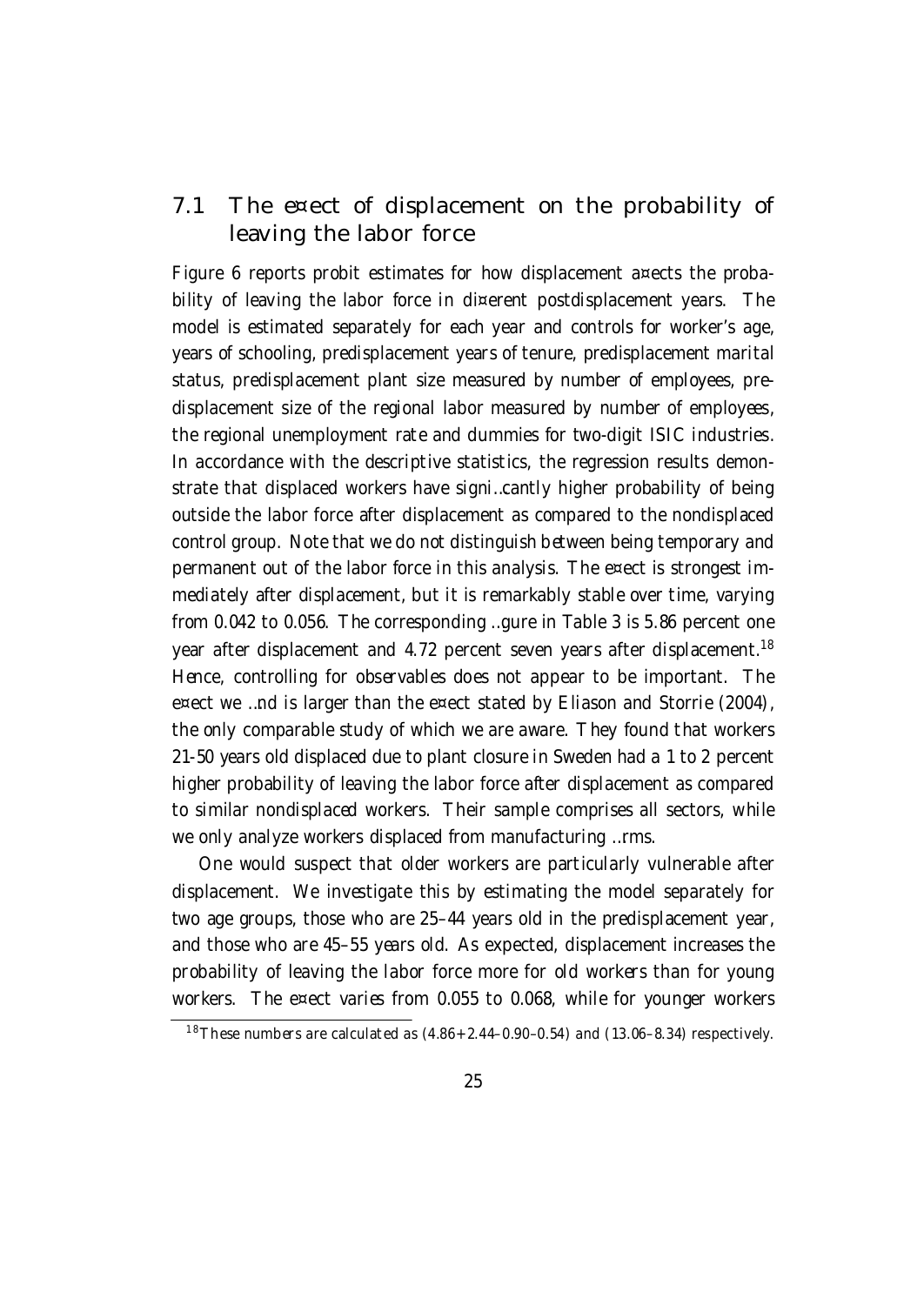it is between 0.035 and 0.052. When investigating how displacement a¤ects the probability of being outside the labor force for the di¤erent displacement categories, exit-layo¤s, early-leavers and downsizing-plant-separators, we discover surprisingly little di¤erence between these groups (see Figure A3 in the appendix). Furthermore, we have divided the sample by di¤erent observational characteristics than age. We reveal that the e¤ect of displacement on the probability of being outside the labor force is smaller for highly educated workers than for workers with low education. Similarly, we …nd that the e¤ect is smaller for workers displaced from large plants than for than for workers displaced from small plants. See Figure A4 in the appendix for these results.

### 7.2 Average e¤ects of displacement on employment for workers who remain in the labor force

In this section we examine the e¤ect of displacement on months of full-time employment for workers who remain in the labor force after displacement. That is, we restrict the sample to those who are in the labor force in 1998, the seventh year after displacement. We allow workers to be temporarily outside the labor force between 1991 and 1998.

Table 4 reports of the e¤ect of displacement on months of full-time employment. The main results are in column one. For comparison, a second column reports results for all workers, i.e., a sample including workers who are out of the labor force in 1998. The OLS speci…cation controls for worker's age, age squared, years of schooling, predisplacement years of tenure, predisplacement marital status, predisplacement plant size, predisplacement size of the regional labor market, the regional unemployment rate and dummies for region, two-digit ISIC industry and year. Displacement happens between 1991 and 1992. The speci…cation does not control for displacement taking place after this time period. From Table 3 we see that the treatment group experience more displacements in the years 1992 to 1998. We consider this a causal e¤ect of the displacement in 1991.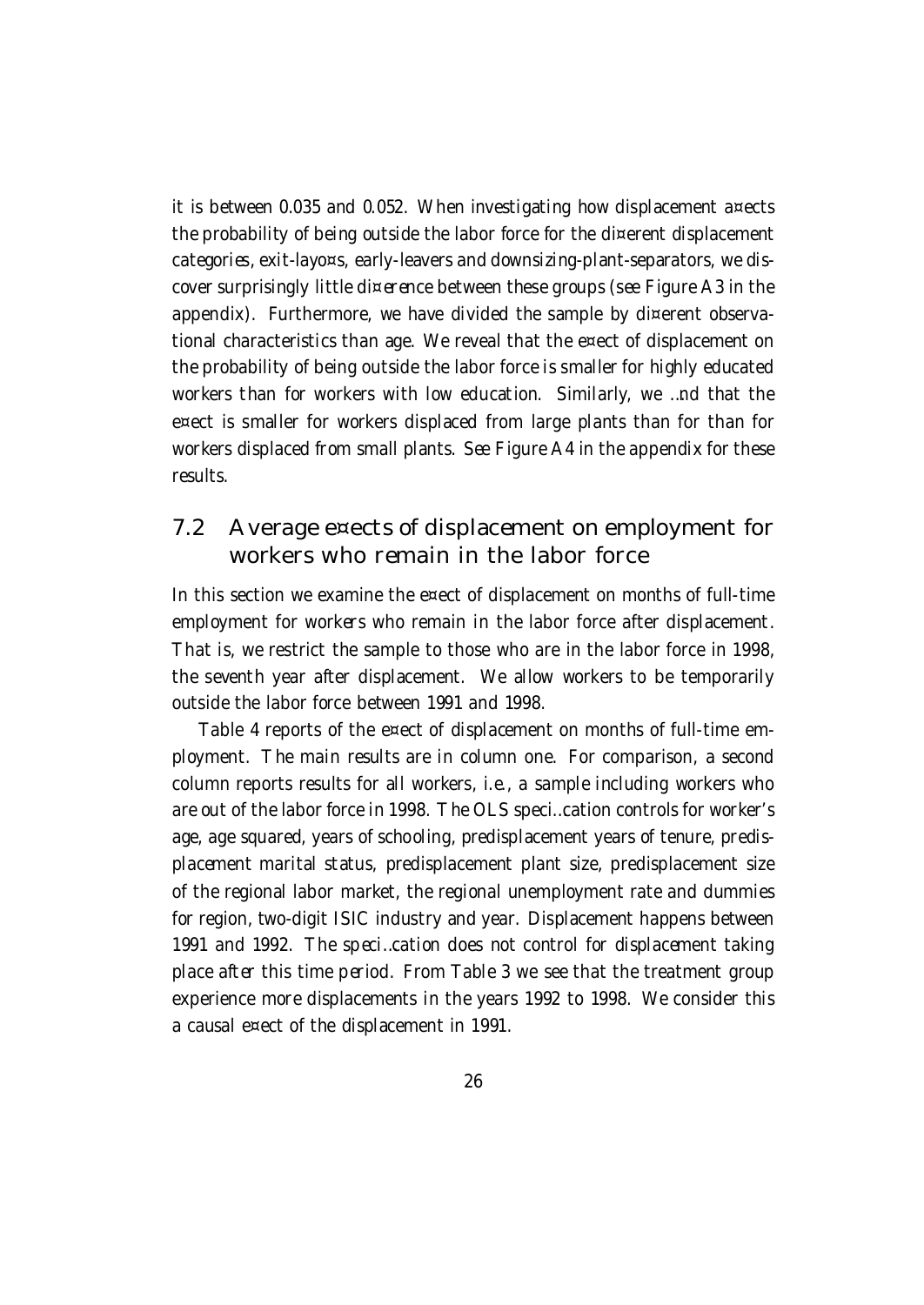The coe¢cients on the variable  $D_t$ , represents the e¤ect in 1991. Given that all job relationships lasted at least until May that year, it will pick up both the e¤ect of working for a troubled …rm at the verge of closure or downsizing, and some immediate e¤ects of displacement. If displacements happen evenly throughout the year, the "average" displacement would take place in November 1991. Since the average displacement date is towards the end of the year, we expect to see at least as strong e¤ect in the calendar year 1992 as in 1991. The e¤ect for the calendar year 1992 is picked up by the dummy variable "Displaced at  $t_i$  1"  $(D_{t_i 1})$ .

The OLS estimates indicate a negative and signi...cant employment e¤ect for all years before and after displacement.<sup>19</sup> This is consistent with ...ndings from previous studies. Workers who remain in the labor force work on average 2.4 months less in the following year as compared to similar nondisplaced workers. The e¤ect diminishes over time and is only 0.15 months seven years after displacement, but it remains signi…cant. If we include workers who leave the labor force in the sample, the …rst year average e¤ect is 2.7 months and the seventh year e¤ect is 0.7 months.

If there are more low productivity workers among the displaced workers than in the control group, the OLS results will be biased and overstate the negative e¤ect of displacement. One way to correct forthis potential selection bias is to include individual speci…c …xed e¤ects controlling for unobserved worker characteristics. Implementing this we demonstrate that the e¤ects of displacement become slightly smaller. The …rst-year e¤ect for workers who remain in the labor force is reduced from 2.4 months to 2.2 month, and the seventh-year-e¤ect is essentially zero. Note that the …xed e¤ects speci…cation simply measures the e¤ect relative to employment three years before the displacement incident, as this displacement dummy is removed in order to avoid perfect collinearity. The OLS speci…cation without …xed e¤ects sug-

 $19A$  large share of the workers will work 12 or 0 months, so our dependent variable is limited and not normally distributed. Given our large sample, this should not invalidate the OLS results, but as a robustness check, we have also used a Tobit speci…cation. The qualitative results in both cases are the same.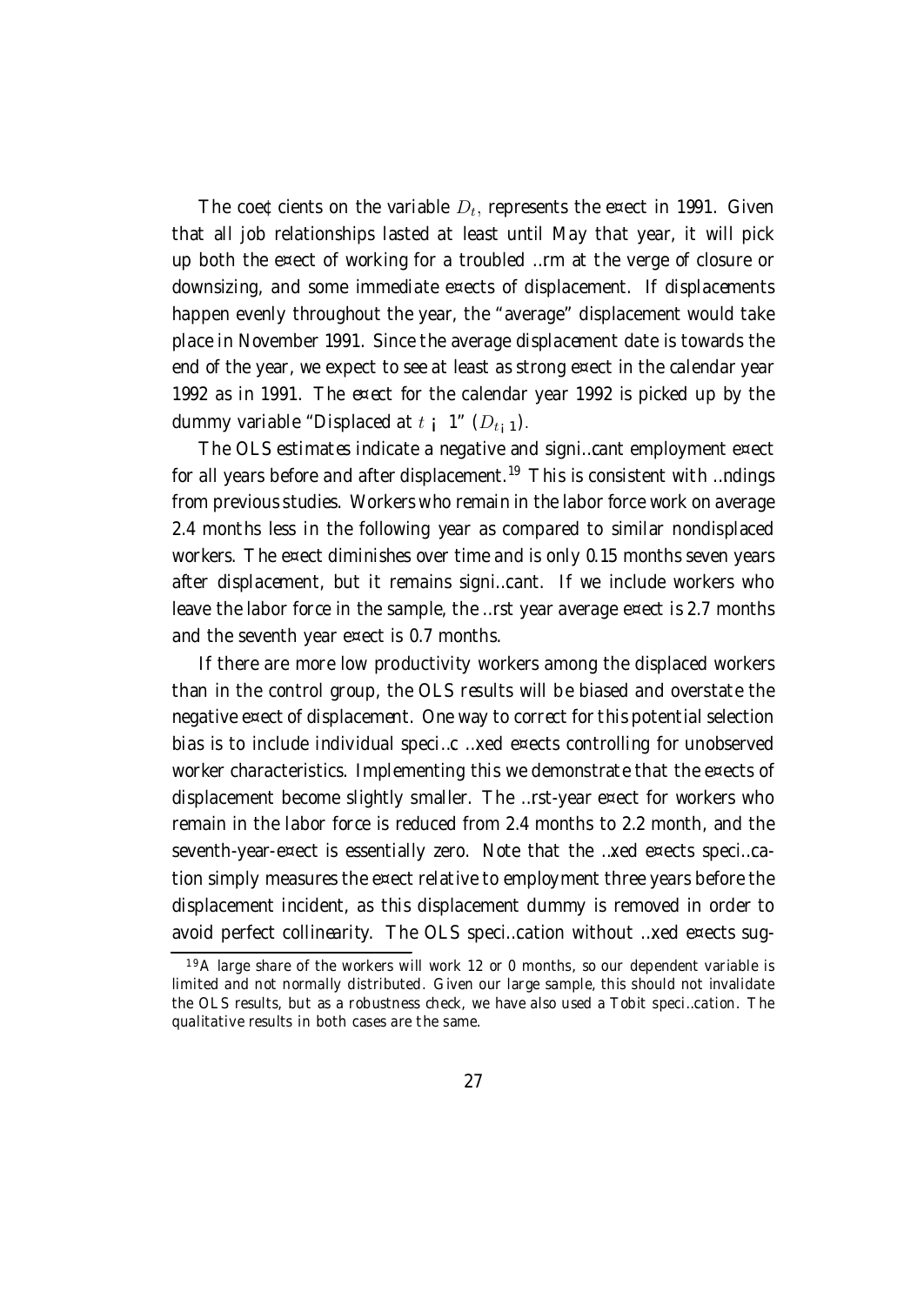gests that there is an early negative e¤ect of displacement already at that time of about 0.2 months. This corresponds to the di¤erence between the OLS and the …xed e¤ects results. The …xed e¤ects results provides an unbiased estimate of the displacement e¤ect, only if the relatively lower earnings of the displaced workers are due to unobservable permanent di¤erences between the displaced and the nondisplaced workers, and are not due to the fact that they are working in a troubled …rm. Lacking data to trace the workers' employment histories further back in time, we cannot identify whether this coe¢cient re‡ects selection or the e¤ect of working for a troubled …rm. Jacobson et al. (1993) report that the e¤ect of displacement appears in their data in about three years prior to displacement but not before. Note that in our set up, the third predisplacement year is the period three to four years before the displacement. Thus it is realistic to assume that the relatively low earnings of displaced workers at that time do not refer to a future displacement event.

Next, we examine how the employment e¤ects of displacement vary by di¤erent displacement categories, exit-layo¤s, early-leavers and downsizingplant-separators. Various potential selection biases could pertain to these groups, as explained in Section 5. In order to investigate this, we allow the displacement e¤ect to di¤er between the groups, as described by equation  $(3)$ . The results in Table 5 con…rm negative employment e¤ects for all displacement categories. The short-run negative e¤ect is, however, much weaker for early-leavers than for the other two categories. Early-leavers work on average 1.7 months less in the year immediately following displacement. For exitlayo¤s the average employment reduction immediately after displacement is 2.3 months. The e¤ect is strongest for the downsizing-plant-separators. They work on average 2.9 months less in the year immediately following displacement than similar nondisplaced workers. The di¤erence between exit-layo¤s and downsizing-plant-separators may re‡ect di¤erences in search behavior as discussed previously. The early-leavers category may consist of workers who have better outside opportunities and who leave the plant voluntarily before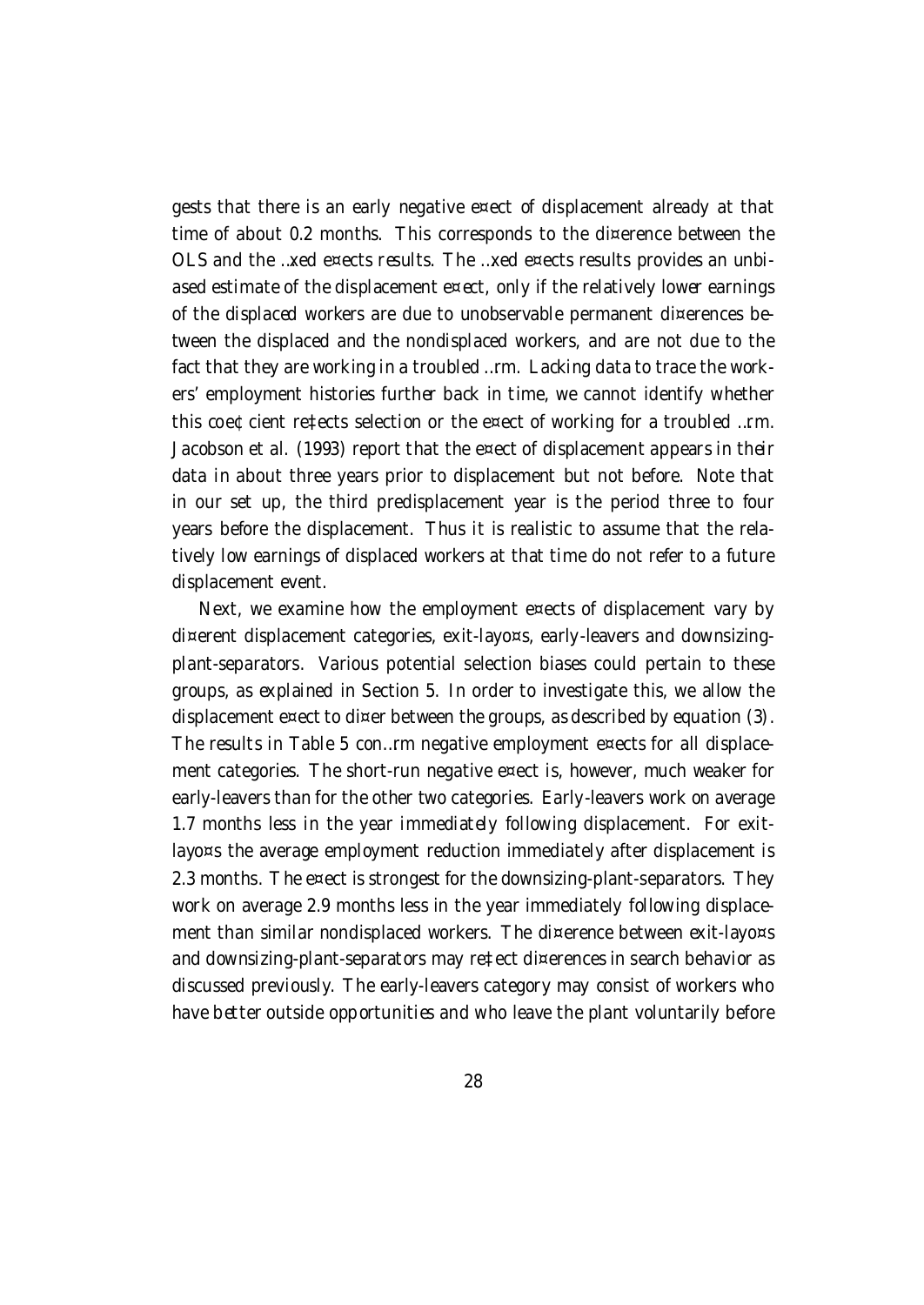the closure.

Finally, we want to examine how displacement e¤ect varies by observable predisplacement worker and plant characteristics. Table 6 reports the results of a speci…cation where the displacement dummies are interacted with various predisplacement characteristics: age, education, tenure and plant size. The results demonstrate that education and plant size signi…cantly decrease the employment loss after displacement. Surprisingly, when looking at the OLS results, the e¤ect of tenure is positive and signi…cant in most years after displacement. When including …xed e¤ects, there is no clear pattern. It is also surprising that age appears to have little e¤ect on the magnitude of the employment loss. In the OLS speci…cation, the interaction with age is negative and signi…cant only in the year of the displacement and in year six and seven after the displacement. In the ... xed e¤ects speci... cation the e¤ect is negative and signi…cant only in year seven. It is important to note, however, that this is the sample of workers who remain in the labor force. When we estimated the model for all workers, the age-displacement interaction term is negative and highly signi…cant in all postdisplacement years. This is consistent with our …ndings in Figure 6.

### 7.3 Average e¤ects of displacement on earnings for workers who remain in the labor force

Having examined the e¤ect of displacement on employment for workers still in the labor force seven years after displacements, we next examine the e¤ect on earnings.<sup>20</sup> Table 7 shows that there is a signi…cantly negative, but relatively small, e¤ect for workers who remain in the labor force. From column 1, the OLS speci…cation, we see that in the displacement year, the average earnings loss is 2.7 percent relative to similar workers who were not displaced. One

 $20$  We exclude workers having labor earnings below NOK 50,000 from these regressions even if they have a plant identi…er and hence appear to belong to the labor force. NOK 50,000 a year, the equivalent of about 6000 Euros, is not enough to make a living in Norway. Most likely, these workers have some sort of welfare bene…t as their main income. This choice reduces the sample to about 40 observations per year.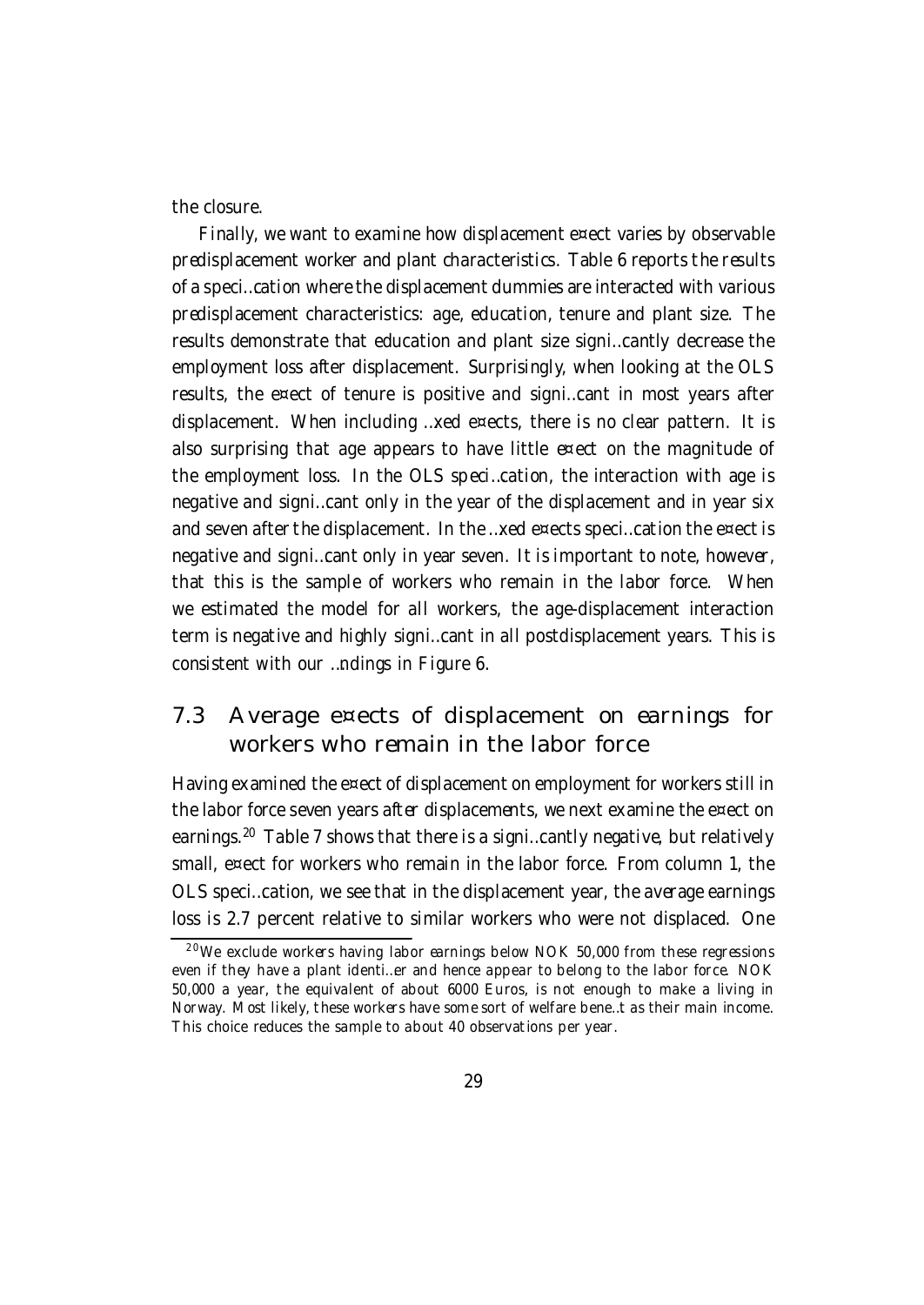year after displacement, the average earnings loss is 3.5 percent and two years after, the earnings loss peaks at 4.9 percent. This monotonic increase in the earnings loss early on may appear puzzling, particularly as it was revealed in Table 4 that the employment e¤ect peaks in the …rst year after displacement. We believe that we have captured the e¤ect of some workers receiving full wage from their previous employer as part of their layo¤ agreement. Such compensation schemes may last from two weeks to two years, cf. Section 4.2. From year two to seven after the displacement, the average earnings loss decreases monotonically. In year six the earnings loss is 2.2 percent and still signi…cant. In the seventh year the e¤ect is zero. The change to zero earnings loss in the seventh year after displacement is probably due to the way our sample is constructed. Recall that workers may temporarily be out of the labor force in year one through six after displacement, but they must be part of the labor force in the seventh year after displacement. Even though the unemployed and workers in rehabilitation programs are part of the labor force, this makes year seven somewhat special. The results of the …xed e¤ects speci…cation are very similar to the OLS results.

Compared to US studies, the e¤ect of displacement on earnings is relatively small in Norway. One reason for this is simply the small wage differences among Norwegian workers. Norway has for years had one of the smallest wage dispersions among the OECD countries (see, for instance, Salvanes and Førre (2003)). This limits the amount a worker can loose by changing jobs. Kahn (1998) and others have linked low wage dispersion to centralized wage bargaining. Centralized wage bargaining implies that there is a minimum wage for blue-collar workers bargained at sector level. Given that most reemployed workers …nd a new job in the same sector as their previous job, this minimum wage restriction is binding. In many other European countries, mandatory minimum wage laws provide the same e¤ect. The lack of mandatory minimum wages in Portugal is probably the reason why the recent study by Carneiro and Portugal (2004) revealed large wage reductions for displaced workers.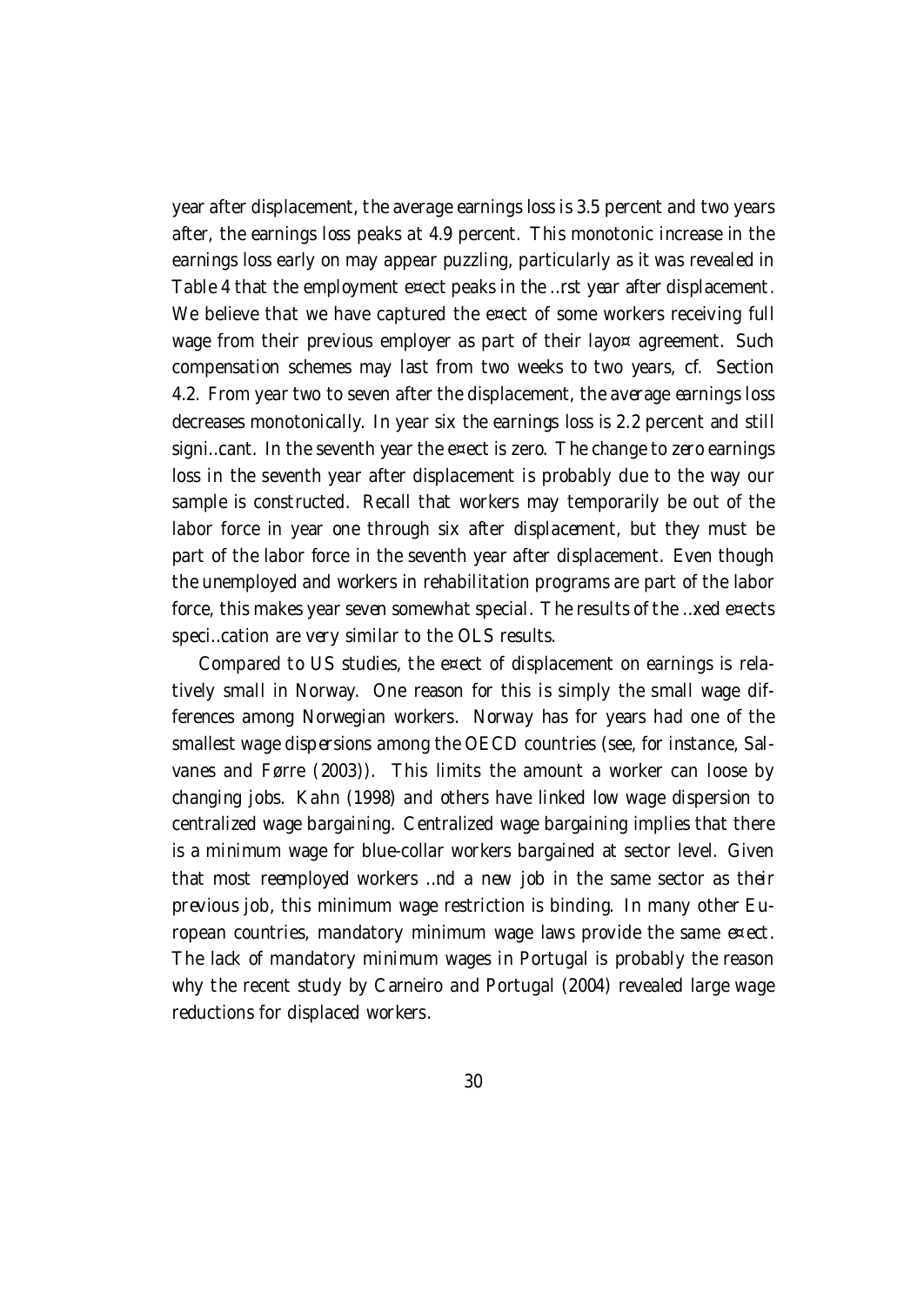Table 8 reports earnings regressions for the di¤erent displacement categories. Both the OLS and the …xed e¤ects speci…cation agree that exit layo¤s experience the largest earnings loss after displacement. According to the OLS speci…cation, their earnings loss peaks at 8.7 percent two years after displacement. The same coe¢cients for early-leavers and downsizing-plant-separators imply a second year earnings loss of 4.3 and 2.4 percent respectively. The di¤erence between exit-layo¤s and early-leavers may re‡ect that the latter category is a selected sample of workers with good outside options. The di¤erence between exit-layo¤s and downsizing-plant-separators is, however, surprising, particularly since downsizing-plants-separators is the group with the largest average employment reduction after displacement (cf. Table 5).

In order to investigate potential heterogeneity in the displacement e¤ects, we run regressions where the displacement dummies are interacted with various predisplacement worker and plants characteristics. The results are reported in Table 9. As expected, we …nd that worker's age and tenure increase the magnitude of the earning loss after displacement. The e¤ect is about one and three percentage points per 10-year change in the respective variables. The age e¤ect may seem modest, but recall that the sample is conditioned on being in the labor force in the seventh year after displacement. From Figure 6 old age workers have a higher probability of leaving the labor force after a displacement incident. This suggests that the older workers who remained in the labor force are a selected group. Furthermore, Hamermesh (1989) and Jacobsen et al. (1993), using US data, also report modest earnings e¤ects of age. High-tenured workers are likely to have more …rm-speci…c human capital than workers with low tenure. This explains why the earnings loss increases with tenure. Our results at this point are also in line with previous research, e.g., Stevens (1997).<sup>21</sup>

Highly educated workers should have more general human capital than

<sup>&</sup>lt;sup>21</sup> Note, that Kriechel and Pfann (2005) demonstrate that the speci...city of a job or function before and after separation is a much better predictor for earnings losses than the traditional tenure measures. Unfortunately, we do not have access to any job speci…city measure.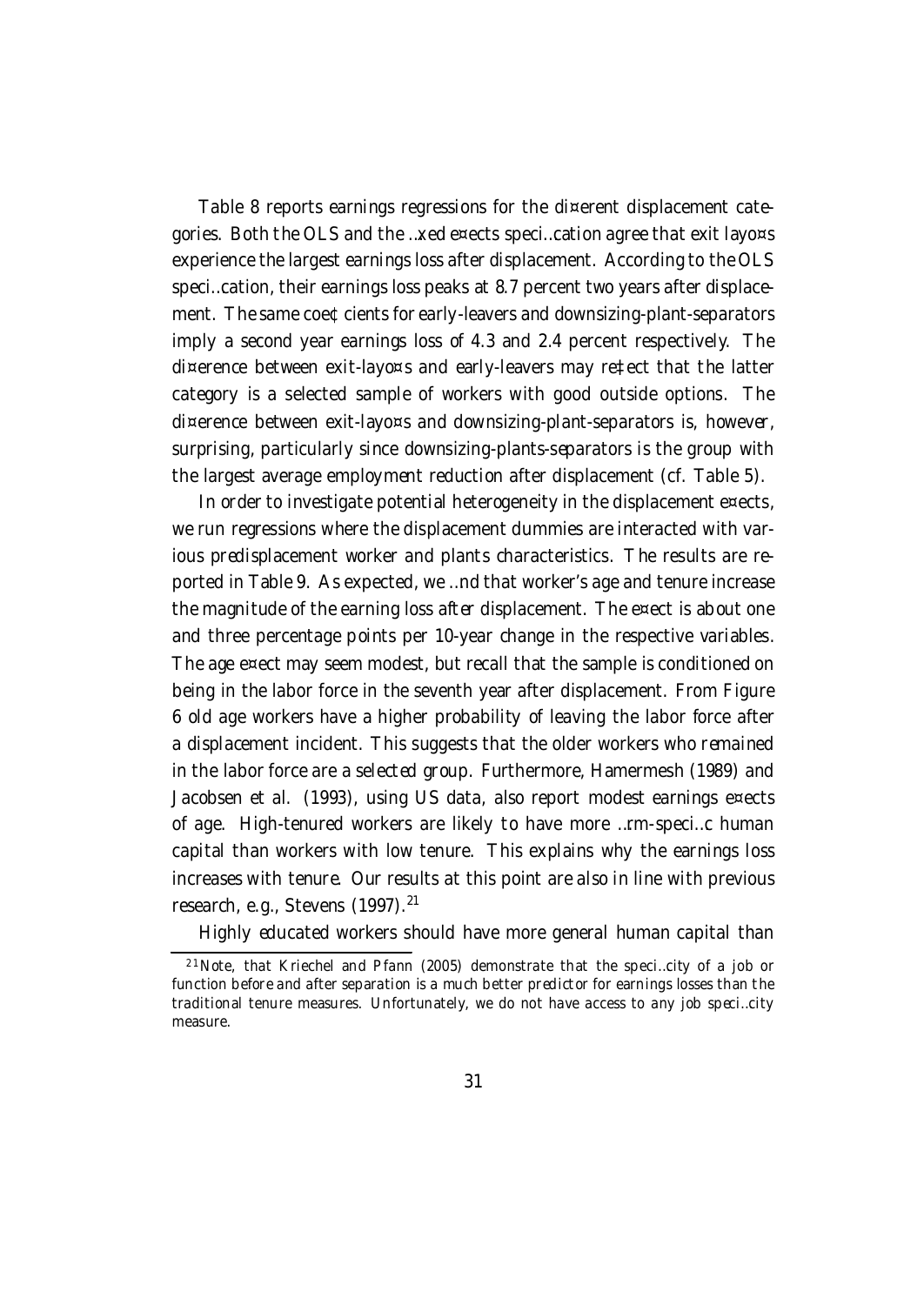others. This makes them more ‡exible in the labor market, and the earnings loss for displaced workers diminishes with education. This is consistent with …ndings reported both in Kletzer (1989) and Stevens (1997). The more recent studies reported in Kuhn (2002) also …nd that less skilled workers fare worse than skilled workers after displacement. Finally, we examine how the earnings loss varies with plant size. The e¤ect of plant size is clearly positive, suggesting that large plants will be both in a better position to assist their workers transfer into new jobs and perhaps be under more pressure from special-interest groups. This di¤ers from the …ndings of Jacobson et al. (1993). They report that the earnings loss is most severe for workers displaced from large …rms. However, their data consist of workers from …rms with at least 50 employees, and they consider …rms large if they have more than 5000 employees. Our sample contains …rms with as few as …ve employees, and our average plant size is about 40.

### 8 Conclusions

We have examined the impact of displacement on workers' employment and earnings using administrative linked employer–employee data from Norway. We have focused on workers displaced by plant closure and on workers separating from downsizing plants. The comparison group is workers in …rms not exiting or downsizing signi…cantly.

Our descriptive analysis demonstrates that the employment e¤ects of displacement are far more pronounced than the earnings e¤ect in the short run. About 27 percent of the displaced workers are out of work one year after displacement, as compared to about 4 percent in the control group. Using a probit speci…cation to control for observed worker and plant characteristics, we demonstrate that displacement increases the probability of leaving the labor force by …ve percentage points. We also reveal that older workers, workers with low education and workers displaced from small plants are more vulnerable than other groups. Our …ndings imply that one might strongly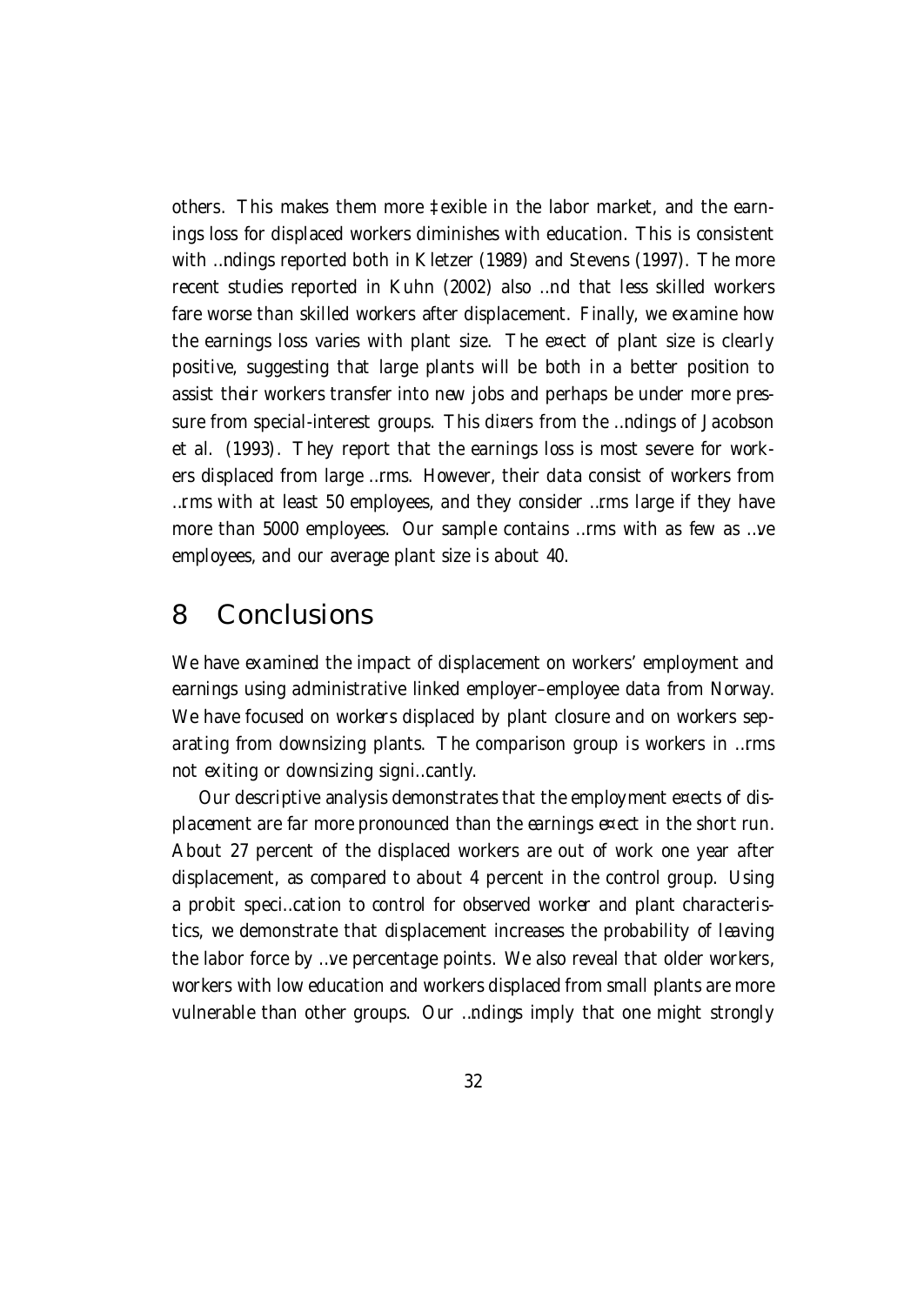underestimate the e¤ect of displacement if the data used does not incorporate workers leaving the labor force.

Using a regression framework, we demonstrate that workers who are displaced and who do not permanently leave the labor force, work on average 2.4 months less in the following year as compared to similar nondisplaced workers. Seven years after displacement, displaced workers work on average only a few days less per year than the nondisplaced workers. When analyzing earnings, we …nd that in the second year after the job loss, displaced workers' earnings are reduced by about 5 percent. The e¤ect decreases slowly and fades away in seven years. Investigating heterogeneity in the e¤ects of displacement, we …nd that workers with fewer years of schooling perform worse than workers with more education. This is consistent with educated workers having more general human capital and therefore being more ‡exible in the labor market. We also …nd that predisplacement plant size positively a¤ects postdisplacement earnings.

### References

- [1] Abbring, Jaap H., Gerard J. van den berg, Pieter A. Gautier, A. Gijsbert C. van Lomwel, Jan C. van Ours, Christopher J. Ruhm (2002): "Displaced Workers in the United States and the Netherlands", in Peter J. Kuhn (ed.): Losing Work, Moving On. International Perspectives on Worker Displacement, W. E. Upjohn Institute for Employment Research. Kalamazoo, USA.
- [2] Albæk, Kartsen, Marc Van Audenrode and Martin Browning (2002): "Employment Protection and the Consequences for Displaced Workers", in Peter J. Kuhn (ed.): Losing Work, Moving On. International Perspectives on Worker Displacement, W. E. Upjohn Institute for Employment Research. Kalamazoo, USA.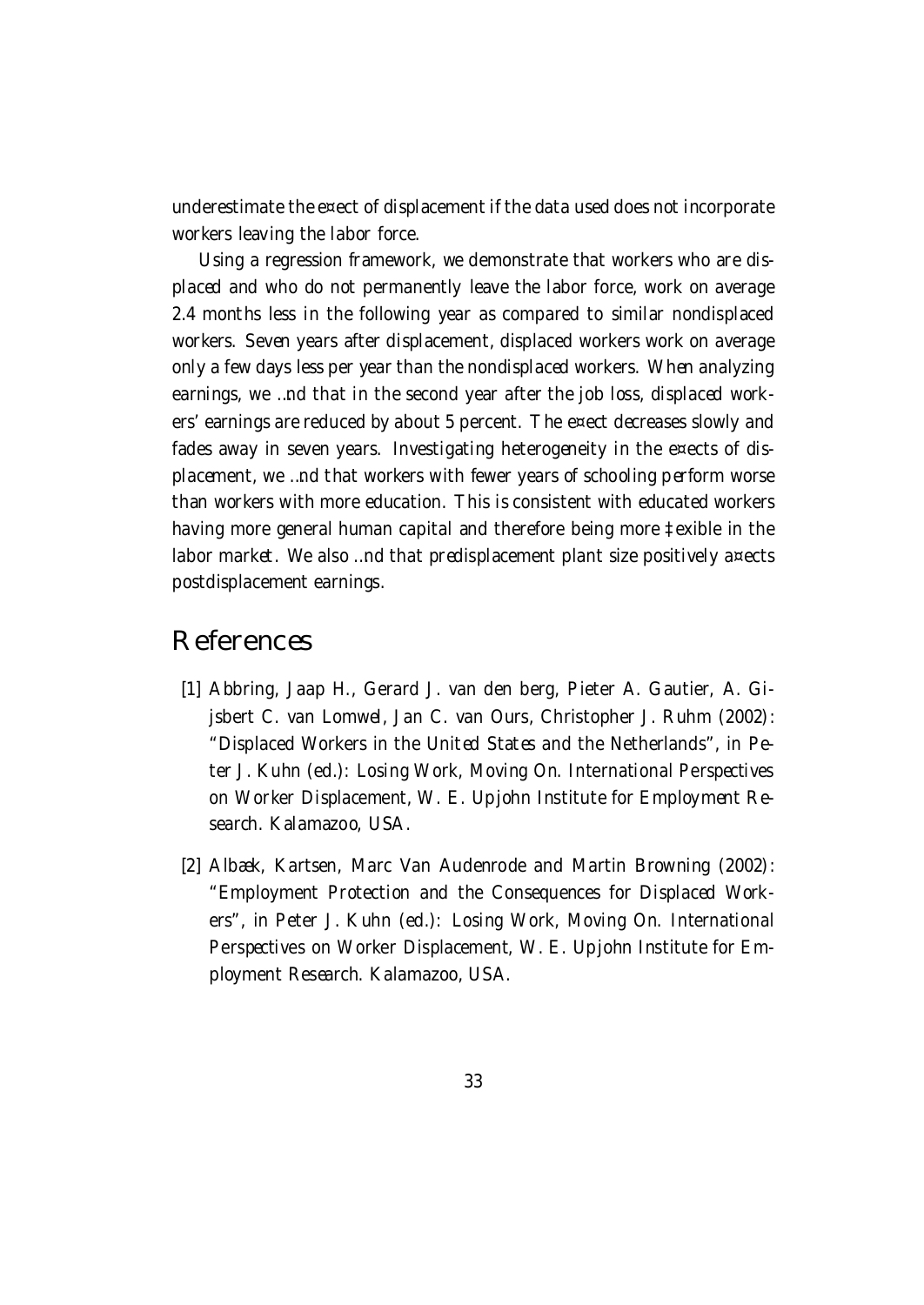- [3] Bender, Stefan, Christian Dustmann, David Margolis, and Costas Meghir (2002): "Worker Displacement in France and Germany", in Peter J. Kuhn (ed.): Losing Work, Moving On. International Perspectives on Worker Displacement, W. E. Upjohn Institute for Employment Research. Kalamazoo, USA.
- [4] Borland, Je¤, Paul Gregg, Genevieve Knight and Jonathan Wadsworth (2002): "They Get Knocked Down. Do they Get Up Again?", in Peter J. Kuhn (ed.): Losing Work, Moving On. International Perspectives on Worker Displacement, W. E. Upjohn Institute for Employment Research. Kalamazoo, USA.
- [5] Bowlus, Audra and Lars Vilhuber (2002): "Displaced workers, early leavers, and re-employment wages", LEHD Technical Working Paper No. TP-2002-18
- [6] Burda, Michael C, and Antie Mertens (1998): "Wages and Worker Displacement in Germany", CEPR Discussion Paper No. 1869
- [7] Carneiro, Anabela and Pedro Portugal (2004): "Wages and the risk of displacement", Mimeo
- [8] Chan, Sewin and Ann Hu¤ Stevens (2001): "Job Loss and Employment Patterns of Older Workers", Journal of Labor Economics, 2001, Vol. 19(21), pp. 484–520
- [9] Dahl, Svenn-Åge, Nilsen, Øivind A. and Vaage, Kjell (2002), "Work or retirement? Exit routes for Norwegian elderly" Applied Economics, Vol. 32(14), pp. 1865–1876
- [10] Edin, Per-Anders (1988), Individual Consequences of Plant Closures, PhD thesis, Department of Economics, Uppsala University.
- [11] Eliason, Marcus and Donald Storrie (2004), "The Echo of Job Displacement", ISER Working Papers, Number 2004-20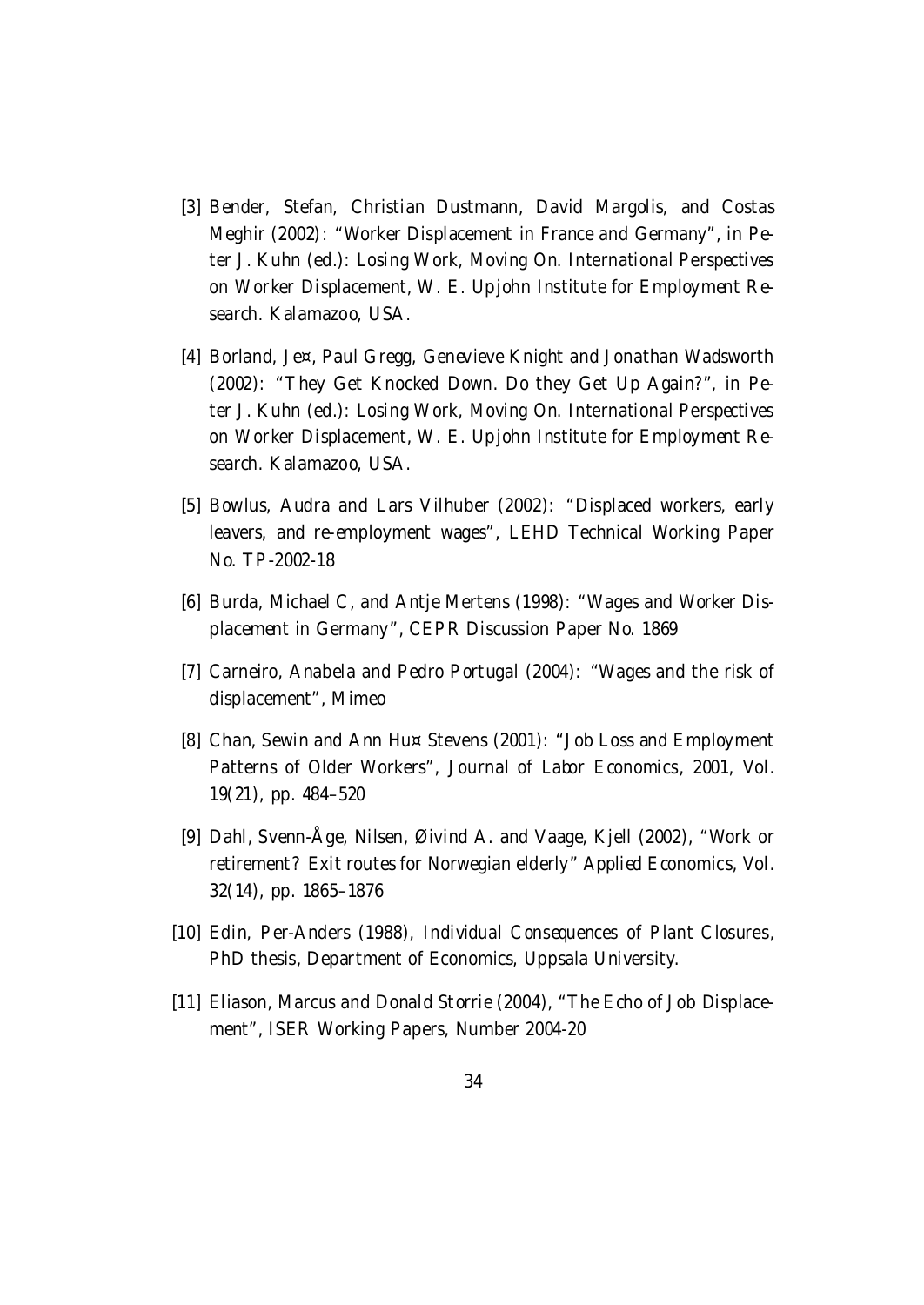- [12] Emerson, M. (1987): "Labour Market Flexibility and Jobs: A Survey of Evidence from OECD Countries with Special Reference to Europe: Comments" in R. Lyard, and L. Calmfors (eds.): The Fight against Unemployment: Macroeconomic Papers from the Centre for European Policy Studies, pp. 77–84, MIT Press
- [13] Fallick, Bruce C. (1996): "A Review of the Recent Empirical Literature on Displaced Workers", Industrial and Labor Relations Review, Vol. 50(1), pp. 5–16
- [14] Gibbons, Robert and Lawrence F. Katz (1991): "Layo¤s and Lemons", Journal of Labor Economics, Vol. 9(4), pp. 351–380
- [15] Haltiwanger, John, Julia Lane and James Spletzer (2000): "Wages, Productivity, and the Dynamic Interaction of Businesses and Workers", NBER Working Paper No. 7994
- [16] Hamermesh, Daniel (1987): "The Costs of Worker Displacement", Quarterly Journal of Economics, Vol. 102(1), pp. 51–76
- [17] Hamermesh, Daniel (1989): "What Do We Know About Worker Displacement in the US", Industrial Relations, Vol. 28(1), pp. 51–59
- [18] Hamermesh, Daniel and Gerard Pfann (2001): "Two-Sided Learning, Labor Turnover, and Worker Displacement", IZA Discussion Paper No. 381, Institute for the Study of Labor
- [19] Holden, Steinar (1998): "Wage Drift and the Relevance of Centralized Wage Setting", Scandinavian Journal of Economics, 100(4), pp. 711–731
- [20] Jacobson, Louis S., Robert J. LaLonde and Daniel G. Sullivan (1993): "Earnings Losses of Displaced Workers", American Economic Review, Vol. 83(4), pp. 685–709.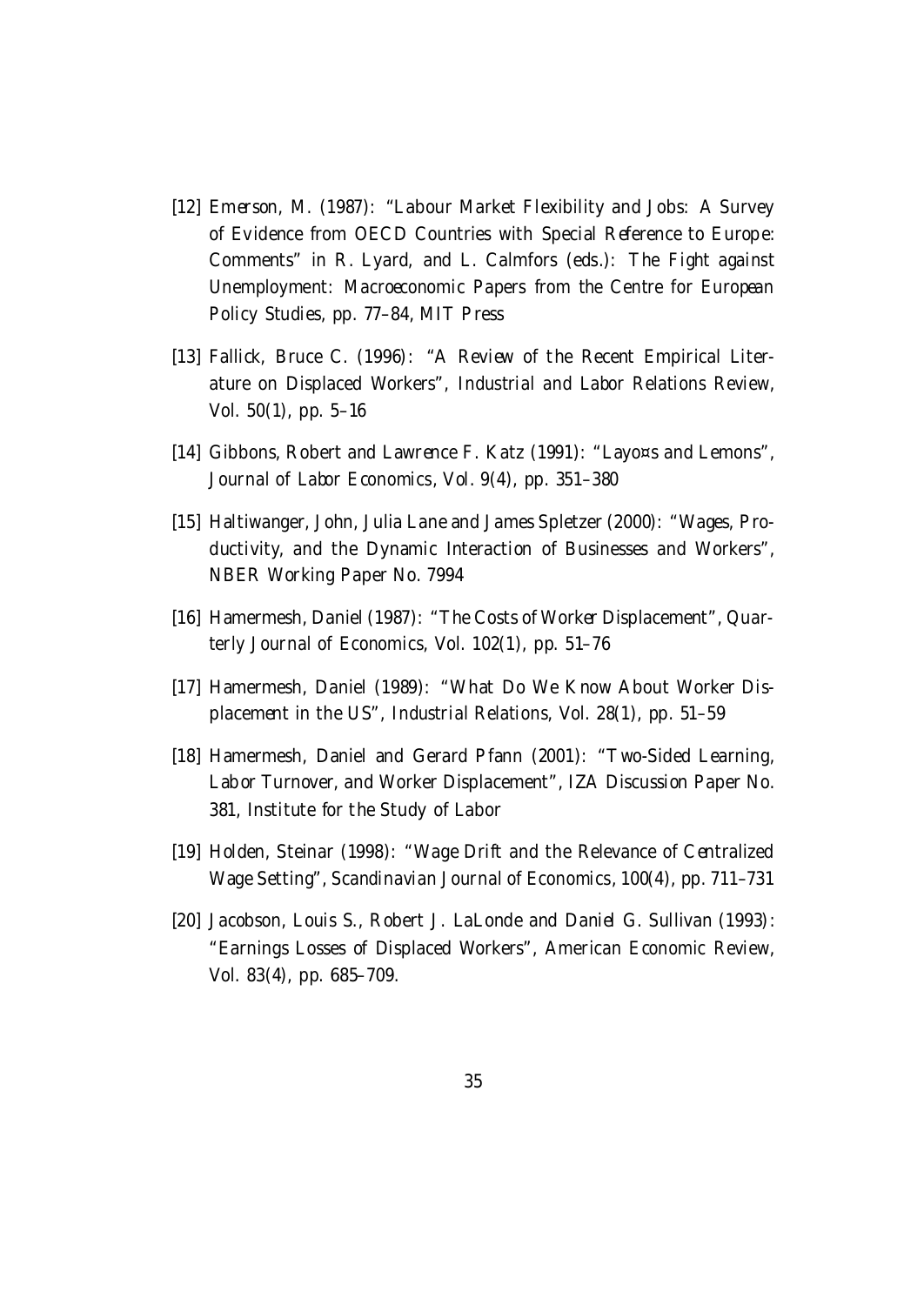- [21] Kahn, Lawrence (1998). "Against the Wind:bargaining recentralisation and wage inequality in Norway 1987-91. Economic Journal, Vol.108, pp. 603-45.
- [22] Kletzer, Lori G. (1989): "Returns to Seniority After Permanent Job Loss", American Economic Review, Vol. 79(3), pp. 536–543
- [23] Kletzer, Lori G. (1998): "Job Displacement", Journal of Economic Perspectives, Vol. 12(1), pp. 115–36
- [24] Kletzer, Lori G. and Robert W. Farlie (2003): "The Long-Term Costs of Job Displacement for Young Adult Workers", Industrial and Labor Relations Review, Vol. 56(4), pp. 682–698
- [25] Kriechel, Ben and Gerard Pfann (2005): "The role of speci...c and general human capital after displacement", Education Economics, Volume 13(2), pp. 223–236.
- [26] Kuhn, Peter J. (ed.): Losing Work, Moving On. International Perspectives on Worker Displacement, W. E. Upjohn Institute for Employment Research. Kalamazoo, USA.
- [27] Lengermann, Paul A. and Lars Vilhuber (2002): "Abandoning the Sinking Ship: The Composition of Worker Flows Prior to Displacement", LEHD Technical Working Paper No. TP-2002-11
- [28] Nilsen, Øivind A., Kjell G. Salvanes and Fabio Schiantarelli (2003): "Employment Changes, the Structure of Adjustment Costs, and Plant Size," IZA Discussion Paper No. 920, Institute for the Study of Labor, forthcoming in European Economic Review.
- [29] OECD (1999): Employment Outlook, OECD, Paris
- [30] Ruhm, Christopher J. (1991a): "Are Workers Permanently Scarred by Job Displacements?", American Economic Review, Vol. 81(1), pp. 319– 324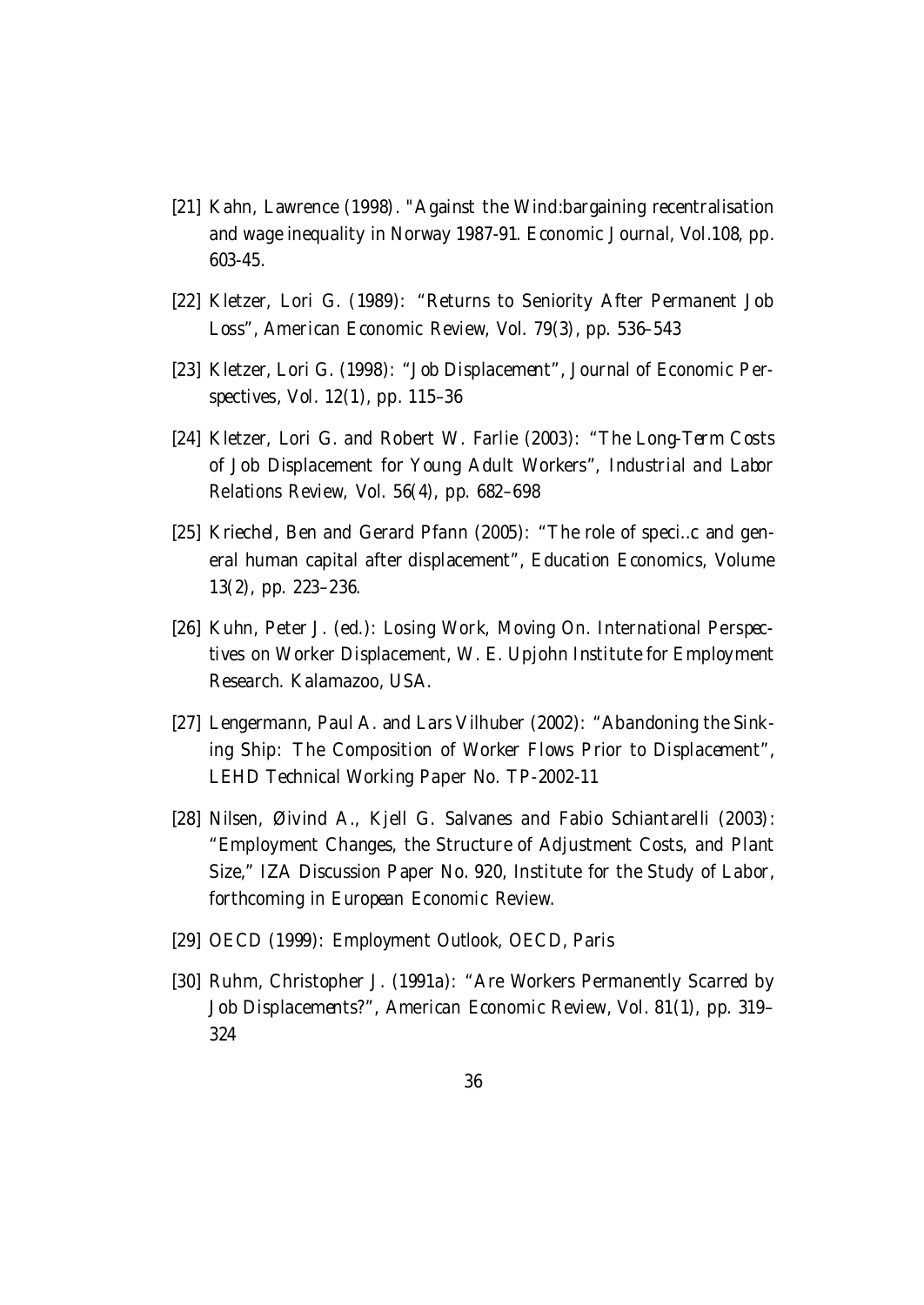- [31] Ruhm, Christopher J. (1991b), "Displacement Induced Joblessness", Review of Economics and Statistics, Vol. 73(3), pp. 517–522
- [32] Salvanes, Kjell G. and Svein E. Førre (2003): "E¤ects on Employment of Trade and Technical Change: Evidence from Norway," Economica, Vol. 70, pp. 293–329
- [33] Statistics Norway (2000): "Classi…cation of Economic Regions", O¢cial Statistics of Norway C616, Statistics Norway
- [34] Stevens, Ann Hu¤ (1997): "Persistent E¤ects of Job Displacement: The Importance of Multiple Job Losses", Journal of Labor Economics, Vol. 15(1), pp. 165–188
- [35] Stokke, T. A., S. Evju, and H. O. Frøland (2003): Det kollektive arbeidslivet: Organisasjoner, tari¤avtaler, lønnsoppgjør og inntektspolitikk (in Norwegian).The Norwegian University Press. Oslo, Norway.
- [36] von Wacher, Till and Stefan Bender (2006). "In the Right Place at the Wrong Time - The Role of Firms and Luck in Young Workers' Careers, forthcoming in The American Economic Review.
- [37] Wallerstein, M., M. Golden, and P. Lange (1997): "Unions, Employers' Associations, and Wage-Setting Institutions in Northern and Central Europe, 1950-1992", Industrial and Labor Relations Review, Vol. 50(3), pp. 379–401
- [38] Westin, Steinar (1990): "The Structure of a Factory Closure: Individual Responses to Job-loss and Unemployment in a 10-year Controlled Follow-up Study", Social Science and Medicine, Vol. 31(12), pp. 1301– 1311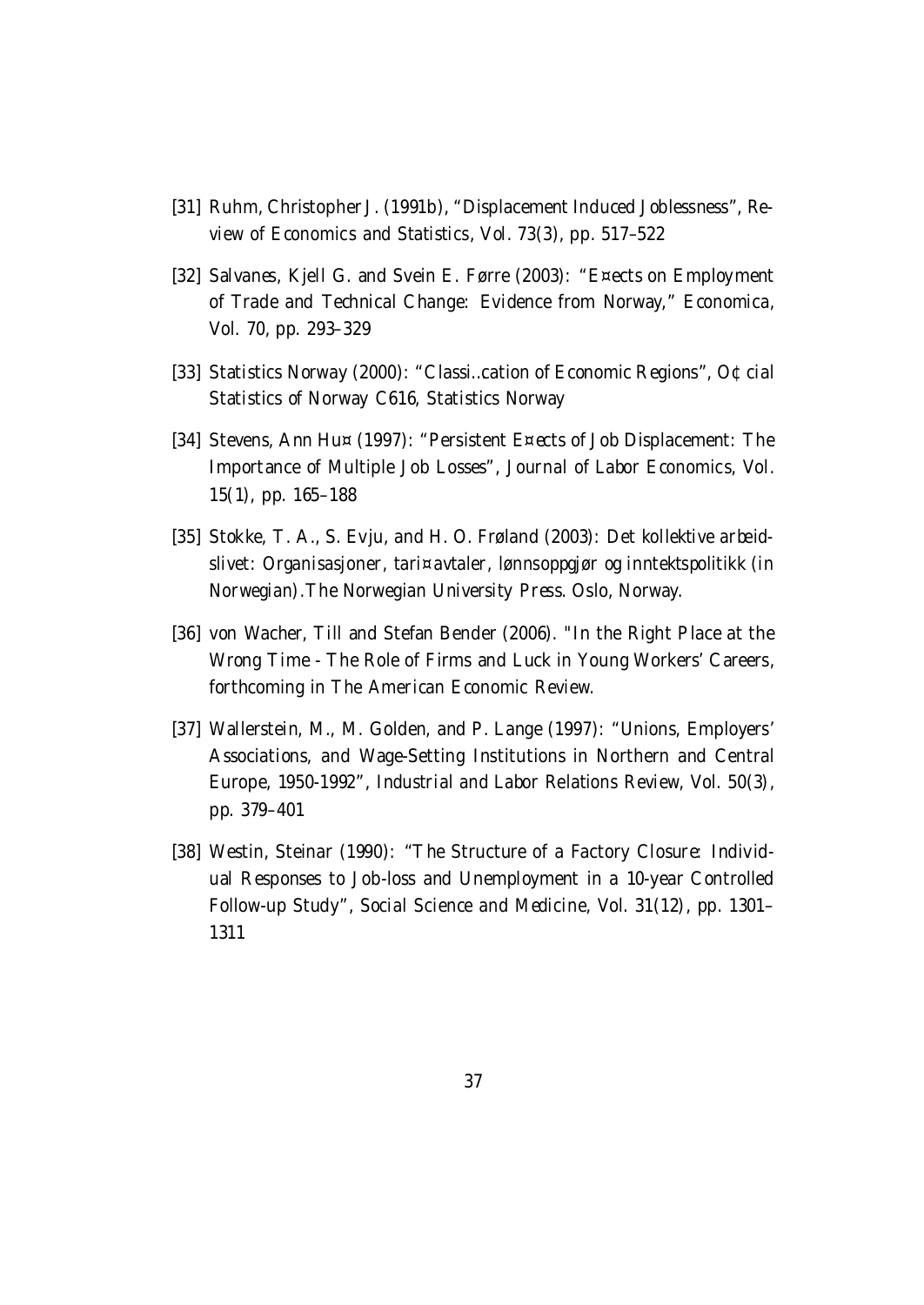



The growth rate is the percent change in GDP from year *t*-1 to *t*. A plant is defined as an exiting plant if it is present at *t*, but absent at *t*+1 and *t*+2 (and later if that is possible to check). The displacement rate is the share of workers who were displaced from their jobs between *t* and *t*+1 among workers who were working full time in plants with at least 5 employees in period *t*. The displaced workers can be divided into three sub categories: Workers who separated between *t* and *t*+1 from plants that exited between *t* and *t*+1 (exit-layoffs), workers who separated between *t* and *t*+1 from plants that exited between *t*+1 and *t*+2 (earlyleavers), and workers who separated between *t* and *t*+1 from plants that reduced their size by more than 30% between *t* and *t*+1 (downsizing plant separators).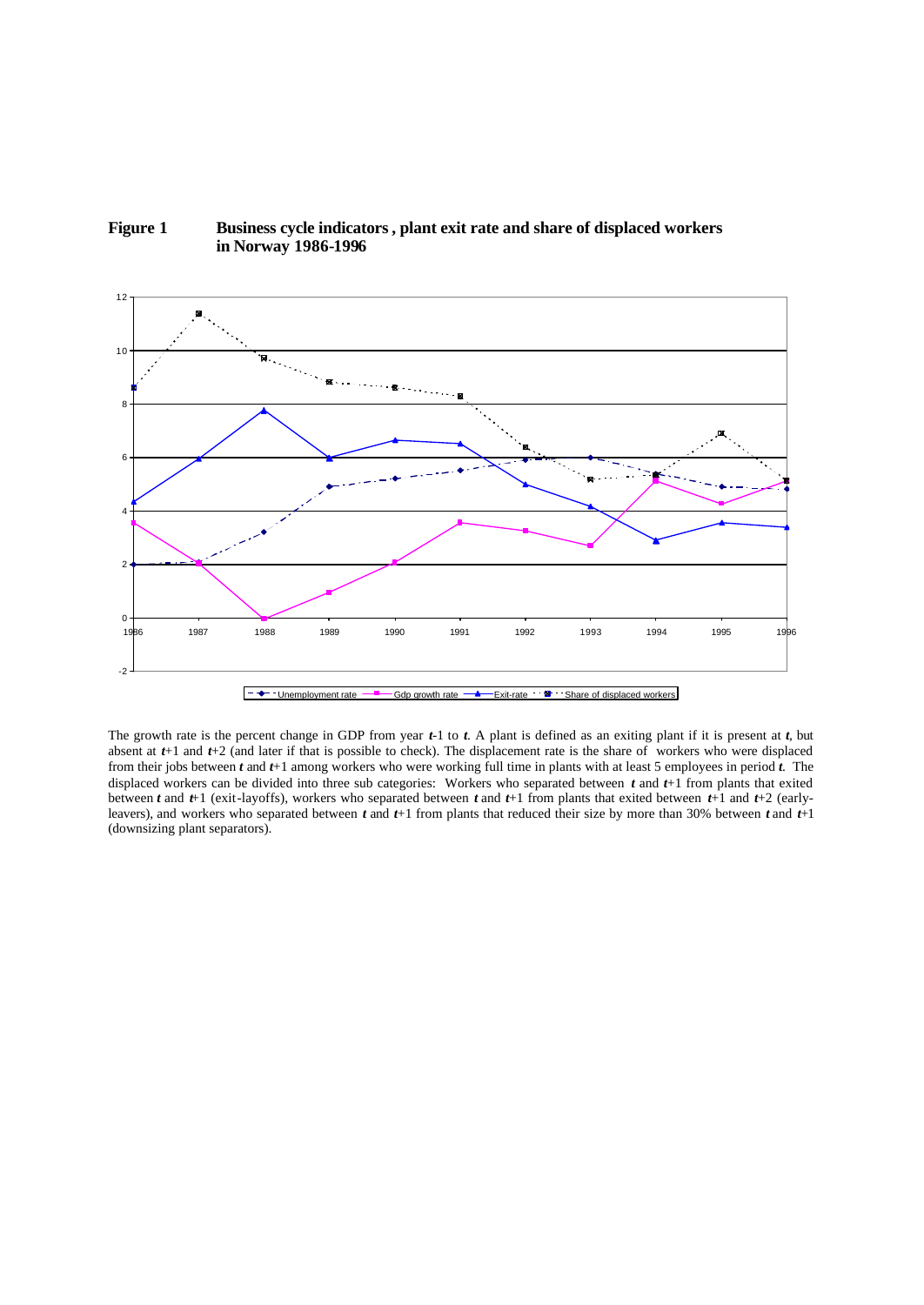

**Figure 2 The share of employed before and after displacement**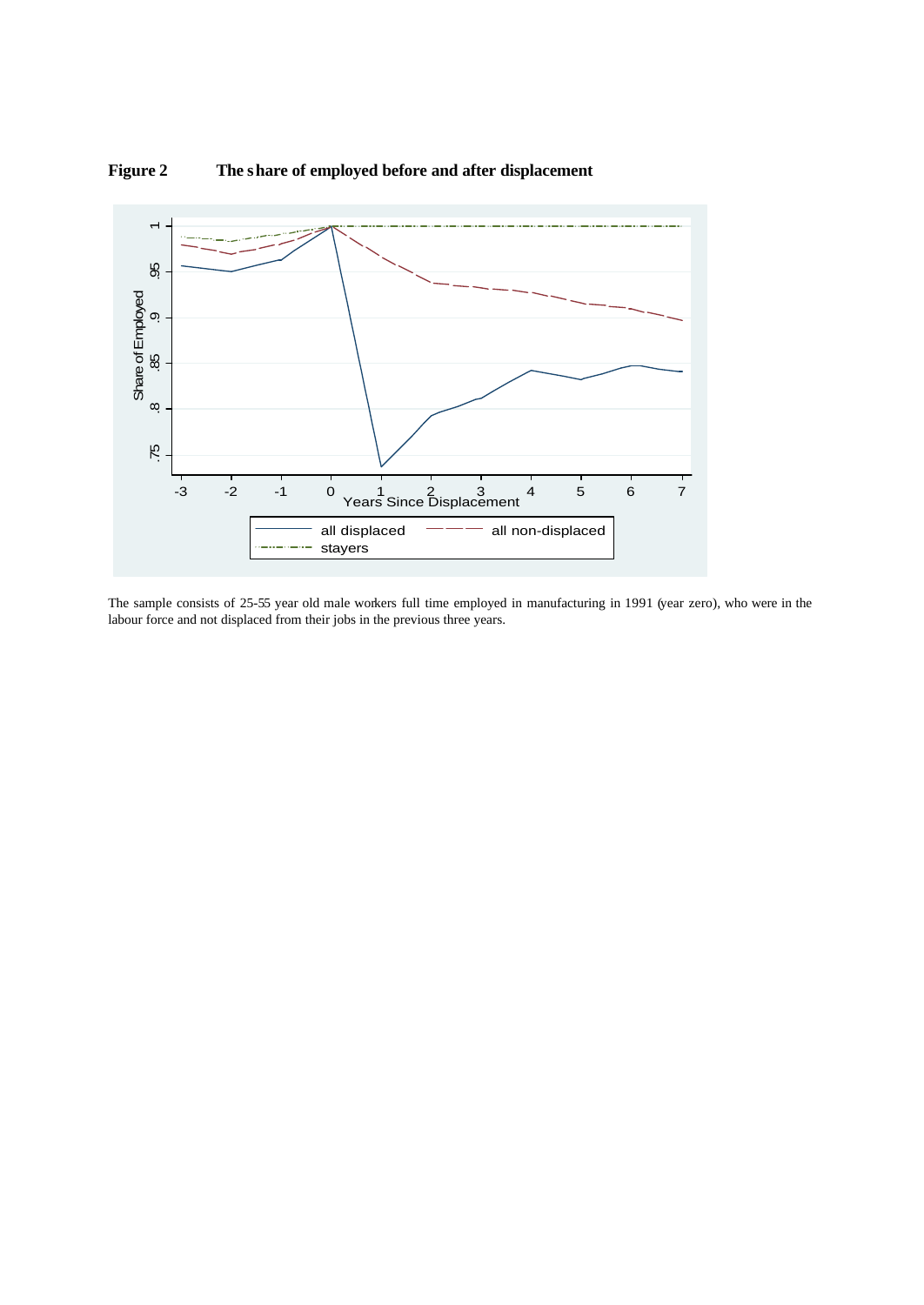

**Figure 3 Annual earnings before and after displacement**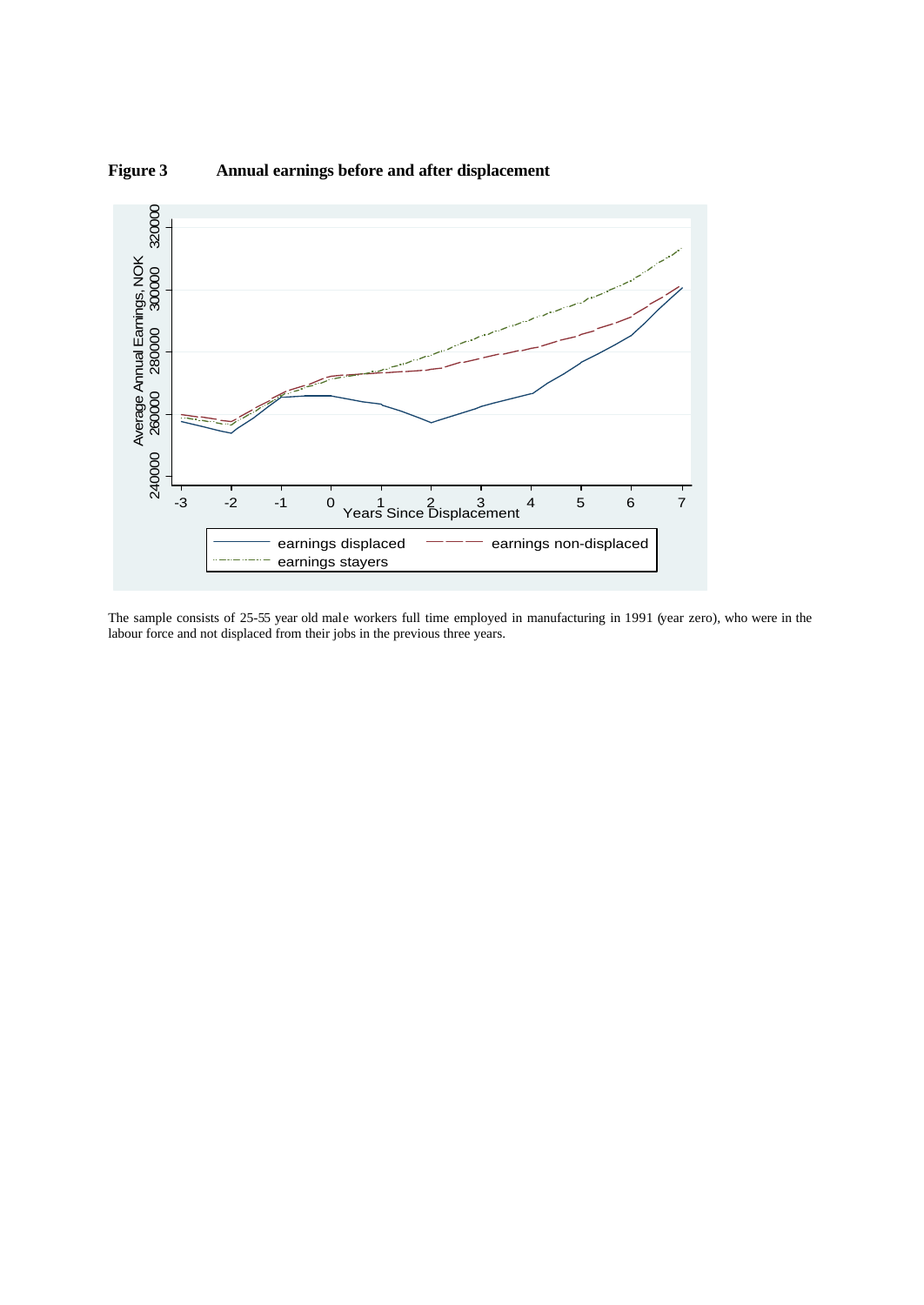

#### **Figure 4 The share of employed before and after displacement by displacement type**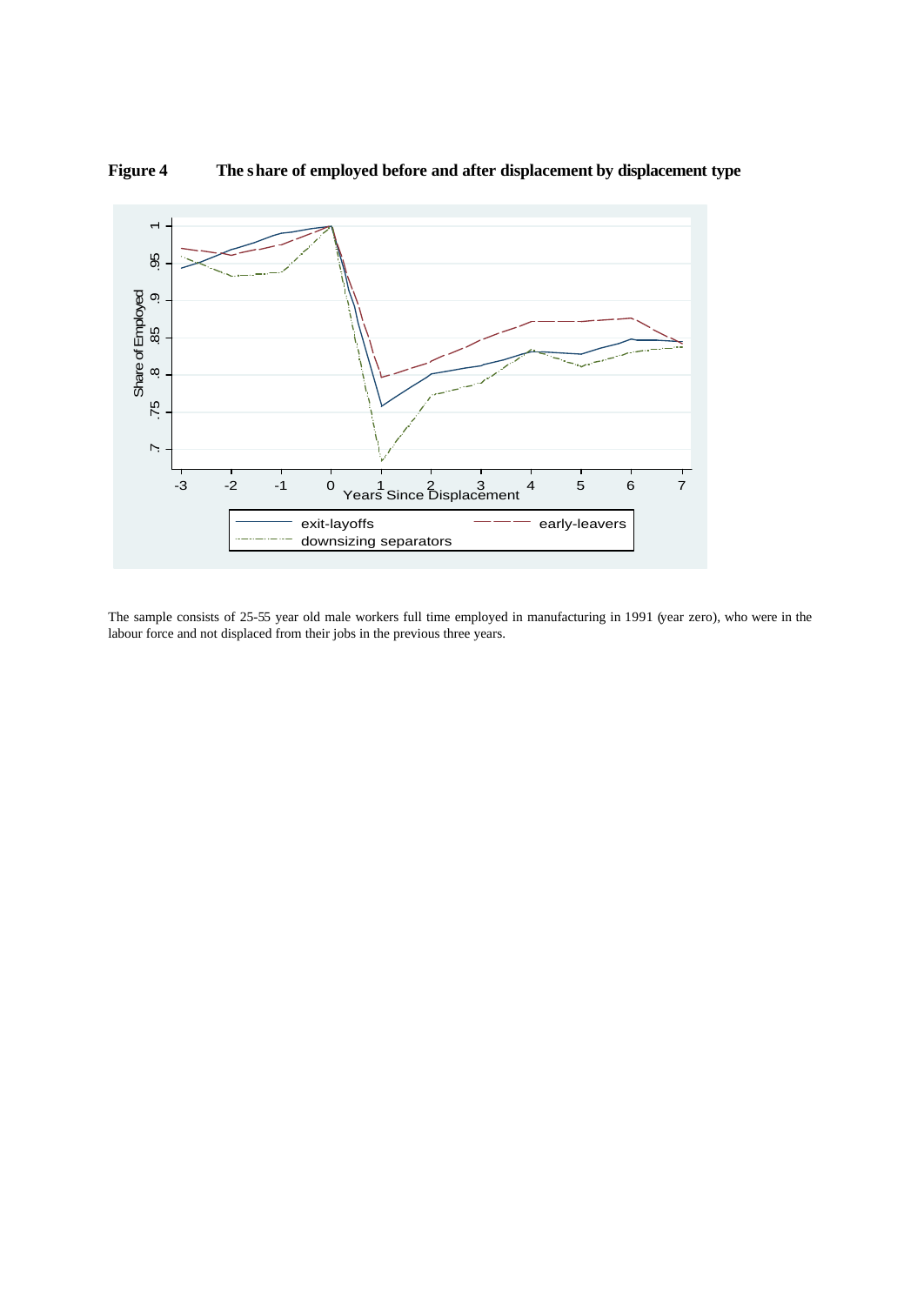

#### **Figure 5 Annual earnings before and after displacement by displacement type**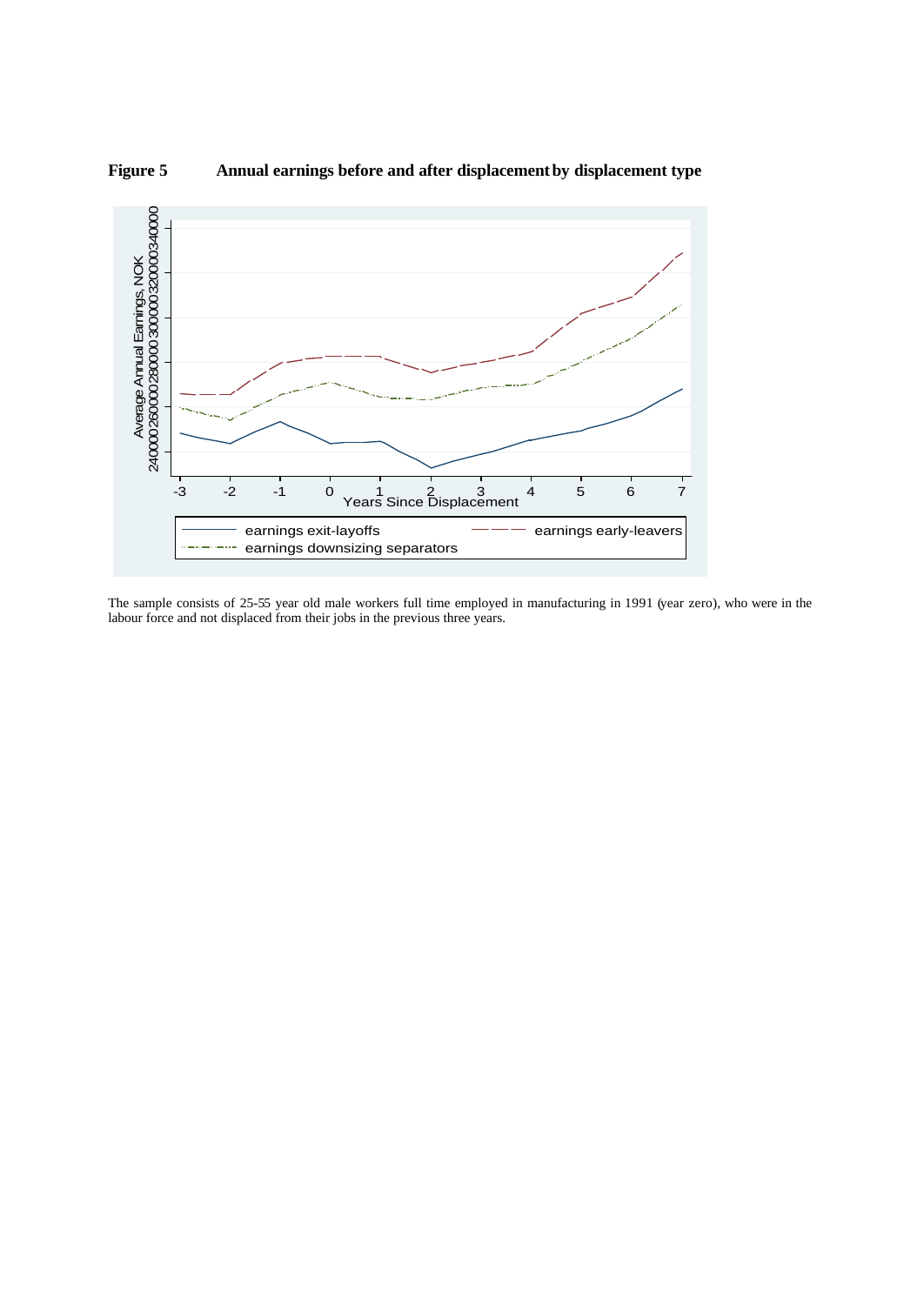

**Figure 6 Effect of displacement on the probability of being outside the labour force** 

Estimated marginal effect of displacement on the probability of being outside labour force in different post displacement years. Displacements happened between May 1991 and May 1992. The sample consists of 25-55 year old male workers full time employed in manufacturing plants with at least five employees in 1991, who were in the labour force and not displaced from their jobs in the previous three years. The following control variables are included: Age, pre-displacement years of schooling, predisplacement tenure, pre-displacement marital status, pre-displacement plant size, pre-displacement size of the regional labour market, local unemployment rate and industry dummies. The model is estimated separately for the age groups (25-44 years-old at the time of displacement and 45-55 years-old at the time of displacement).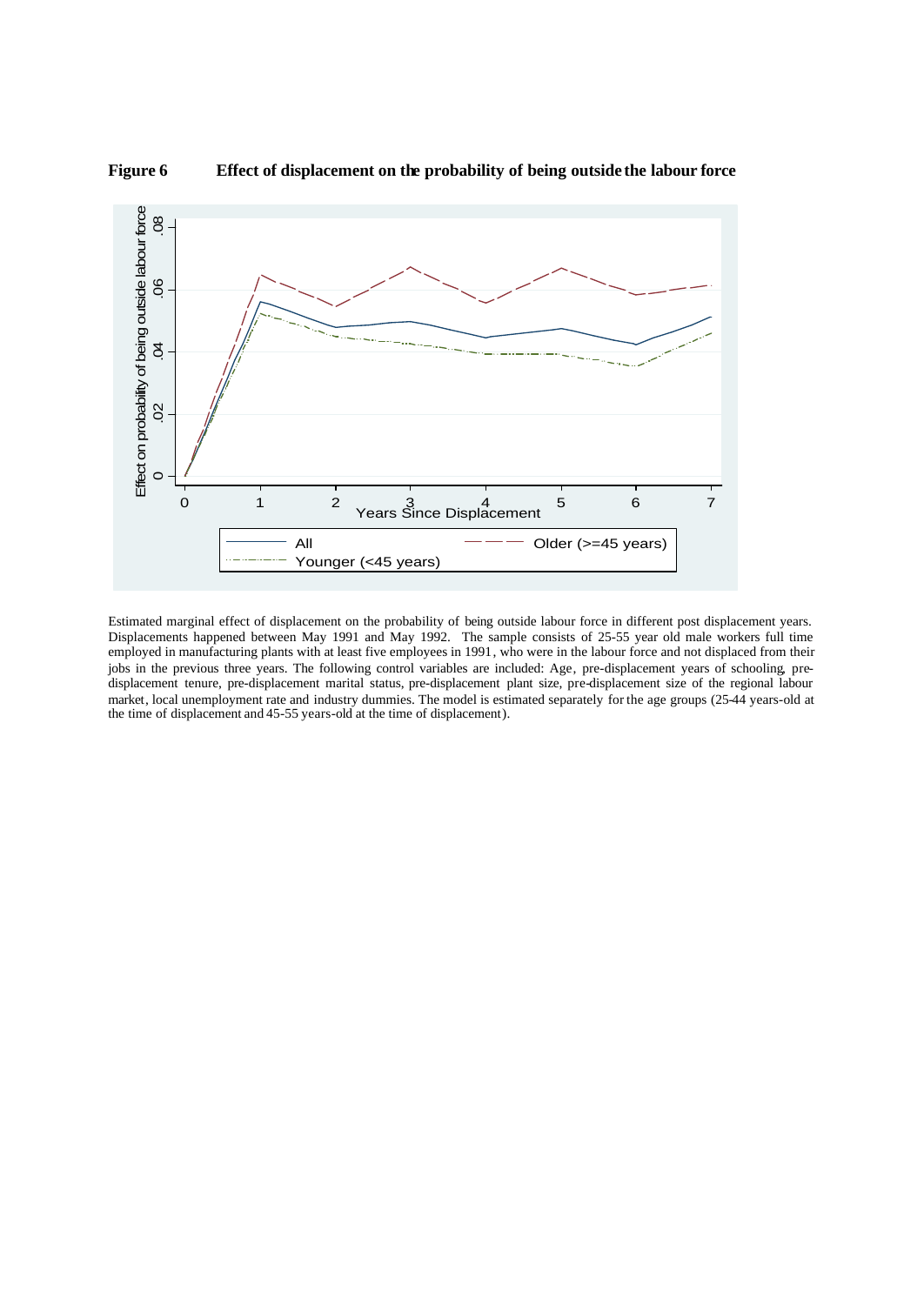### *Apppendix*



#### **Figure A1 Share of employed by displacement year, 1988-1994**

The sample consists of 25-55 year old male workers full time employed in manufacturing in year zero, who were not displaced from their jobs in the previous two years.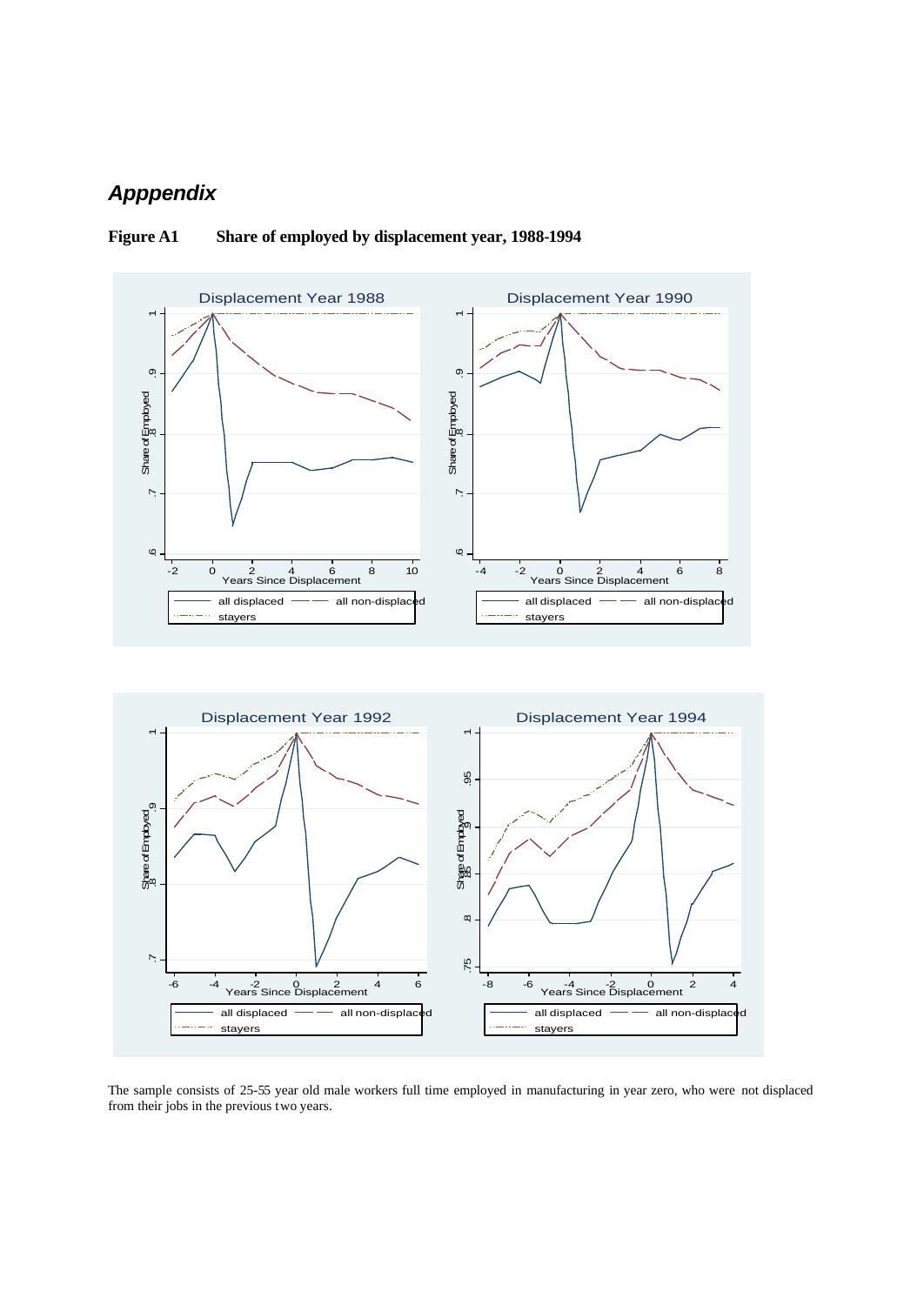

#### **Figure A2 Average annual earnings by displacement year, 1988-1994**

The sample consists of 25-55 year old male workers full time employed in manufacturing in year zero, who were not displaced from their jobs in the previous two years. Average annual earnings in thousand NOK.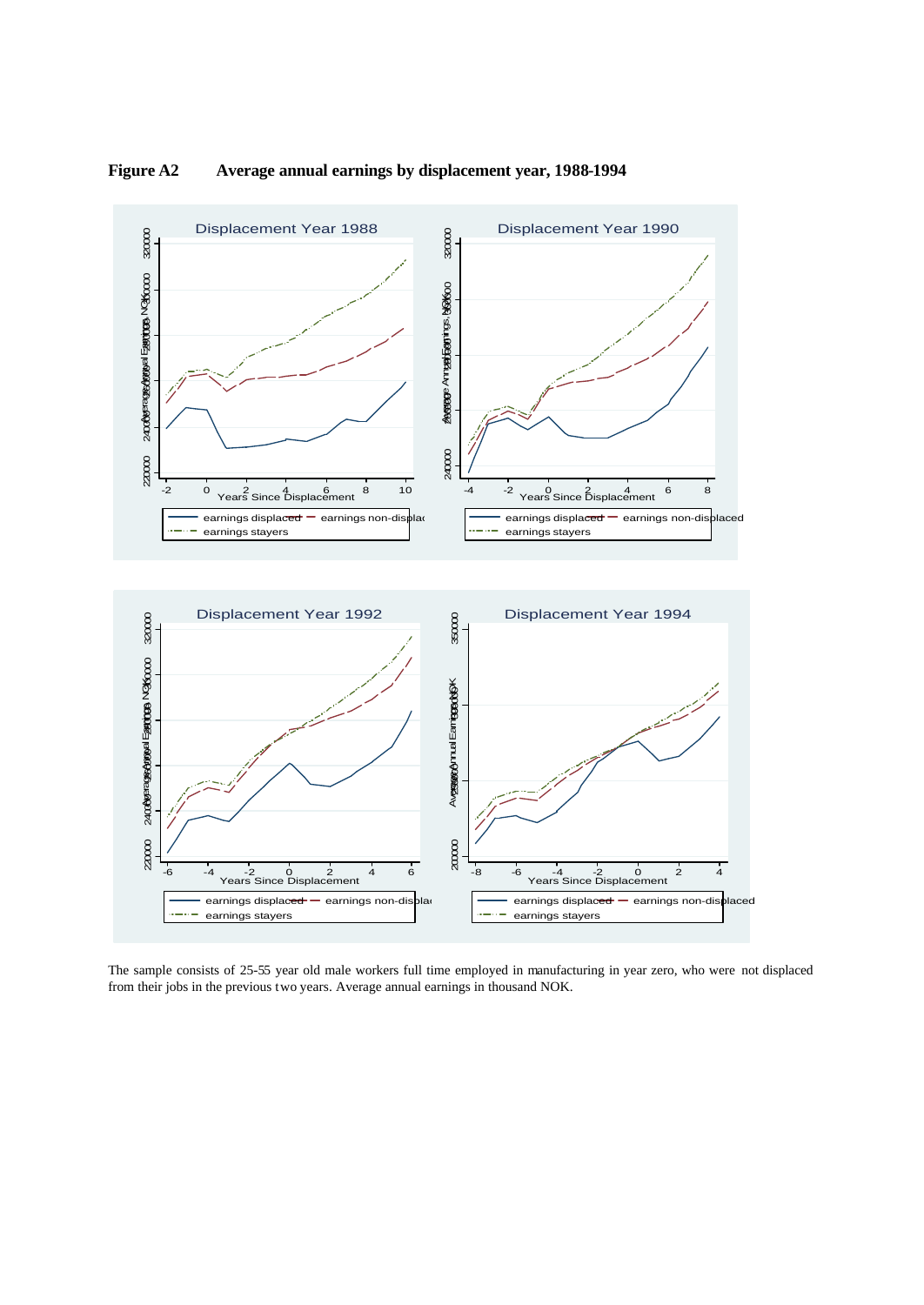

#### **Figure A3 Effect of displacement on the probability of being outside labour force for different displacement categories**

Estimated marginal effect of displacement on the probability of being outside labour force in different post displacement years. Displacements happened between May 1991 and May 1992. The sample consists of 25-55 year old male workers full time employed in manufacturing plants with at least five employees in 1991, who were in the labour force and not displaced from their jobs in the previous three years. The following control variables are included: Age, pre-displacement years of schooling, predisp lacement tenure, pre-displacement marital status, pre-displacement plant size, pre-displacement size of the regional labour market, local unemployment rate and industry dummies.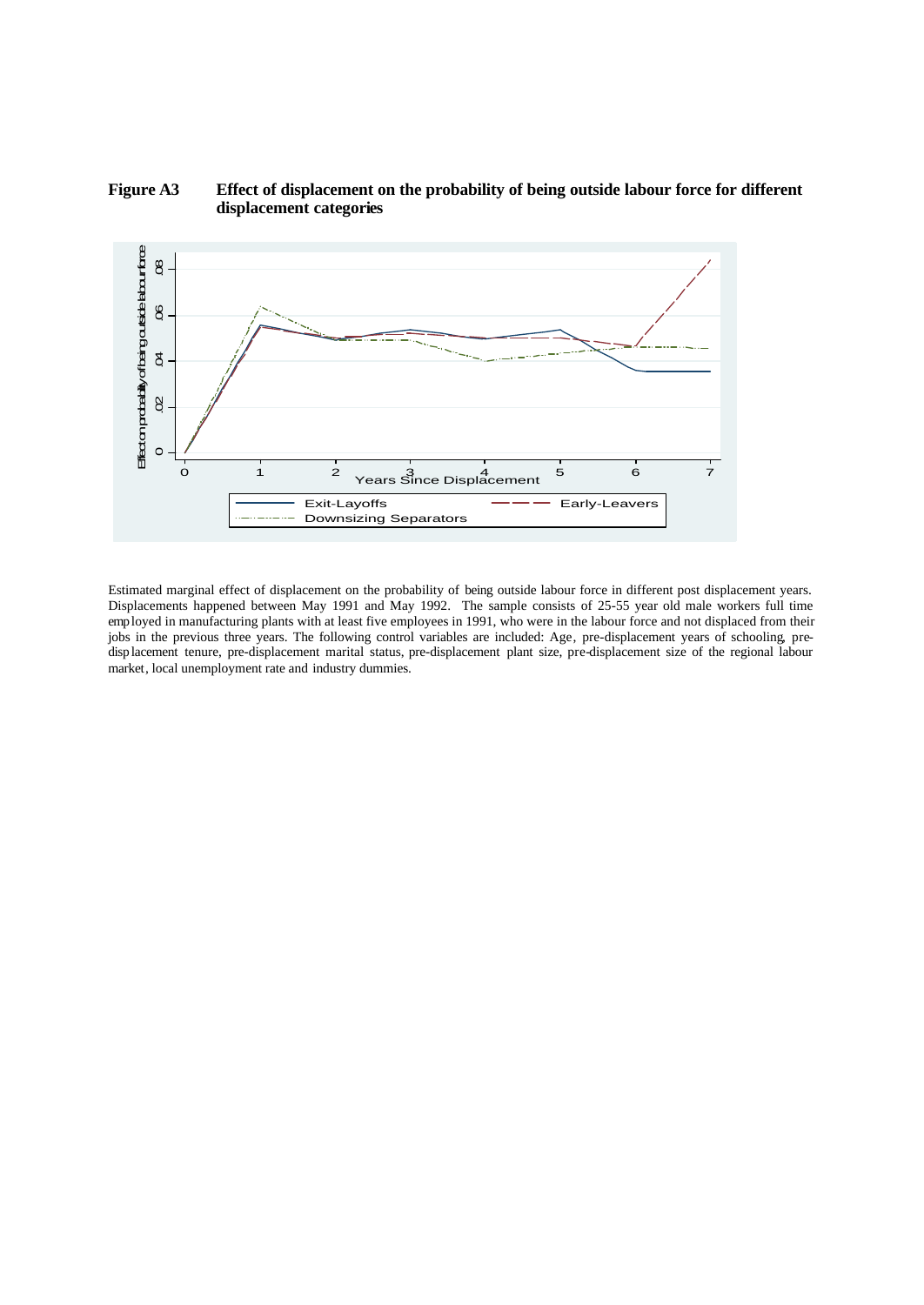#### **Table A4 Effect of displacement on the probability of being outside labour force by predisplacement characteristics**



**i) By education**



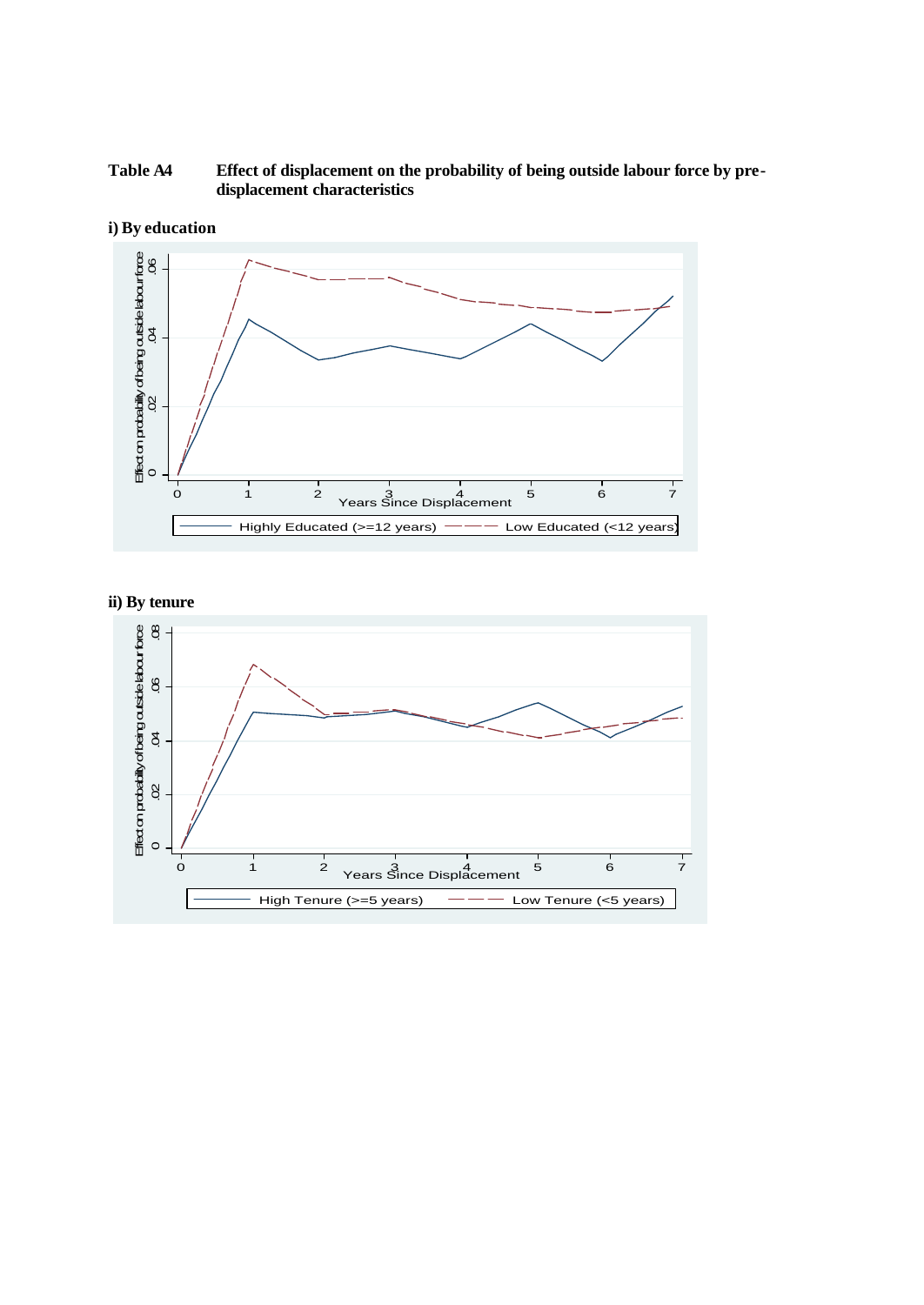



#### **iv) By labor market size**

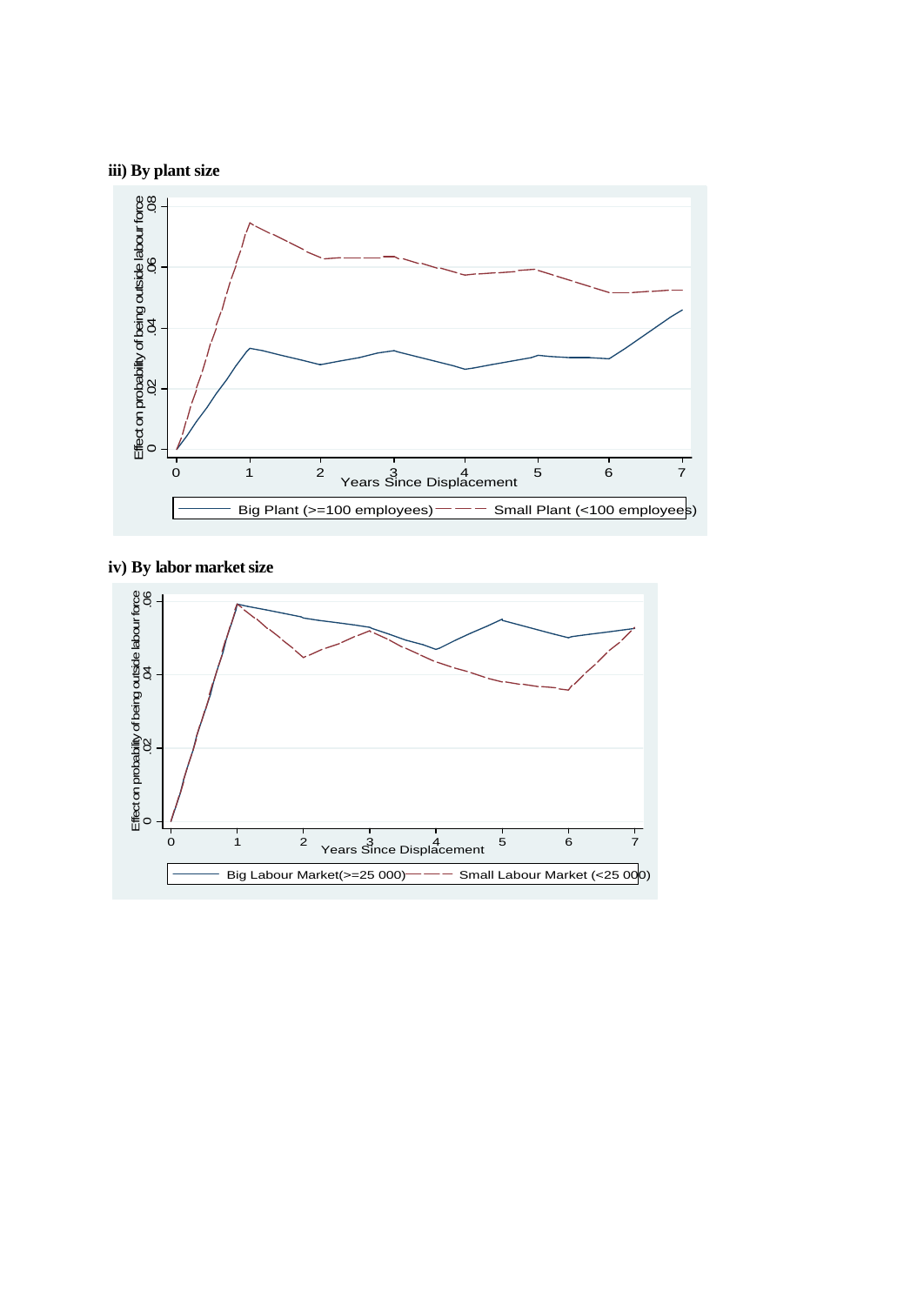|                     | All workers | All displaced<br>workers | Exit-layoffs | Early leavers | Downsizing<br><i>plant separators</i> | All non-displaced<br>workers | <i>Stavers</i> | Separators |
|---------------------|-------------|--------------------------|--------------|---------------|---------------------------------------|------------------------------|----------------|------------|
| Age at $t$          | 39.41       | 38.75                    | 39.34        | 38.31         | 38.62                                 | 39.45                        | 39.62          | 37.75      |
| Education at t      | 10.73       | 10.92                    | 10.55        | 11.32         | 10.93                                 | 10.72                        | 10.69          | 11.03      |
| Tenure at t         | 7.31        | 6.49                     | 7.23         | 7.51          | 5.29                                  | 7.36                         | 7.55           | 5.47       |
| Married at t        | 0.65        | 0.62                     | 0.66         | 0.59          | 0.61                                  | 0.65                         | 0.66           | 0.56       |
| Earnings at t-1     | 235435      | 230318                   | 210957       | 244827        | 234731                                | 235764                       | 236641         | 226931     |
| Earnings at $t-3$   | 199796      | 198174                   | 190616       | 204279        | 199610                                | 199900                       | 200116         | 197726     |
| No. of observations | 114740      | 6935                     | 2096         | 1904          | 2935                                  | 107805                       | 98061          | 9744       |

#### **Table 1 Sample means of selected pre -displacement** *worker characteristics* **by displacement status**

Displacements happened between May 1991 and May 1992. The sample consists of 25-55 year old male workers full time employed in manufacturing plants with at least five employees in 1991 (year *t*), who were in the labour force and not displaced from their jobs in the previous three years.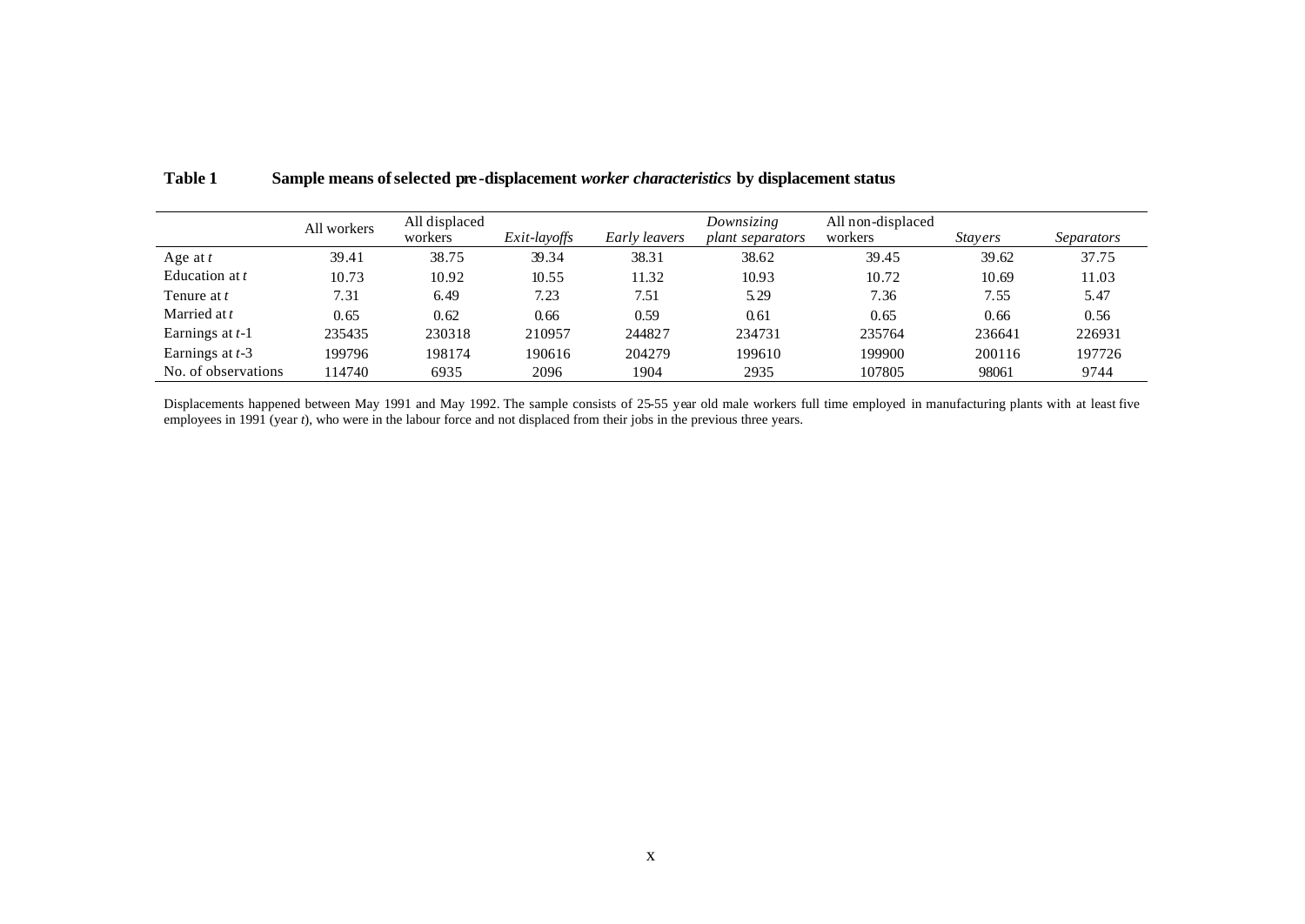| Table 2 |  | Sample means of selected pre-displacement <i>plant characteristics</i> by plant categories |  |  |  |
|---------|--|--------------------------------------------------------------------------------------------|--|--|--|
|---------|--|--------------------------------------------------------------------------------------------|--|--|--|

|                                        | All plants | Exiting plants           | Downsizing plants | Other plants |
|----------------------------------------|------------|--------------------------|-------------------|--------------|
| Employment at t                        | 40.53      | 22.58                    | 30.39             | 42.75        |
| Employment at $t-1$                    | 40.50      | 24.28                    | 30.56             | 42.58        |
| Average worker age at t                | 39.74      | 38.91                    | 39.45             | 39.83        |
| Average tenure at $t$                  | 5.61       | 4.36                     | 4.86              | 5.76         |
| Average schooling at $t$               | 10.30      | 10.30                    | 10.22             | 10.31        |
| Share of female at t                   | 0.28       | 0.28                     | 0.28              | 0.28         |
| Share of married at t                  | 0.59       | 0.56                     | 0.57              | 0.59         |
| Plant age at t                         | 18.30      | 16.49                    | 16.65             | 18.54        |
| Employment growth. $t$ - $l$ to $t$    | 0.00       | $-0.07$                  | $-0.01$           | 0.00         |
| Employment growth. $t$ to $t+1$        | $-0.03$    | $\overline{\phantom{a}}$ | $-0.50$           | 0.01         |
| Share of plants in "sunset" industries | 0.08       | 0.06                     | 0.11              | 0.08         |
| Size of the regional labour market     | 62256      | 60518                    | 56153             | 62984        |
| Regional rate of unemployment*100      | 3.24       | 3.27                     | 3.22              | 3.24         |
| No. of observations                    | 6509       | 405                      | 509               | 5595         |

The sample consists of manufacturing plants with at least five employees in 1991 (year *t*). The plants are categorized based on what happens with employment from year *t* to *t+1*. Plant age is censored at 26. The sunset industries are 5 digit-industries with 15 percent (or more) decline in relative employment between 1980 and 1990. The employment growth rates are weighted by plant size in the beginning of the period (at t-1 or att).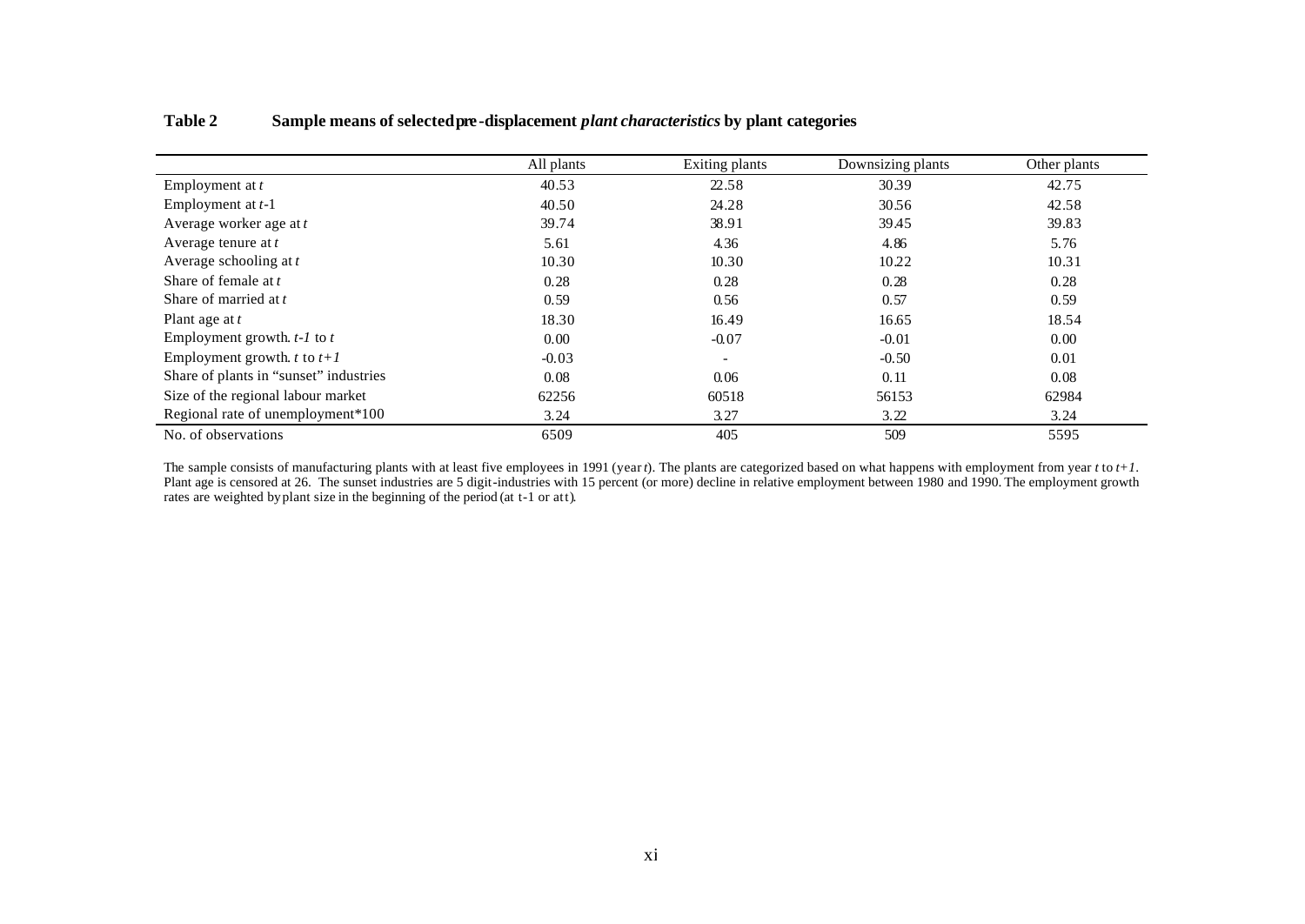| One year after                                        | All displaced | Exit -Layoffs            | Early-Leavers | Downsizing<br>separators | Other workers |
|-------------------------------------------------------|---------------|--------------------------|---------------|--------------------------|---------------|
| Employed                                              | 73.29         | 75.57                    | 79.10         | 67.90                    | 96.34         |
| same plant                                            |               |                          |               |                          | 90.96         |
| different plant within the same firm                  | 19.64         | 9.06                     | 27.94         | 21.81                    | 1.78          |
| different firm within the same industry               | 28.26         | 47.90                    | 20.64         | 19.18                    | 1.42          |
| other two digit manufacturing industry                | 4.33          | 2.48                     | 8.51          | 2.93                     | 0.32          |
| private service                                       | 19.52         | 14.84                    | 20.33         | 22.35                    | 1.58          |
| public service                                        | 1.54          | 1.29                     | 1.68          | 1.64                     | 0.28          |
| Not-employed                                          | 26.71         | 24.43                    | 20.90         | 32.10                    | 3.66          |
| temporary laid off                                    | 2.94          | 1.05                     | 3.10          | 4.19                     | 0.53          |
| registered as unemployed                              | 15.91         | 15.89                    | 11.4          | 18.84                    | 1.39          |
| temporarily outside the labour force                  | 4.86          | 4.29                     | 3.99          | 5.83                     | 0.90          |
| permanently outside the labour force                  | 2.44          | 2.91                     | 1.79          | 2.52                     | 0.54          |
| Dead or Moved Abroad (Not observable in the data)     | 0.56          | 0.29                     | 0.63          | 0.72                     | 0.30          |
| Seven years after                                     | All displaced | Exit -Layoffs            | Early-Leavers | Downsizing<br>separators | Other workers |
| Employed                                              | 82.15         | 82.59                    | 82.35         | 81.70                    | 87.83         |
| same plant                                            | 3.98          | $\overline{\phantom{0}}$ |               | 9.40                     | 51.08         |
| different plant within the same firm                  | 9.92          | 6.25                     | 21.85         | 4.80                     | 6.51          |
| different firm within the same industry               | 30.74         | 46.09                    | 14.71         | 30.19                    | 13.01         |
| other two digit manufacturing industry                | 7.70          | 6.35                     | 9.72          | 7.36                     | 3.08          |
| private service                                       | 26.47         | 21.23                    | 32.77         | 26.13                    | 12.50         |
| public service                                        | 3.33          | 2.67                     | 3.31          | 3.82                     | 1.65          |
| Not-employed                                          | 17.85         | 17.41                    | 17.65         | 18.30                    | 12.17         |
| registered as unemployed                              | 2.48          | 2.58                     | 1.89          | 2.79                     | 1.67          |
| outside the labour force                              | 13.06         | 12.65                    | 13.61         | 13.01                    | 8.34          |
| Dead or Moved Abroad (Not observable in the data)     | 2.31          | 2.19                     | 2.15          | 2.49                     | 2.15          |
| Share of workers that are displaced btw years 1 and 6 | 28.81         | 55.06                    | 15.23         | 18.88                    | 12.26         |
| No. of observations                                   | 6935          | 2096                     | 1904          | 2935                     | 107805        |

#### **Table 3 Percentage of workers employed one and seven years after displacement by displacement type**

Displacements happened between May 1991 and May 1992. The sample consists of male workers, who were 25-55 year old and full time employed in manufacturing plants with at least five employees in 1991, and who were in the labour force and not displaced from their jobs in the previous three years. Permanently outside the labour force means outside the labour force at least until the seventh year after displacement. Temporary laid off workers have a formal recall possibility and are registered as unemployed.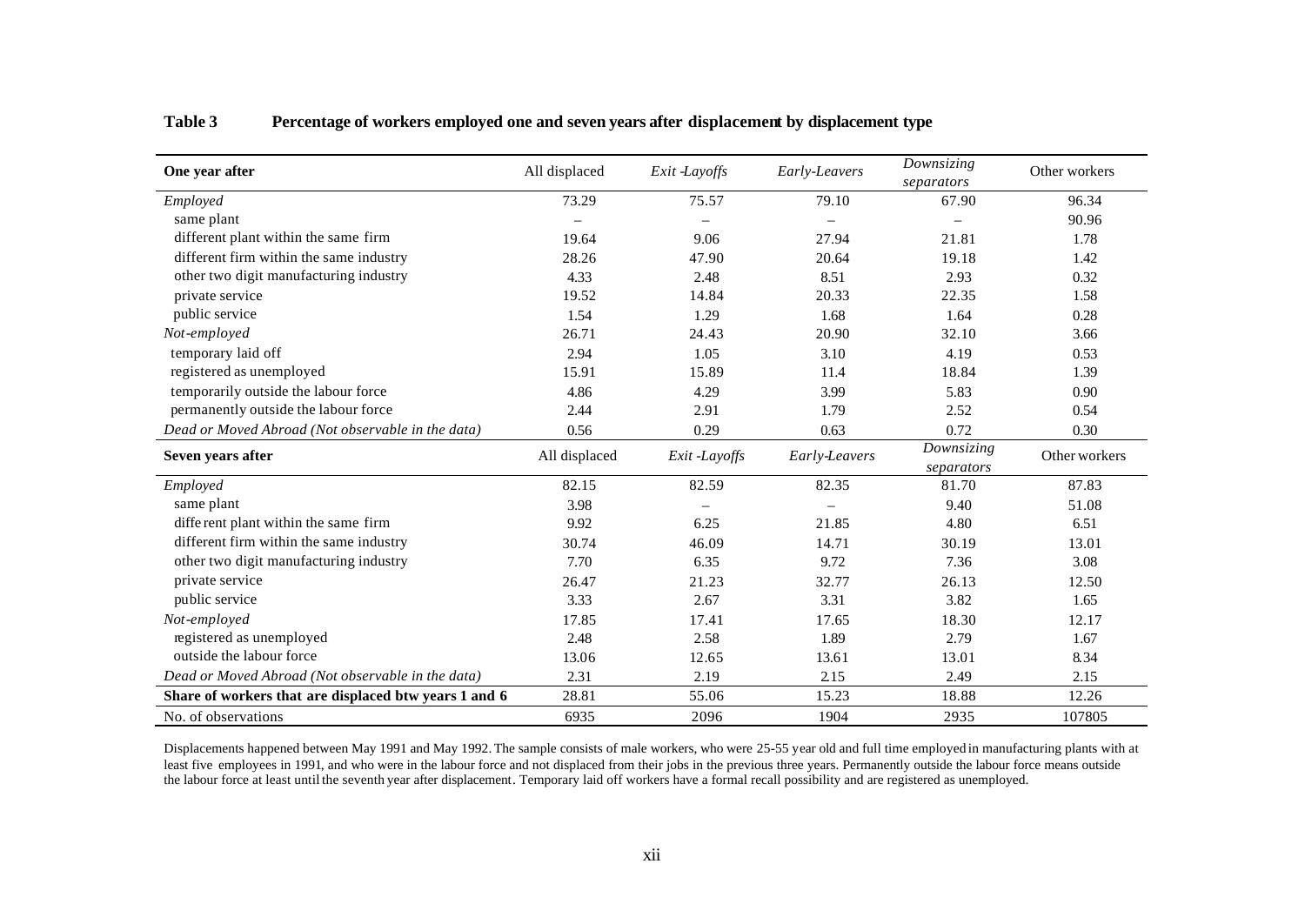| Sample:                             |             |         | Workers who are in the labour force in the seventh year<br>after the displacement |         | All workers |         |             |         |  |
|-------------------------------------|-------------|---------|-----------------------------------------------------------------------------------|---------|-------------|---------|-------------|---------|--|
|                                     | <b>OLS</b>  |         | <b>FE</b>                                                                         |         | <b>OLS</b>  |         | <b>FE</b>   |         |  |
| Age                                 | $0.076***$  | (0.004) | 0.069                                                                             | (0.003) | $0.163***$  | (0.005) | $0.125***$  | (0.003) |  |
| Age squared                         | $-0.001***$ | (0.000) | $-0.001$                                                                          | (0.000) | $-0.002***$ | (0.000) | $-0.003***$ | (0.000) |  |
| Years of schooling                  | $0.039***$  | (0.002) |                                                                                   |         | $0.073***$  | (0.002) |             |         |  |
| Pre displacement tenure             | $0.041***$  | (0.001) |                                                                                   |         | $0.050***$  | (0.001) |             |         |  |
| Pre displacement marital status     | $0.248***$  | (0.009) |                                                                                   |         | $0.362***$  | (0.011) |             |         |  |
| Pre displacement Plant size         | $0.019***$  | (0.001) |                                                                                   |         | $0.028***$  | (0.001) |             |         |  |
| Pre dpl. s ize of the labour market | $0.008***$  | (0.001) |                                                                                   |         | $0.008***$  | (0.001) |             |         |  |
| Regional rate of unemployment       | $-0.181***$ | (0.007) | $-0.021$                                                                          | (0.005) | $-0.194***$ | (0.008) | $-0.023***$ | (0.006) |  |
| Displaced at $t+3$                  | $-0.183***$ | (0.028) |                                                                                   |         | $-0.195***$ | (0.027) |             |         |  |
| Displaced at $t+2$                  | $-0.270***$ | (0.030) | $-0.088**$                                                                        | (0.035) | $-0.296***$ | (0.029) | $-0.103**$  | (0.040) |  |
| Displaced at $t+1$                  | $-0.261***$ | (0.027) | $-0.077**$                                                                        | (0.035) | $-0.280***$ | (0.026) | $-0.086**$  | (0.040) |  |
| Displaced at $t$                    | $-0.381***$ | (0.017) | $-0.196***$                                                                       | (0.035) | $-0.398***$ | (0.016) | $-0.203***$ | (0.040) |  |
| Displaced at $t$ - $l$              | $-2.423***$ | (0.061) | $-2.237***$                                                                       | (0.035) | $-2.720***$ | (0.059) | $-2.523***$ | (0.040) |  |
| Displaced at $t-2$                  | $-1.593***$ | (0.056) | $-1.411***$                                                                       | (0.035) | $-1.890***$ | (0.057) | $-1.700***$ | (0.040) |  |
| Displaced at $t-3$                  | $-1.202***$ | (0.052) | $-1.018***$                                                                       | (0.035) | $-1.523***$ | (0.055) | $-1.332***$ | (0.040) |  |
| Displaced at $t-4$                  | $-0.840***$ | (0.048) | $-0.657***$                                                                       | (0.035) | $-1.194***$ | (0.053) | $-1.004***$ | (0.040) |  |
| Displaced at $t-5$                  | $-0.779***$ | (0.048) | $-0.592***$                                                                       | (0.035) | $-1.114***$ | (0.055) | $-0.925***$ | (0.041) |  |
| Displaced at $t-6$                  | $-0.411***$ | (0.040) | $-0.224***$                                                                       | (0.035) | $-0.792***$ | (0.053) | $-0.602***$ | (0.041) |  |
| Displaced at t-7                    | $-0.150***$ | (0.031) | 0.036                                                                             | (0.035) | $-0.692***$ | (0.054) | $-0.501***$ | (0.041) |  |
| No. of observations                 | 1125187     |         | 1125187                                                                           |         | 1252572     |         | 1252572     |         |  |
| R-squared                           | 0.0478      |         | 0.0209                                                                            |         | 0.0634      |         | 0.0463      |         |  |

**Table 4 The effect of displacement on** *employment* **for workers remaining in the labour force**

The dependent variable is months of employment. Displacements happened between May 1991 and May 1992. *t* is the year of the observation. The sample covers the years 1988 to 1998, and consists of male workers, who were 25-55 year old and full time employed in manufacturing plants with at least five employees in 1991, and who were in the labour force and not displaced from their jobs in the previous three years. The specification without individual fixed effects contains region and industry dummies. Both specifications contain time dummies. Huber-White robust standard errors allowing for clustering of errors by individuals are in parentheses.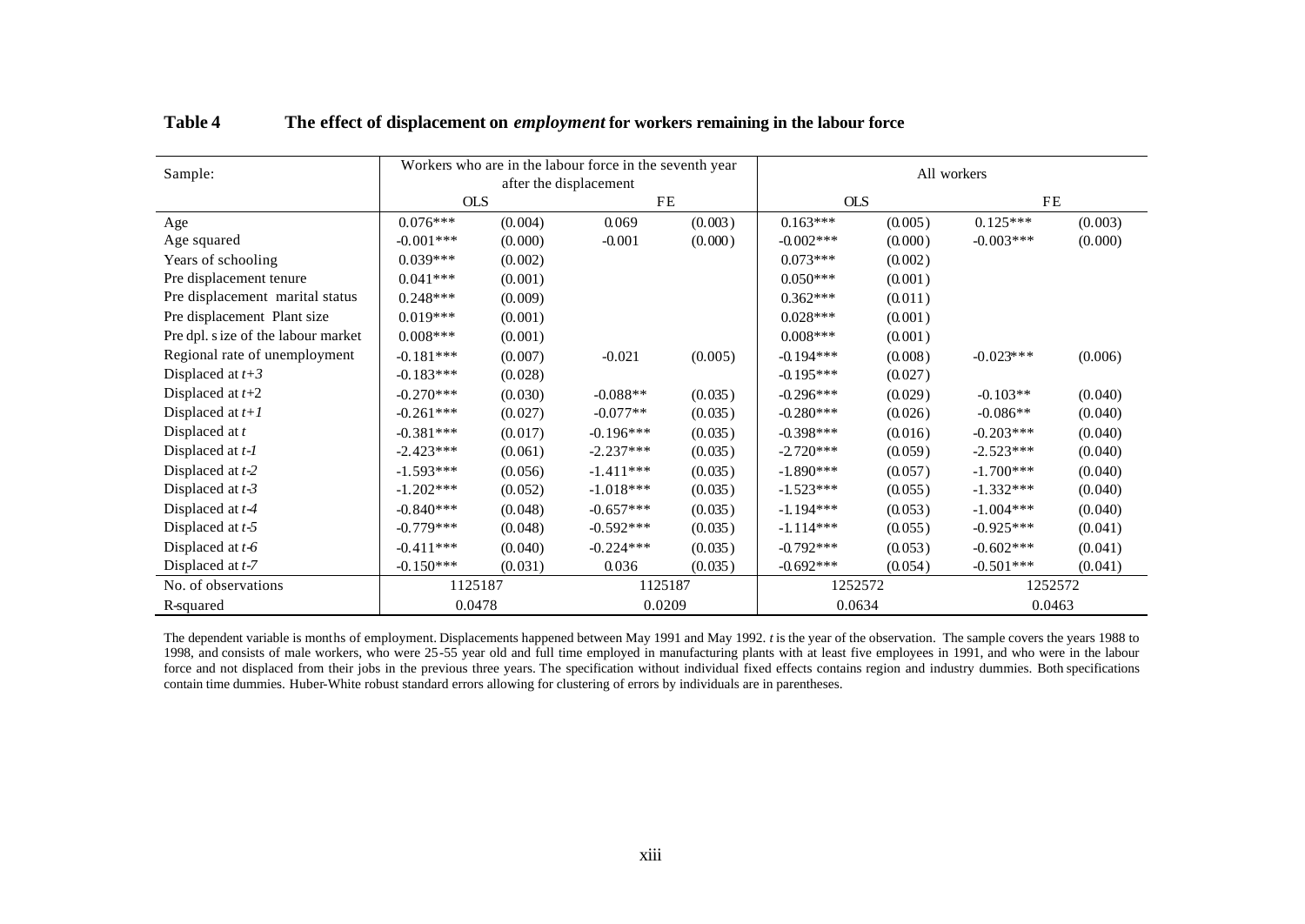|                    |                 |         | <b>OLS</b>       |         |                           |         | <b>FE</b>       |         |                  |                        |             |         |
|--------------------|-----------------|---------|------------------|---------|---------------------------|---------|-----------------|---------|------------------|------------------------|-------------|---------|
|                    | Exit<br>layoffs |         | Early<br>leavers |         | Down-sizing<br>separators |         | Exit<br>Layoffs |         | Early<br>leavers | Down-sizing separators |             |         |
| Displaced at $t+3$ | $-0.156***$     | (0.053) | $-0.194***$      | (0.045) | $-0.191***$               | (0.045) |                 |         |                  |                        |             |         |
| Displaced at $t+2$ | $-0.023$        | (0.044) | $-0.344***$      | (0.055) | $-0.396***$               | (0.052) | $0.134**$       | (0.062) | $-0.156**$       | (0.065)                | $-0.204***$ | (0.053) |
| Displaced at $t+1$ | 0.019           | (0.031) | $-0.274***$      | (0.046) | $-0.449***$               | (0.051) | $0.176***$      | (0.062) | $-0.081$         | (0.065)                | $-0.257***$ | (0.053) |
| Displaced at t     | $-0.506***$     | (0.033) | $-0.314***$      | (0.026) | $-0.330***$               | (0.026) | $-0.348***$     | (0.062) | $-0.118*$        | (0.065)                | $-0.137***$ | (0.053) |
| Displaced at $t-1$ | $-2.304***$     | (0.109) | $-1.702***$      | (0.099) | $-2.970***$               | (0.102) | $-2.144***$     | (0.062) | $-1.507***$      | (0.065)                | $-2.776***$ | (0.053) |
| Displaced at $t-2$ | $-1.511***$     | (0.100) | $-1.503***$      | (0.103) | $-1.706***$               | (0.089) | $-1.355***$     | (0.062) | $-1.311***$      | (0.065)                | $-1.516***$ | (0.053) |
| Displaced at $t-3$ | $-1.192***$     | (0.094) | $-1.051***$      | (0.093) | $-1.302***$               | (0.083) | $-1.037***$     | (0.062) | $-0.854***$      | (0.065)                | $-1.111***$ | (0.053) |
| Displaced at $t-4$ | $-0.901***$     | (0.087) | $-0.755***$      | (0.085) | $-0.848***$               | (0.075) | $-0.745***$     | (0.062) | $-0.558***$      | (0.065)                | $-0.656***$ | (0.053) |
| Displaced at $t-5$ | $-0.674***$     | (0.085) | $-0.573***$      | (0.081) | $-0.983***$               | (0.078) | $-0.517***$     | (0.062) | $-0.371***$      | (0.065)                | $-0.790***$ | (0.053) |
| Displaced at $t-6$ | $-0.345***$     | (0.071) | $-0.377***$      | (0.068) | $-0.476***$               | (0.064) | $-0.188***$     | (0.062) | $-0.173***$      | (0.065)                | $-0.283***$ | (0.053) |
| Displaced at $t-7$ | $-0.152***$     | (0.057) | $-0.163***$      | (0.051) | $-0.135***$               | (0.049) | $0.005***$      | (0.062) | 0.041            | (0.065)                | $0.056***$  | (0.053) |
| No. of obs.        | 1125187         |         |                  |         |                           |         | 1125187         |         |                  |                        |             |         |
| R-squared          | 0.0482          |         |                  |         |                           |         | 0.0214          |         |                  |                        |             |         |

**Table 5 The effect of displacement on** *employment* **for workers remaining in the labour force by displacement type**

The dependent variable is months of employment. Displacements happened between May 1991 and May 1992. *t* is the year of the observation. The sample covers the years 1988 to 1998, and consists of male workers, who were 25-55 year old and full time employed in manufacturing plants with at least five employees in 1991, and who were in the labour force and not displaced from their jobs in the previous three years, and who were in the labour force in the last observed post displacement year 1998. The following control variables are included, but not reported: Age, age squared, regional rate of unemployment and time dummies. The specification without fixed effects also includes years of schooling, tenure when displaced, marital status when displaced, plant size when displaced, size of the regional labour market when displaced, industry and region dummies. Huber-White robust standard errors allowing for clustering of errors by individuals are in parentheses.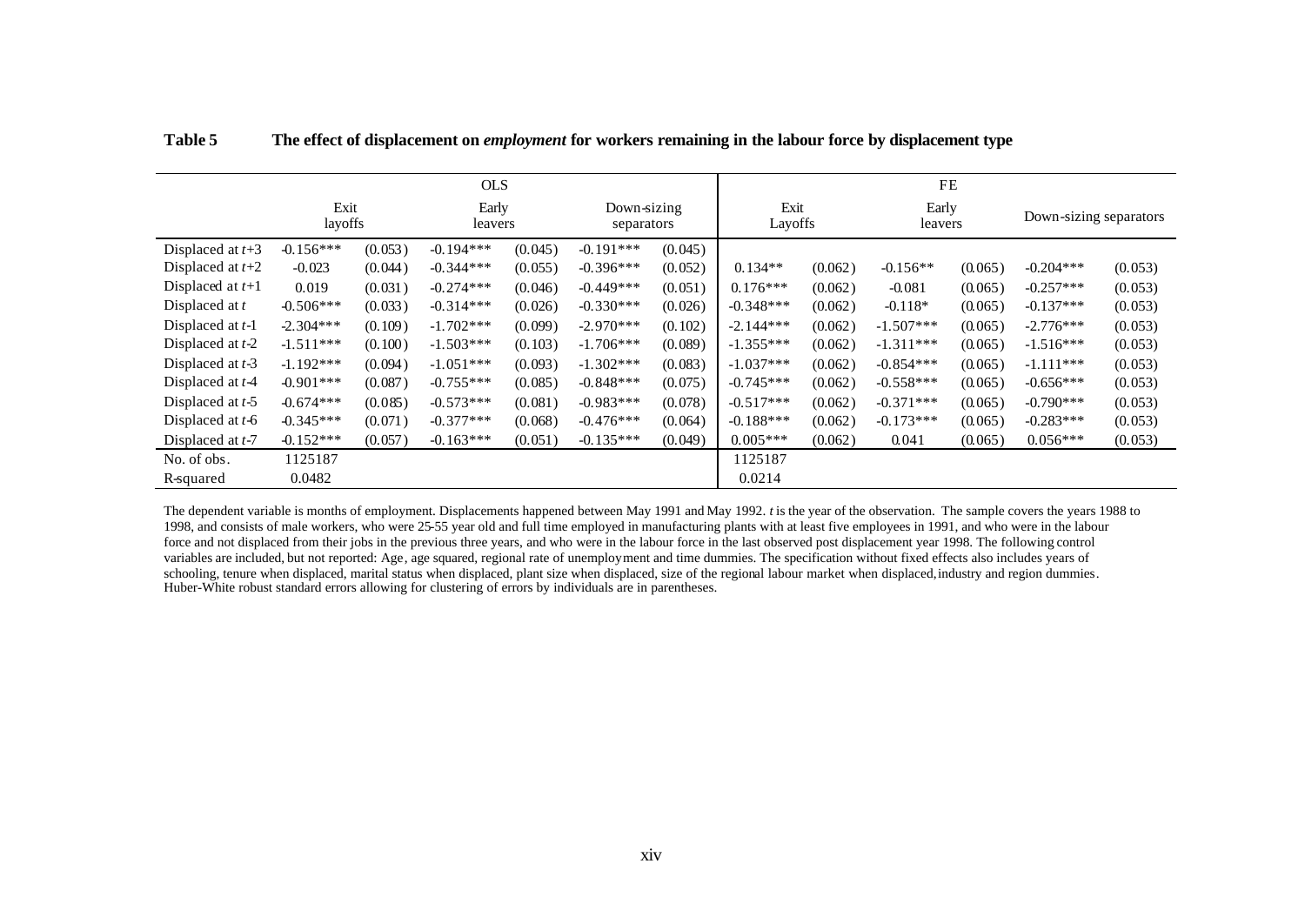| <b>OLS</b>          | Displacement |         | Displacement*Age |         | Displacement*Education |         | Displacement*Tenure |         | Displacement*Plant size |         |
|---------------------|--------------|---------|------------------|---------|------------------------|---------|---------------------|---------|-------------------------|---------|
| Displaced at $t+3$  | $-0.524*$    | (0.209) | $-0.002$         | (0.004) | 0.016                  | (0.011) | $0.044***$          | (0.007) | $-0.007$                | (0.005) |
| Displaced at $t+2$  | $-1.545***$  | (0.224) | 0.004            | (0.005) | $0.068**$              | (0.012) | $0.071***$          | (0.014) | $-0.017***$             | (0.006) |
| Displaced at $t+1$  | $-0.994***$  | (0.213) | 0.001            | (0.004) | $0.039***$             | (0.010) | $0.044***$          | (0.013) | 0.001                   | (0.005) |
| Displaced at $t$    | $-0.436***$  | (0.117) | $-0.009***$      | (0.002) | $0.033***$             | (0.006) | $-0.004$            | (0.004) | $0.028***$              | (0.003) |
| Displaced at $t-1$  | $-6.290***$  | (0.414) | 0.004            | (0.008) | $0.216***$             | (0.023) | $0.091**$           | (0.012) | $0.238***$              | (0.011) |
| Displaced at t-2    | $-4.828***$  | (0.405) | 0.007            | (0.007) | $0.196***$             | (0.022) | $0.050***$          | (0.011) | $0.154***$              | (0.010) |
| Displaced at $t-3$  | $-3.087***$  | (0.395) | $-0.003$         | (0.007) | $0.119***$             | (0.021) | $0.060***$          | (0.011) | $0.096***$              | (0.009) |
| Displaced at t-4    | $-2.246***$  | (0.363) | 0.007            | (0.006) | $0.063***$             | (0.019) | $0.024***$          | (0.009) | $0.081***$              | (0.009) |
| Displaced at t-5    | $-1.564***$  | (0.372) | $-0.005$         | (0.006) | $0.062***$             | (0.020) | $0.032***$          | (0.010) | $0.039***$              | (0.010) |
| Displaced at t-6    | $-0.536*$    | (0.319) | $-0.010*$        | (0.005) | $0.038**$              | (0.017) | 0.012               | (0.008) | $0.020**$               | (0.008) |
| Displaced at t-7    | $0.683***$   | (0.245) | $-0.018***$      | (0.004) | 0.008                  | (0.013) | $-0.020***$         | (0.007) | $0.011*$                | (0.006) |
| R-squared           | 0.0518       |         |                  |         |                        |         |                     |         |                         |         |
| FE                  |              |         |                  |         |                        |         |                     |         |                         |         |
| Displaced at $t+2$  | $-1.028***$  | (0.239) | 0.006            | (0.004) | $0.053***$             | (0.015) | $0.026***$          | (0.007) | $-0.011$                | (0.008) |
| Displaced at $t+1$  | $-0.490**$   | (0.242) | 0.003            | (0.004) | $0.025*$               | (0.015) | 0.000               | (0.007) | 0.007                   | (0.008) |
| Displaced at $t$    | 0.065        | (0.245) | $-0.007$         | (0.004) | 0.019                  | (0.015) | $-0.049***$         | (0.007) | $0.034***$              | (0.008) |
| Displaced at $t-1$  | $-5.784***$  | (0.249) | 0.006            | (0.004) | $0.203***$             | (0.015) | $0.047***$          | (0.007) | $0.245***$              | (0.008) |
| Displaced at t-2    | $-4.297***$  | (0.252) | $0.009**$        | (0.004) | $0.181***$             | (0.015) | 0.006               | (0.007) | $0.160***$              | (0.008) |
| Displaced at t-3    | $-2.560***$  | (0.255) | $-0.001$         | (0.004) | $0.104***$             | (0.015) | $0.015**$           | (0.007) | $0.103***$              | (0.008) |
| Displaced at t-4    | $-1.724***$  | (0.259) | 0.009            | (0.004) | $0.049***$             | (0.015) | $-0.020***$         | (0.007) | $0.088***$              | (0.008) |
| Displaced at t-5    | $-1.047***$  | (0.262) | $-0.003$         | (0.004) | $0.048***$             | (0.015) | $-0.013*$           | (0.007) | $0.046***$              | (0.008) |
| Displaced at t-6    | $-0.022$     | (0.266) | $-0.008$         | (0.004) | $0.025*$               | (0.015) | $-0.032***$         | (0.007) | $0.028***$              | (0.008) |
| Displaced at t-7    | $1.203***$   | (0.269) | $-0.016***$      | (0.004) | $-0.006$               | (0.015) | $-0.065***$         | (0.007) | $0.019**$               | (0.008) |
| R-squared           | 0.0243       |         |                  |         |                        |         |                     |         |                         |         |
| No. of observations | 1125187      |         |                  |         |                        |         |                     |         |                         |         |

**Table 6 Heterogeneity in the effect of displacement on** *employment* **for workers remaining in the labour force**

The dependent variable is months of employment. Displacements happened between May 1991 and May 1992. *t* is the year of the observation. The sample covers the years 1988 to 1998, and consists of male workers, who were 25-55 year old and full time employed in manufacturing plants with at least five employees in 1991, and who were in the labour force and not displaced from their jobs in the previous three years, and who were in the labour force in the last observed post displacement year 1998. The following control variables are included, but not reported: Age, age squared, regional rate of unemployment and time dummies. The specification without fixed effects also includes years of schooling, tenure when displaced, marital status when displaced, plant size when displaced, size of the regional labour market when displaced, industry and region dummies. Huber-White robust standard errors allowing for clustering of errors by individuals are in parentheses.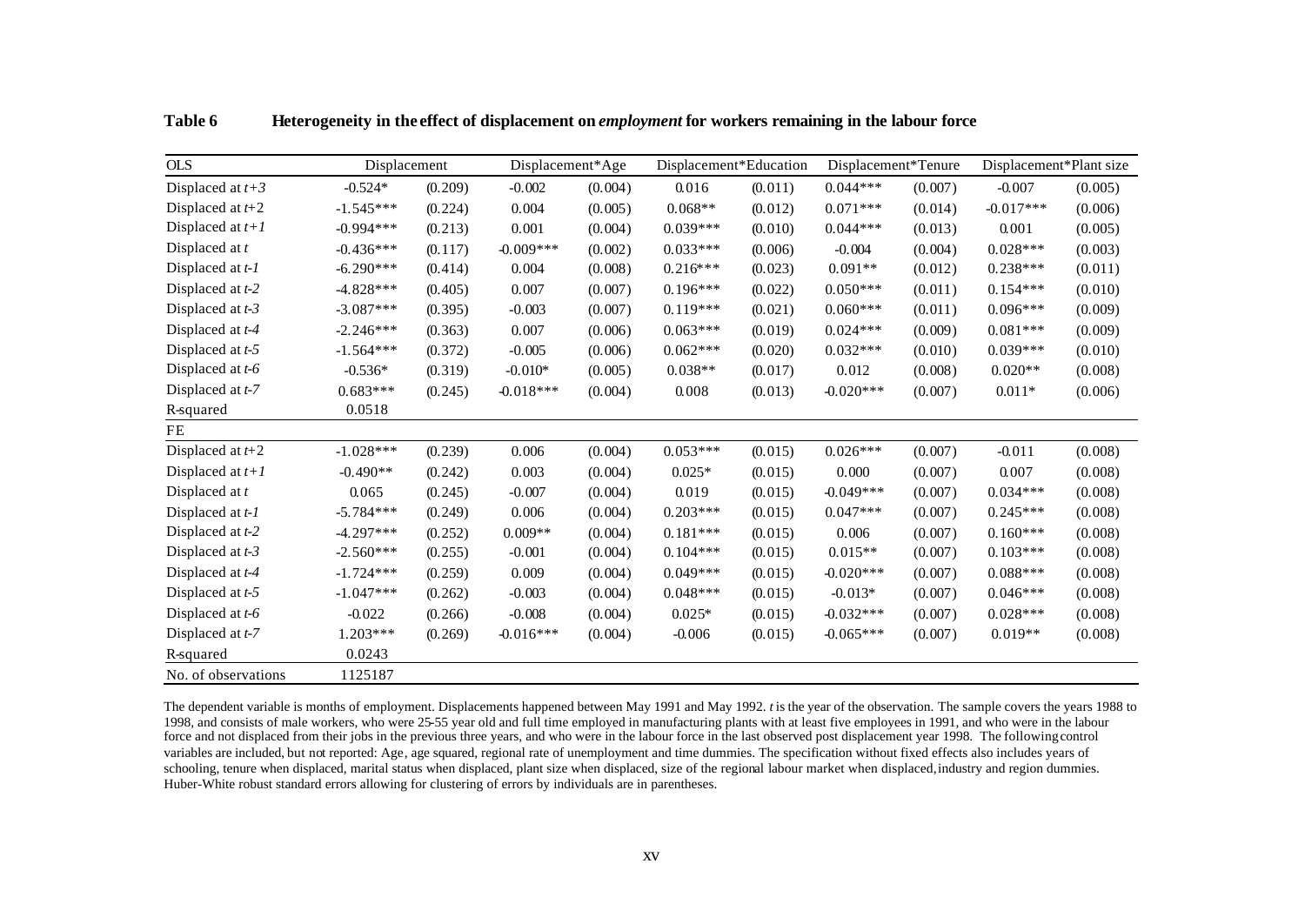|                                    | <b>OLS</b>  |         | FE          |         |
|------------------------------------|-------------|---------|-------------|---------|
| Age                                | $0.038***$  | (0.001) | $0.053***$  | (0.000) |
| Age squared                        | $0.000***$  | (0.000) | $0.000***$  | (0.000) |
| Years of schooling                 | $0.059***$  | (0.000) |             |         |
| Pre displacement tenure            | $0.001***$  | (0.000) |             |         |
| Pre displacement marital status    | $0.076***$  | (0.002) |             |         |
| Pre displacement Plant size        | $0.004***$  | (0.000) |             |         |
| Pre dpl. size of the labour market | $0.003***$  | (0.000) |             |         |
| Regional rate of unemployment      | $-0.015***$ | (0.001) | $-0.013***$ | (0.000) |
| Displaced at $t+3$                 | $-0.006*$   | (0.003) |             |         |
| Displaced at $t+2$                 | $-0.012***$ | (0.003) | $-0,005*$   | (0.003) |
| Displaced at $t+1$                 | $-0.005*$   | (0.003) | 0,001       | (0.003) |
| Displaced at t                     | $-0.027***$ | (0.004) | $-0.020***$ | (0.003) |
| Displaced at $t$ - $l$             | $-0.035***$ | (0.004) | $-0.030***$ | (0.003) |
| Displaced at $t-2$                 | $-0.049***$ | (0.004) | $-0.044***$ | (0.003) |
| Displaced at $t-3$                 | $-0.044***$ | (0.004) | $-0.039***$ | (0.003) |
| Displaced at $t-4$                 | $-0.044***$ | (0.004) | $-0.039***$ | (0.003) |
| Displaced at $t-5$                 | $-0.027***$ | (0.004) | $-0.022***$ | (0.003) |
| Displaced at $t-6$                 | $-0.022***$ | (0.004) | $-0.017***$ | (0.003) |
| Displaced at $t-7$                 | $-0.004***$ | (0.004) | 0,001       | (0.003) |
| No. of observations                | 1117254     |         | 1117254     |         |
| R-squared                          | 0.3369      |         | 0.1478      |         |

**Table 7 The effect of displacement on** *earnings* **for workers remaining in the labour force**

The dependent variable is months of employment. Displacements happened between May 1991 and May 1992. *t* is the year of the observation. The sample covers the years 1988 to 1998, and consists of male workers, who were 25-55 year old and full time employed in manufacturing plants with at least five employees in 1991, and who were in the labour force and not displaced from their jobs in the previous three years, whose annual earnings are at least 50 000 NOK and who were in the labour force in the last observed post displacement year 1998. The following control variables are included, but not reported: Age, age squared, regional rate of unemployment and time dummies. The specification without fixed effects also includes years of schooling, tenure when displaced, marital status when displaced, plant size when displaced, size of the regional labour market when displaced, industry and region dummies. Huber-White robust standard errors allowing for clustering of errors by individuals are in parentheses.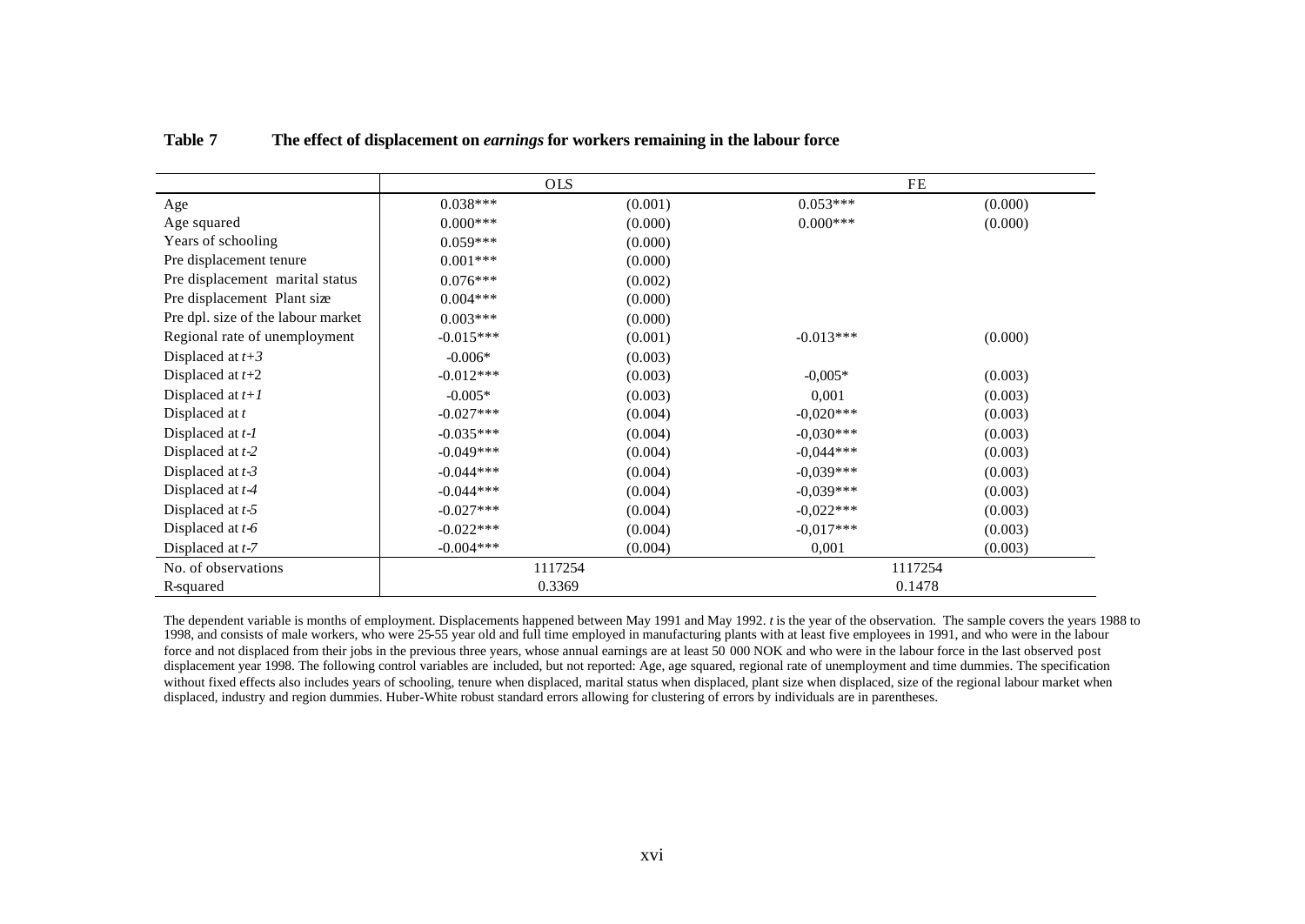|                    |             |         | <b>OLS</b>   |         |             |             | <b>FE</b>   |         |             |         |                        |         |  |
|--------------------|-------------|---------|--------------|---------|-------------|-------------|-------------|---------|-------------|---------|------------------------|---------|--|
|                    | Exit        |         | Early        |         |             | Down-sizing |             | Exit    |             | Early   | Down-sizing separators |         |  |
|                    | layoffs     |         | leavers      |         | separators  |             |             | Layoffs |             | Leavers |                        |         |  |
| Displaced at $t+3$ | $-0.012**$  | (0.006) | $-0.020$ *** | (0.006) | 0.008       | (0.005)     |             |         |             |         |                        |         |  |
| Displaced at $t+2$ | $-0.019***$ | (0.006) | $-0.011*$    | (0.006) | $-0.007$    | (0.005)     | $-0.006$    | (0.005) | $0.010*$    | (0.005) | $-0.015***$            | (0.004) |  |
| Displaced at $t+1$ | $-0.012**$  | (0.006) | 0.003        | (0.006) | $-0.005$    | (0.005)     | 0.000       | (0.005) | $0.023***$  | (0.005) | $-0.013***$            | (0.004) |  |
| Displaced at $t$   | $-0.070***$ | (0.006) | $-0.003$     | (0.006) | $-0.010*$   | (0.006)     | $-0.058***$ | (0.005) | $0.019***$  | (0.005) | $-0.018***$            | (0.004) |  |
| Displaced at $t-1$ | $-0.057***$ | (0.007) | $-0.019***$  | (0.007) | $-0.028***$ | (0.006)     | $-0.045***$ | (0.005) | 0.001       | (0.005) | $-0.038***$            | (0.004) |  |
| Displaced at $t-2$ | $-0.087***$ | (0.007) | $-0.043***$  | (0.007) | $-0.024***$ | (0.006)     | $-0.077***$ | (0.005) | $-0.022***$ | (0.005) | $-0.034***$            | (0.004) |  |
| Displaced at $t-3$ | $-0.080***$ | (0.007) | $-0.034***$  | (0.007) | $-0.023***$ | (0.006)     | $-0.070***$ | (0.005) | $-0.015***$ | (0.005) | $-0.034***$            | (0.004) |  |
| Displaced at $t-4$ | $-0.079***$ | (0.007) | $-0.033***$  | (0.008) | $-0.025***$ | (0.007)     | $-0.068***$ | (0.005) | $-0.013**$  | (0.005) | $-0.035***$            | (0.004) |  |
| Displaced at $t-5$ | $-0.069***$ | (0.007) | 0.004        | (0.008) | $-0.016**$  | (0.007)     | $-0.058***$ | (0.005) | $0.022***$  | (0.005) | $-0.025***$            | (0.004) |  |
| Displaced at $t-6$ | $-0.061***$ | (0.007) | 0.006        | (0.007) | $-0.010$    | (0.007)     | $-0.050***$ | (0.005) | $0.024***$  | (0.005) | $-0.020***$            | (0.004) |  |
| Displaced at $t-7$ | $-0.050***$ | (0.007) | 0.030        | (0.008) | 0.008       | (0.007)     | $-0.039***$ | (0.005) | $0.050***$  | (0.005) | $-0.001$               | (0.004) |  |
| No. of obs.        | 1117254     |         |              |         |             |             | 1117254     |         |             |         |                        |         |  |
| R-squared          | 0.3372      |         |              |         |             |             | 0.1481      |         |             |         |                        |         |  |

**Table 8 The effect of displacement on** *earnings* **for workers remaining in the labour force by displacement type**

The dependent variable is months of employment. Displacements happened between May 1991 and May 1992. *t* is the year of the observation. The sample covers the years 1988 to 1998, and consists of male workers, who were 25-55 year old and full time employed in manufacturing plants with at least five employees in 1991, and who were in the labour force and not displaced from their jobs in the previous three years, whose annual earnings are at least 50 000 NOK and who were in the labour force in the last observed post displacement year 1998. The following control variables are included, but not reported: Age, age squared, regional rate of unemployment and time dummies. The specification without fixed effects also includes years of schooling, tenure when displaced, marital status when displaced, plant size when displaced, size of the regional labour market when displaced, industry and region dummies. Huber-White robust standard errors allowing for clustering of errors by individuals are in parentheses